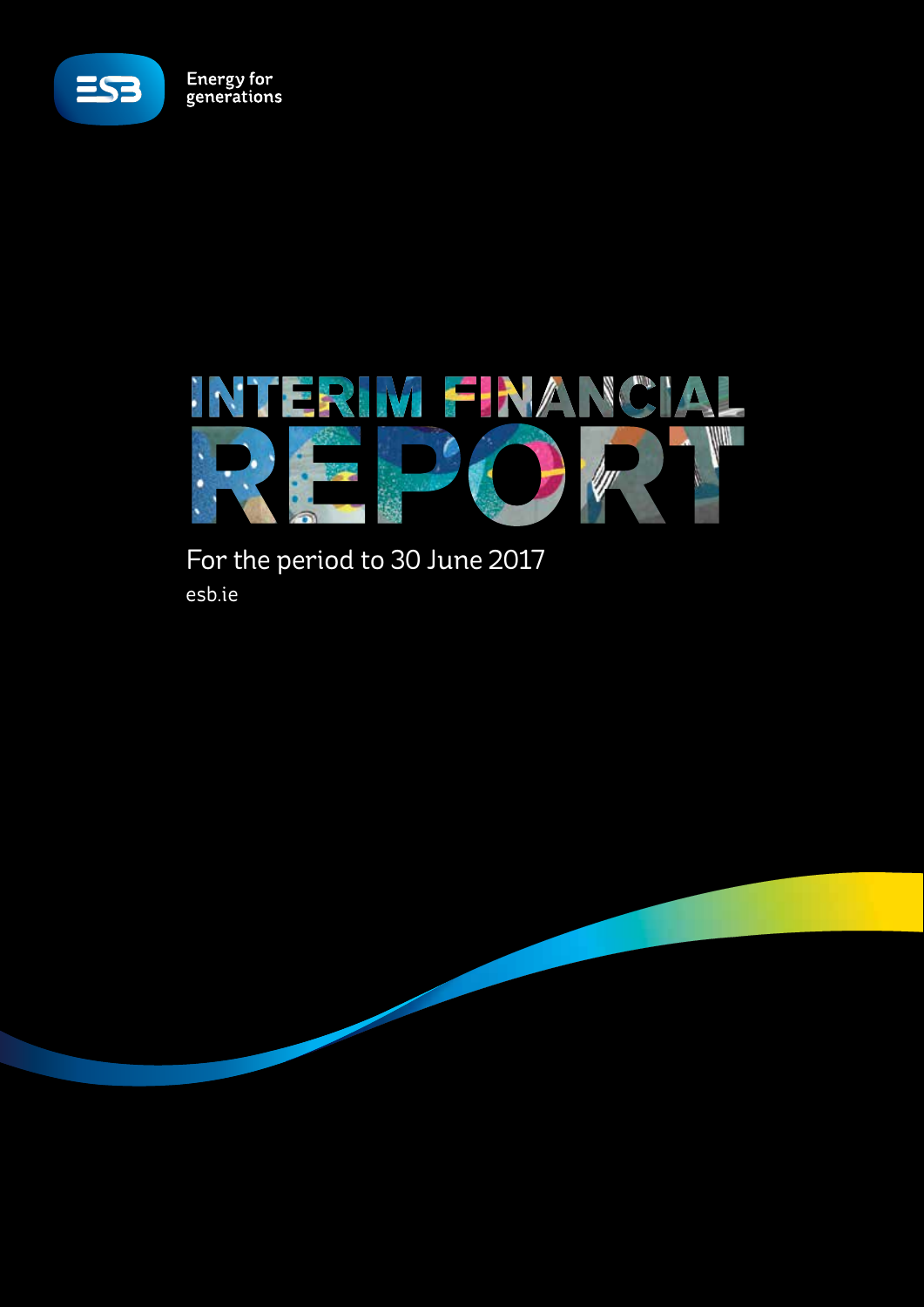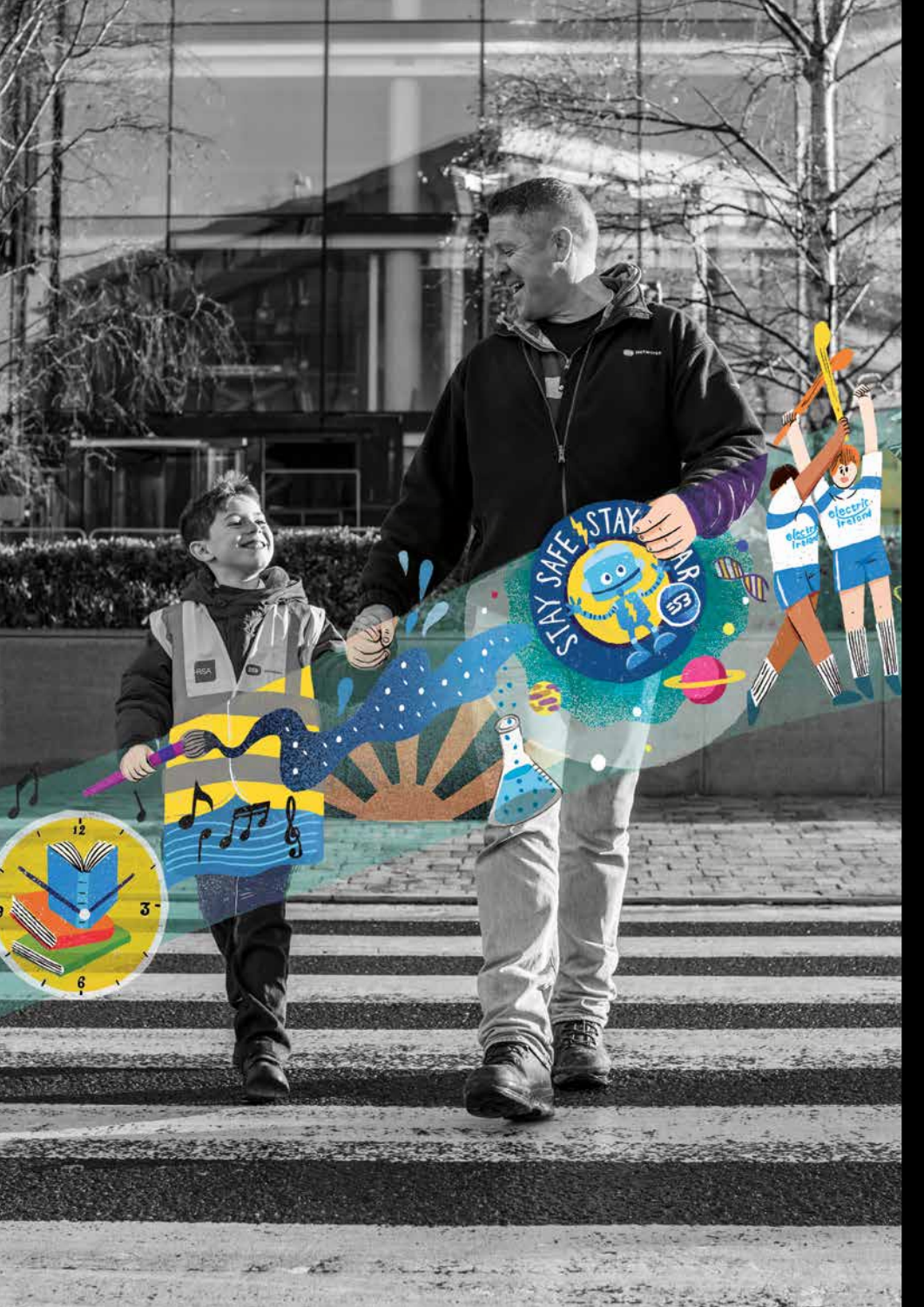## **Contents**

| Finance Review June 2017                                        |  |
|-----------------------------------------------------------------|--|
| Responsibility Statement of the Board Members                   |  |
| Independent Review Report to the Electricity Supply Board (ESB) |  |

## **FINANCIAL STATEMENTS**

| <b>Condensed Consolidated Income Statement</b>           | 9  |
|----------------------------------------------------------|----|
| Condensed Consolidated Statement of Comprehensive Income | 10 |
| <b>Condensed Consolidated Balance Sheet</b>              | 11 |
| Condensed Consolidated Statement of Changes in Equity    | 12 |
| Condensed Consolidated Cash Flow Statement               | 13 |

## **NOTES TO THE CONDENSED CONSOLIDATED**

| <b>FINANCIAL STATEMENTS</b>                                            |    |
|------------------------------------------------------------------------|----|
| <b>1</b> Reporting Entity                                              | 14 |
| 2 Statement of Compliance                                              | 14 |
| <b>3</b> Significant Accounting Policies                               | 14 |
| 4 Segment Reporting                                                    | 15 |
| <b>5</b> Other Operating Income / (Expenses)                           | 16 |
| <b>6 Operating Costs</b>                                               | 16 |
| 7 Net Finance Cost and Other Financing Charges                         | 17 |
| <b>8</b> Employees                                                     | 17 |
| 9 Property, Plant and Equipment                                        | 18 |
| <b>10</b> Intangible Assets                                            | 19 |
| 11 Goodwill                                                            | 20 |
| <b>12 Financial Asset Investments</b>                                  | 20 |
| <b>13</b> Inventories                                                  | 23 |
| <b>14 Trade and Other Receivables</b>                                  | 23 |
| <b>15</b> Cash and Cash Equivalents                                    | 23 |
| <b>16</b> Changes in Equity                                            | 24 |
| <b>17 Taxation</b>                                                     | 24 |
| <b>18 Borrowings and Other Debt</b>                                    | 25 |
| <b>19</b> Derivative Financial Instruments                             | 28 |
| <b>20 Pension Liabilities</b>                                          | 30 |
| 21 Liability - ESB Pension Scheme and Employee Related Liabilities     | 31 |
| 22 Trade and Other Payables                                            | 32 |
| 23 Deferred Income and Government Grants                               | 32 |
| 24 Provisions                                                          | 33 |
| 25 Financial Risk Management and Fair Value                            | 34 |
| <b>26</b> Commitments and Contingencies                                | 42 |
| 27 Related Party Transactions                                          | 42 |
| 28 Estimates and Judgements                                            | 43 |
| <b>29 ESB ESOP Trustee Limited</b>                                     | 43 |
| <b>30</b> Events Since the Balance Sheet Date                          | 43 |
| 31 Approval of the Condensed Consolidated Interim Financial Statements | 43 |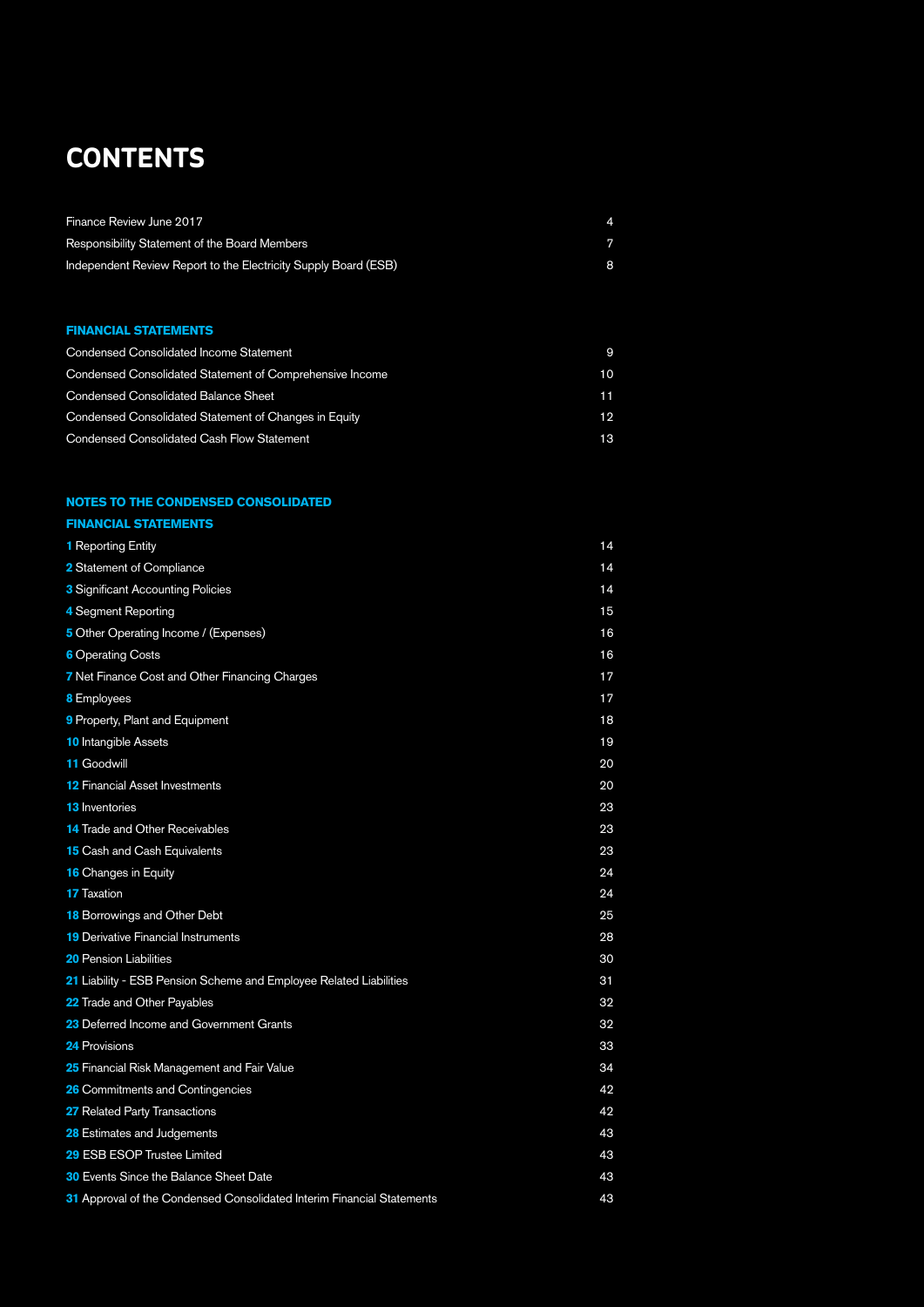# **FINANCE REVIEW JUNE 2017**

## **Figure 1: Five-year summary**

| <b>SIX MONTHS TO 30 JUNE</b> |  |
|------------------------------|--|
|------------------------------|--|

|                                                 | <b>June</b>      | June             | June             | June             | June             |
|-------------------------------------------------|------------------|------------------|------------------|------------------|------------------|
|                                                 | 2017             | 2016             | 2015             | 2014             | 2013             |
|                                                 | $\varepsilon$ 'm | $\varepsilon$ 'm | $\varepsilon$ 'm | $\varepsilon$ 'm | $\varepsilon$ 'm |
| Revenue and other operating income <sup>1</sup> | 1,691            | 1,647            | 1,720            | 1,654            | 1,724            |
| Operating profit <sup>1</sup>                   | 297              | 287              | 337              | 327              | 359              |
| EBITDA <sup>2</sup>                             | 673              | 638              | 690              | 665              | 680              |
| Capital expenditure                             | 303              | 356              | 405              | 450              | 296              |
|                                                 | <b>June</b>      | <b>December</b>  | <b>December</b>  | <b>December</b>  | December         |
|                                                 | 2017             | 2016             | 2015             | 2014             | 2013             |
|                                                 | $\varepsilon$ 'm | $\varepsilon$ 'm | $\varepsilon$ 'm | $\varepsilon$ 'm | $\varepsilon$ 'm |
| Net debt $3$                                    | 4,416            | 4,524            | 4,975            | 4,639            | 4,144            |
|                                                 |                  |                  |                  |                  |                  |
| Gearing (%) <sup>4</sup>                        | 48%              | 51%              | 55%              | 53%              | 48%              |
| Total assets                                    | 12,896           | 12,907           | 13,157           | 12,973           | 12,782           |

1 Before the following exceptional item: 2014: profit on disposal of investments in Bizkaia Energia SL (€38 million)

2 EBITDA: operating profit before interest, taxation, depreciation and amortisation (including amortisation of supply contributions)

<sup>3</sup> Borrowings and other debt, net of cash and cash equivalents

4 Net debt divided by the sum of net assets and gross debt (excluding joint ventures)

## **HIGHLIGHTS**

## **OPERATING PROFIT:**

(€10 MILLION INCREASE ON JUNE 2016) €297million

### **CAPITAL EXPENDITURE:**

(€53 MILLION DECREASE ON JUNE 2016) €303million

## **DIVIDEND PAYMENTS:**

€60million1

(€30 MILLION INCREASE ON JUNE 2016)

1See note 16 in the interim financial statements for dividend details

#### **Figure 2: Summarised income statement 2017 2016**

| <b>Profit after tax</b>                       | 173              | 64               |
|-----------------------------------------------|------------------|------------------|
| Tax charge                                    | (32)             | (6)              |
| Profit before tax                             | 205              | 70               |
| Share of equity accounted investees loss      | (6)              | (8)              |
| Fair value movements on financial instruments | 20               | (120)            |
| Total finance costs                           | (106)            | (89)             |
| <b>Operating profit</b>                       | 297              | 287              |
| Operating costs                               | (1, 394)         | (1,360)          |
| Revenue and other income                      | 1,691            | 1,647            |
|                                               | $\varepsilon$ 'm | $\varepsilon$ 'm |
|                                               | 2017             | 2016             |

### **SEGMENTAL PERFORMANCE**

The Group is organised into five main reportable segments or strategic divisions, which are managed separately. Further details on the business segments are included in note 4 of the interim financial statements. The Group operating profit of €297 million is set out below on a segmental basis.

- Generation and Wholesale Markets (G&WM) operating profit for 2017 at €87 million is down €24 million as a result of lower energy margin earned in the Single Electricity Market (SEM).
- ESB Networks operating profit for 2017 at €181 million is up €32 million due to higher regulated tariffs in 2017.

**June**

June

- Northern Ireland Electricity Networks (NIE Networks) operating profit for 2017 amounted to €19 million, up €4 million due to lower operating costs.
- Electric Ireland reported an operating profit of €46 million to 30 June 2017, down €11 million due to the impact of its price reduction and lower customer numbers.
- Other Segments include Innovation, Corporate Centre and the Business Service Centre which provide services to the business segments above.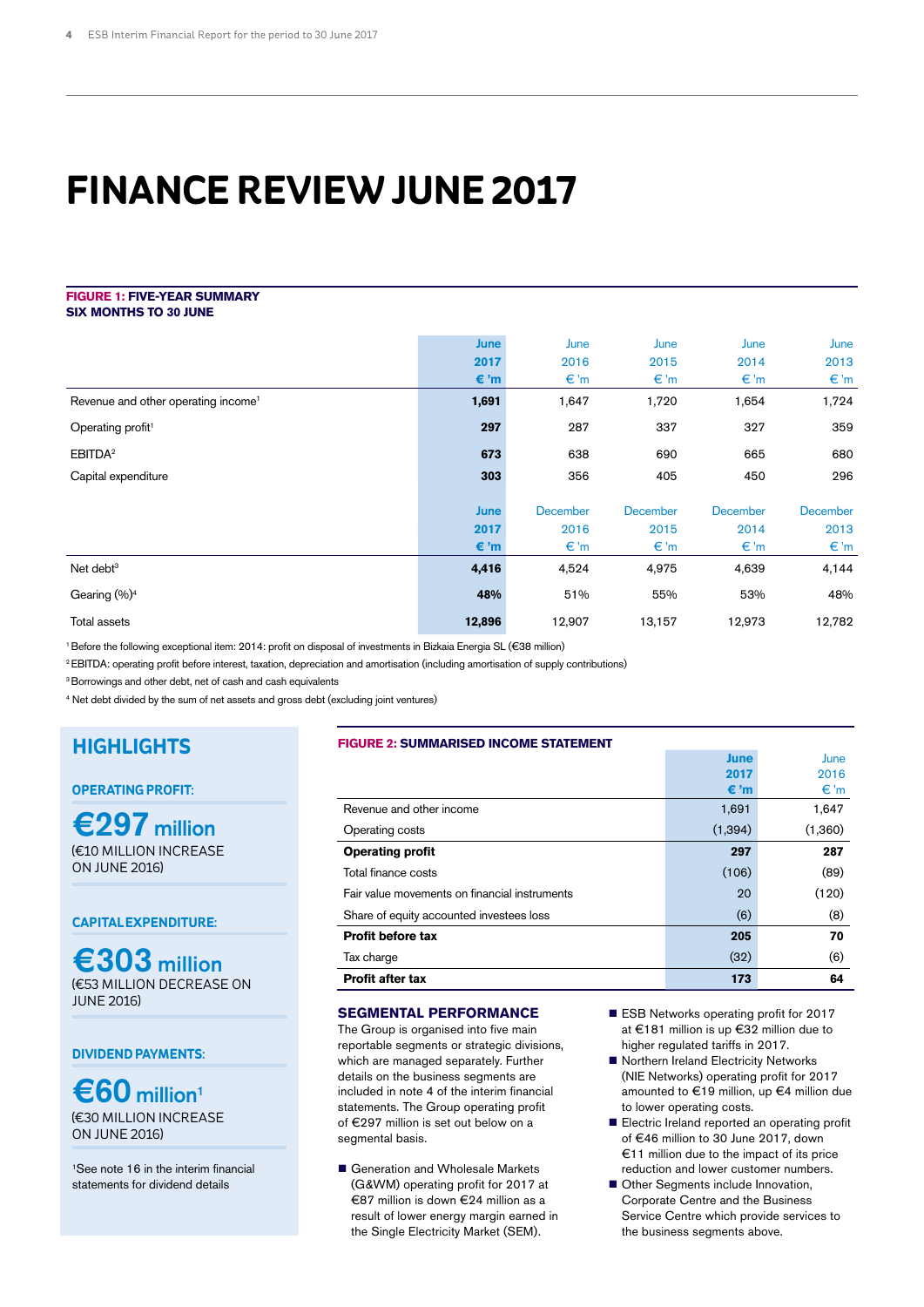This segment, which includes most of the financing costs of the Group, reported an operating loss of €36 million for 2017, €9 million improvement on 2016. This improvement relates to lower foreign exchange translation losses on sterling denominated intercompany positions.

## **CAPITAL EXPENDITURE**

ESB Networks expenditure in 2017 of €141 million is down €7 million as a result of timing of spend on the transmission and distribution network systems.

Capital expenditure in G&WM in 2017 at €49 million is down €36 million. 2016 included the remaining investment costs associated with the construction of Carrington, the combined cycle gas turbine (CCGT) plant in Great Britain.

NIE Networks expenditure of €66 million in 2017 is down €10 million due to foreign exchange movements and timing of spend on transmission network systems.

## **NET DEBT AND GEARING**

The decrease in net debt to €4.4 billion in 2017 from €4.5 billion in December 2016 reflects the positive EBITDA and the continued weakening of sterling impacting sterling denominated debt offset by continued capital investment programme, finance costs and tax payments.

The gearing level of 48% for 2017 has decreased 3% from December 2016 primarilly due to favourable foreign currency movements in sterling denominated debt and higher cash and cash equivalents.

## **FUNDING**

Group Treasury's funding activities support ESB's substantial capital expenditure programme, the refinancing of maturing debt, and the maintenance of a sufficient liquidity buffer against future shocks. As such, these activities are of strategic importance to the Group, and more widely. ESB's Revolving Credit Facility provides standby liquidity of €1.44 billion for the period to January 2022. ESB issued a 12 year, €500 million fixed-rate bond at 1.750% in early 2017, maturing in February 2029. This was the lowest coupon on any of the bonds issued under ESB's Eurobond programme to date, and provided the Group with a significantly increased liquidity buffer during a period of significant political uncertainty. The proceeds have been used in part to repay the balance of the Group's September 2012 bond,

### **FIGURE 3: SUMMARISED CASH FLOW STATEMENT**

|                                                       | <b>June</b>      | June             |
|-------------------------------------------------------|------------------|------------------|
|                                                       | 2017             | 2016             |
|                                                       | $\varepsilon$ 'm | $\varepsilon$ 'm |
| <b>EBITDA</b>                                         | 673              | 638              |
| Provision utilisation and other movements             | (121)            | 75               |
| Interest and tax                                      | (134)            | (146)            |
| Net cash inflow from operating activities             | 418              | 567              |
| Disposal proceeds                                     | 3                |                  |
| Capital expenditure                                   | (307)            | (332)            |
| Other                                                 | (33)             |                  |
| Net cash outflow from investing activities            | (337)            | (331)            |
| Net cash inflow / (outflow) from financing activities | 342              | (48)             |
| Net increase in cash (before foreign exchange)        | 423              | 188              |



which matured in September 2017, and to fund ESB's commitments under the 2010 Pension Agreement.

In recent years, Group Treasury has taken advantage of falling interest rates, and strong liquidity in the market, to reduce the average rate, and increase the average tenor, on the Group's debt portfolio. The weighted average interest rate on the Group's portfolio of outstanding borrowings at 30 June 2017 was 4.1%, and the weighted average duration of such borrowings as at that date was approximately seven years.

The recent weakness in sterling has reduced the proportion of the total debt portfolio represented by sterling denominated debt, to around 34% at 30 June 2017, compared to 40% at 30 June 2016. The Group's policy is to finance its euro denominated business by borrowing directly in euro or to

convert any foreign currency borrowing to euro through the use of derivative instruments. Investments in the United Kingdom (UK) are generally funded by sterling denominated debt. ESB's risk management and hedging strategy is designed to protect key financial metrics from exchange rate volatility, and the impact that this can have on the carrying value of borrowings, and on reported earnings.

ESB's funding position reflects its underlying financial strength and credit ratings of A-, A3 and BBB+ with Standard & Poor's, Moody's and Fitch respectively. Standard & Poor's and Fitch re-affirmed their ratings during 2017, while Moody's rating was upgraded to A3 in September 2017. In the context of ESB's ongoing EBITDA performance, averaging over €1.3 billion per annum in recent years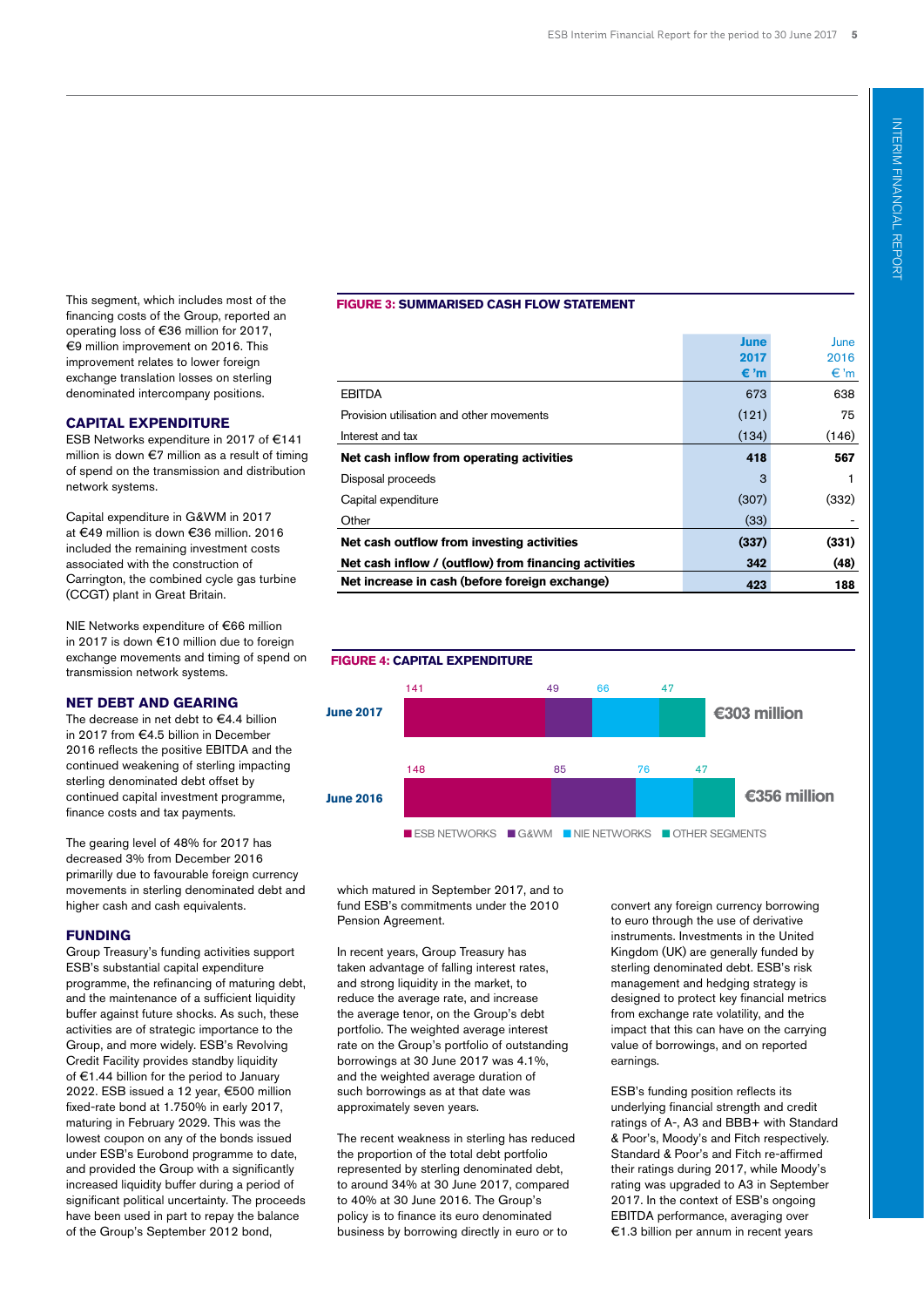and liquidity of €2.3 billion (between cash and undrawn committed facilities) at 30 June 2017, ESB's debt maturity profile does not pose significant risks to the Group. The Group continues to proactively manage its borrowings repayment profile and maintains its ability to fund in the future through close ongoing engagement with its banks, debt investors and credit rating agencies.

## **BREXIT**

The full consequences of Brexit are likely to emerge over the next number of years. While this creates uncertainty, ESB will continue with prudent financial management of its UK assets, which are matched with sterling funding. ESB will continue to monitor the impacts from Brexit and other worldwide socio-political events and take prudent financial management actions, as appropriate, so as to protect ESB's financial strength.

#### **Integrated-Single Electricity Market (I-SEM)**

The future I-SEM due to go live in May 2018 presents a degree of uncertainty and will alter how the businesses in particular G&WM and Electric Ireland, earn revenues and manage risks. An I-SEM project has been established to ensure ESB is ready to respond to these changes.

#### **PRINCIPAL RISKS AND OPPORTUNITIES**

The Board of ESB is responsible for the Group's risk management and internal control systems, which are designed to identify, manage and mitigate potential material risks to the achievement of the Group's strategic and business objectives. The Board has approved a Risk Management Policy which sets out delegated responsibilities and procedures for the management of risk across the Group.

Following completion of the mid-year risk review process, it is confirmed that the principal risks and opportunities facing the Group, as set out on pages 20 to 23 of the 2016 annual report (together with the principal mitigation measures), continue to be the principal risks and opportunities facing the Group for the remaining six months of the financial year.

An additional risk has been identified for 2017, which is the ability of ESB Networks to meet the increase in infrastructure demand in Dublin.

This is not an exhaustive statement of all relevant risks and opportunities. Matters which are not currently known to the Board or events which the Board considers to be of low likelihood could emerge and give rise to material consequences. The mitigation measures that are maintained in relation to these risks are designed to provide a reasonable and not an absolute level of protection against the impact of the events in question.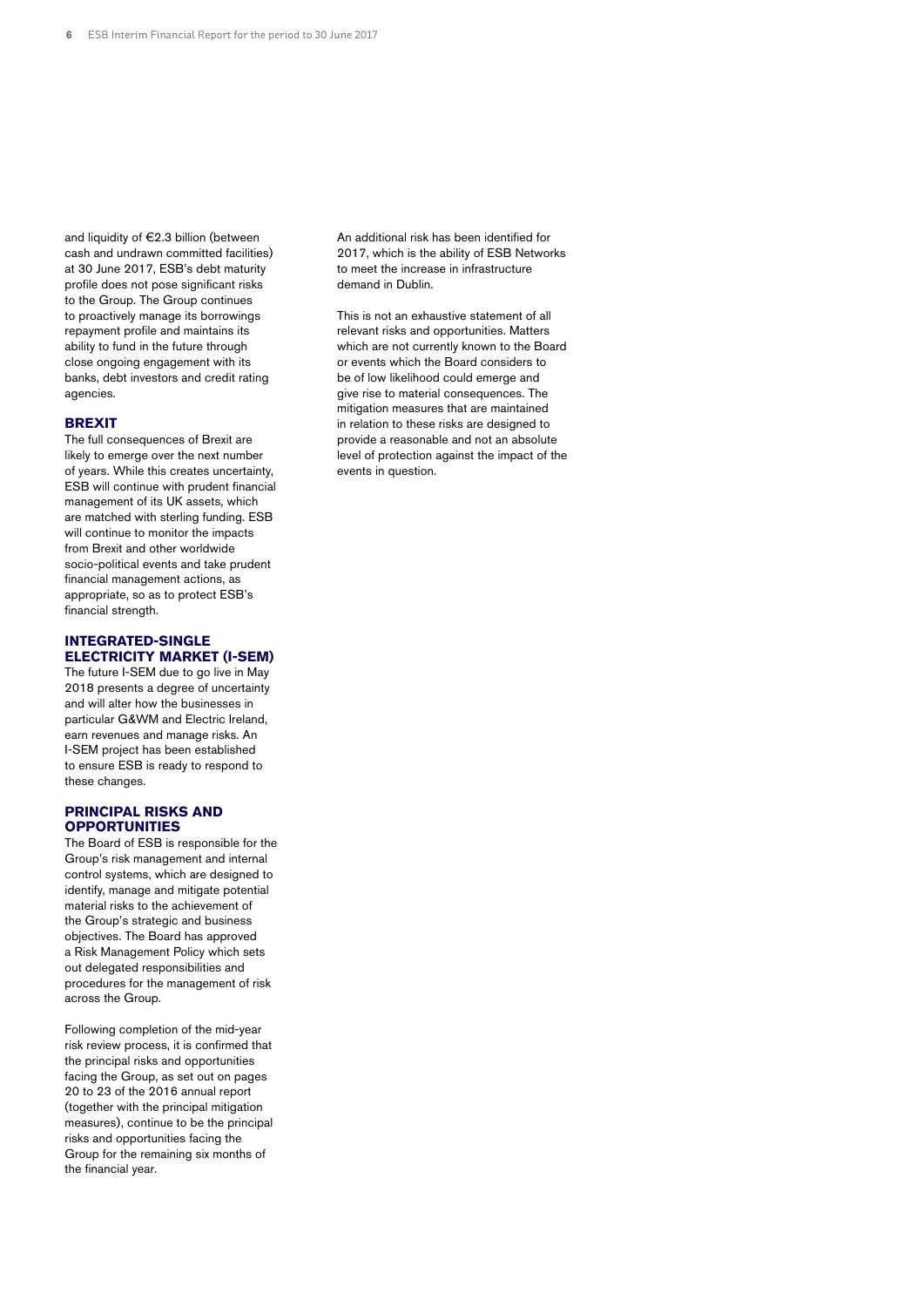## RESPONSIBILITY STATEMENT OF THE BOARD MEMBERS IN RESPECT OF THIS INTERIM FINANCIAL REPORT

The Board members are responsible for preparing this Interim Financial Report including the Condensed Consolidated interim financial statements in accordance with International Accounting Standard 34, Interim Financial Reporting, as adopted by the European Union.

We confirm that to the best of our knowledge and belief that the unaudited condensed consolidated set of financial statements for the six month period ended 30 June 2017, which comprise the Condensed Consolidated Income Statement, the Condensed Consolidated Statement of Comprehensive Income, the Condensed Consolidated Balance Sheet, the Condensed Consolidated Cash Flow Statement, the Condensed Consolidated Statement of Changes in Equity and the related notes thereto, have been prepared in accordance with International Accounting Standard 34, Interim Financial Reporting, as adopted by the European Union.

The Board members are responsible for the maintenance and integrity of the corporate and financial information included on the ESB website. Legislation in the Republic of Ireland governing the preparation and dissemination of financial information may differ from legislation in other jurisdictions.

On behalf of the Board,

Ellvera Gol

**Ellvena Graham,** Chairman

Ratclett

**Pat O'Doherty,** Chief Executive

27 September 2017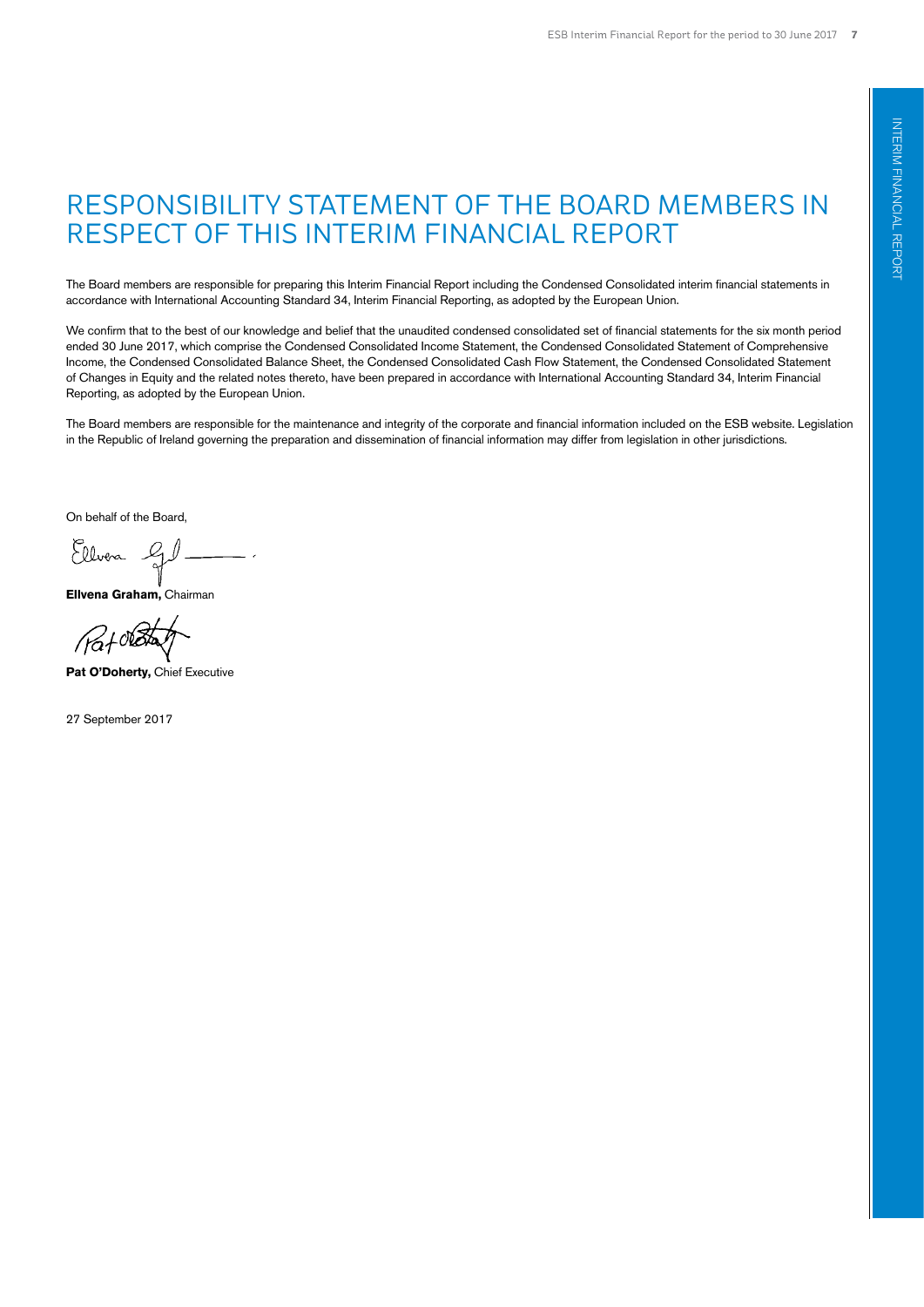## independent review report to the electricity supply board (ESB)

## **Report on the condensed consolidated interim financial statements**

#### **Our Conclusion**

We have reviewed ESB's Condensed Consolidated interim financial statements (the interim financial statements) in the Interim Financial Report of ESB for the six month period ended 30 June 2017. Based on our review, nothing has come to our attention that causes us to believe that the interim financial statements are not prepared, in all material respects, in accordance with International Accounting Standard 34, Interim Financial Reporting, as adopted by the European Union.

### **What we have reviewed**

The interim financial statements, comprise:

- the Condensed Consolidated Balance Sheet as at 30 June 2017;
- the Condensed Consolidated Income Statement and Condensed Consolidated Statement of Comprehensive Income for the period then ended;
- the Condensed Consolidated Statement of Changes in Equity for the period then ended;
- the Condensed Consolidated Cash Flow Statement for the period then ended; and
- the explanatory notes to the interim financial statements.

The interim financial statements included in the Interim Financial Report have been prepared in accordance with International Accounting Standard 34, Interim Financial Reporting, as adopted by the European Union.

As disclosed in note 3 to the interim financial statements, the financial reporting framework that has been applied in the preparation of the full annual financial statements of ESB is applicable law and International Financial Reporting Standards (IFRSs) as adopted by the European Union.

## **responsibilities for the interim financial statements and the review**

#### **Our responsibilities and those of the Board members**

The Interim Financial Report, including the interim financial statements, is the responsibility of, and has been approved by, the Board members. The Board members are responsible for preparing the Interim Financial Report in accordance with International Accounting Standard 34, Interim Financial Reporting, as adopted by the European Union.

Our responsibility is to express a conclusion on the interim financial statements in the Interim Financial Report, based on our review. This report, including the conclusion, has been prepared for and only for ESB in accordance with the terms of our engagement and for no other purpose. We do not, in giving this conclusion, accept or assume responsibility for any other purpose or to any other person to whom this report is shown or into whose hands it may come save where expressly agreed by our prior consent in writing.

### **What a review of interim financial statements involves**

We conducted our review in accordance with International Standard on Review Engagements (UK and Ireland) 2410, Review of Interim Financial Information Performed by the Independent Auditor of the Entity issued by the Auditing Practices Board for use in the United Kingdom and Ireland. A review of interim financial information consists of making enquiries, primarily of persons responsible for financial and accounting matters, and applying analytical and other review procedures.

A review is substantially less in scope than an audit conducted in accordance with International Standards on Auditing (Ireland) and, consequently, does not enable us to obtain assurance that we would become aware of all significant matters that might be identified in an audit. Accordingly, we do not express an audit opinion.

We have read the other information contained in the Interim Financial Report and considered whether it contains any apparent misstatements or material inconsistencies with the information in the interim financial statements.

PricewaterhouseCoopers Chartered Accountants Dublin

27 September 2017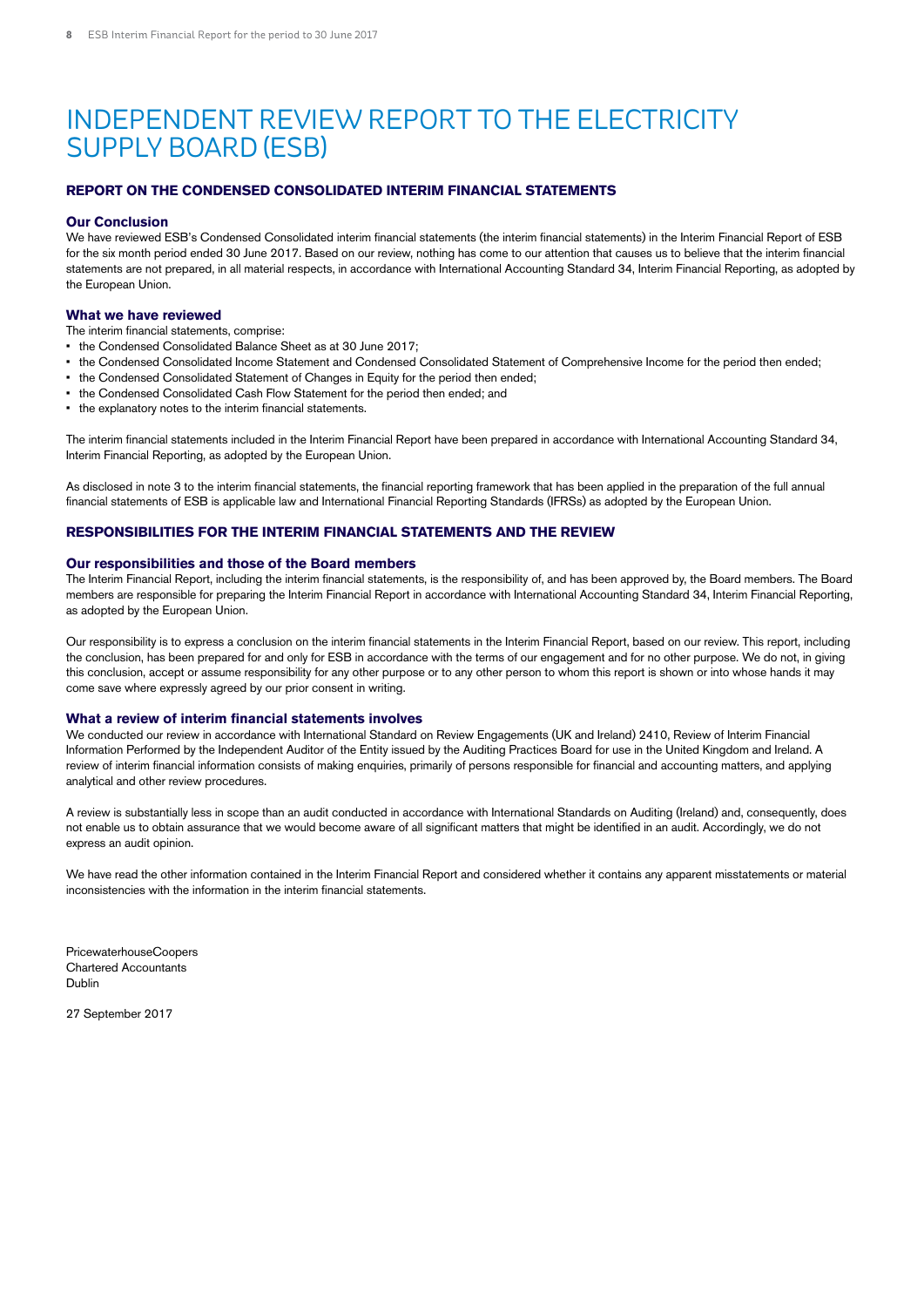## Condensed Consolidated Income Statement

For the six month period ended 30 June 2017

|                                                            | <b>Unaudited</b><br><b>June 2017</b> | <b>Unaudited</b><br><b>June 2016</b> |
|------------------------------------------------------------|--------------------------------------|--------------------------------------|
| <b>Notes</b>                                               | € '000                               | 6'000                                |
| 4<br>Revenue                                               | 1,678,793                            | 1,630,657                            |
| 5<br>Other operating income                                | 12,061                               | 16,066                               |
| 6<br>Operating costs                                       | (1, 394, 144)                        | (1,360,100)                          |
| Operating profit                                           | 296,710                              | 286,623                              |
| 7<br>Net interest on borrowings                            | (95, 607)                            | (78, 837)                            |
| 7<br>Financing charges                                     | (12, 964)                            | (16,075)                             |
| Fair value movement on financial instruments<br>7          | 20,026                               | (119,882)                            |
| 7<br>Finance income                                        | 3,090                                | 6,594                                |
| Net finance cost                                           | (85, 455)                            | (208, 200)                           |
| 12<br>Share of equity accounted investees loss, net of tax | (6,094)                              | (7,903)                              |
| Profit before taxation                                     | 205,161                              | 70,520                               |
| 17<br>Income tax expense                                   | (31,755)                             | (6, 282)                             |
| Profit after taxation                                      | 173,406                              | 64,238                               |
| <b>Attributable to:</b>                                    |                                      |                                      |
| Equity holders of the Parent                               | 173,370                              | 64,482                               |
| Non-controlling interest                                   | 36                                   | (244)                                |
| Profit for the financial period                            | 173,406                              | 64,238                               |

Notes 1 to 31 form an integral part of these financial statements.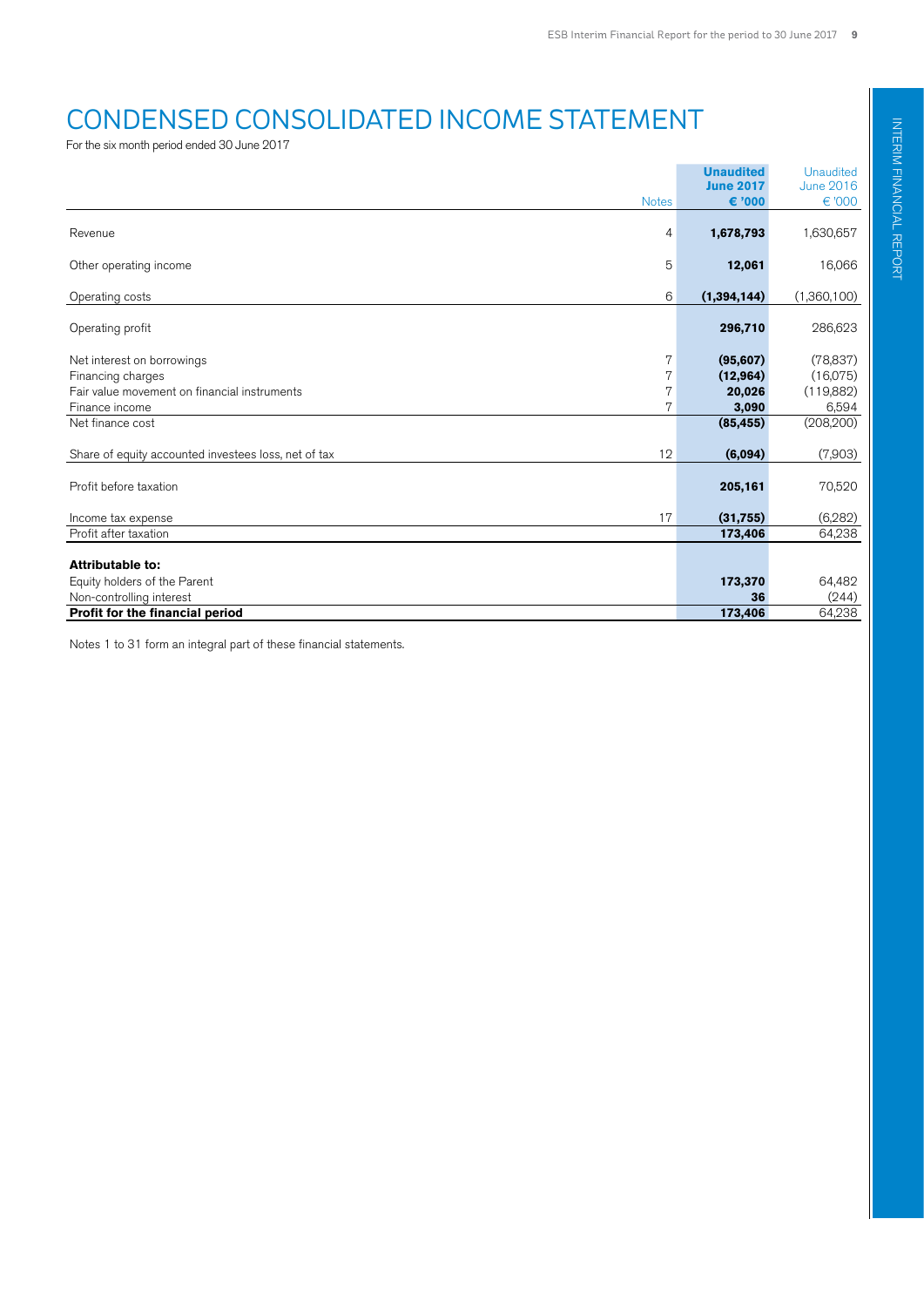## Condensed Consolidated Statement of Comprehensive Income

For the six month period ended 30 June 2017

|                                                                                                            | <b>Unaudited</b> | Unaudited        |
|------------------------------------------------------------------------------------------------------------|------------------|------------------|
|                                                                                                            | <b>June 2017</b> | <b>June 2016</b> |
|                                                                                                            | € '000           | € '000           |
|                                                                                                            |                  |                  |
| Profit for the financial period                                                                            | 173,406          | 64,238           |
| Items that will not be reclassified subsequently to profit or loss:                                        |                  |                  |
| NIE Networks pension scheme actuarial losses                                                               | (5,260)          | (49,621)         |
| Tax on items that will not be reclassified to profit or loss                                               | 888              | 8,923            |
|                                                                                                            | (4,372)          | (40, 698)        |
|                                                                                                            |                  |                  |
| Items that are or may be reclassified subsequently to profit or loss:                                      |                  |                  |
| Effective hedge of a net investment in foreign subsidiary                                                  | 308              | 2,532            |
| Translation differences on consolidation of foreign subsidiaries                                           | (1, 301)         | (42, 368)        |
| Fair value losses on cash flow hedges                                                                      | (51, 394)        | (12,553)         |
| Transferred to income statement on cash flow hedges                                                        | (24, 572)        | 25,282           |
| Fair value losses on cash flow hedges in equity accounted investees                                        | (475)            | (1,383)          |
| Tax on items that are or may be reclassified subsequently to profit or loss                                | 6,358            | 2,788            |
| Tax on items transferred from other comprehensive income (OCI)                                             | 2,849            | (3,436)          |
| Tax on items that are or may be reclassified subsequently to profit or loss for equity accounted investees | 121              | 173              |
|                                                                                                            | (68, 106)        | (28,965)         |
|                                                                                                            |                  |                  |
| Other comprehensive expense for the financial period, net of tax                                           | (72, 478)        | (69, 663)        |
| Total comprehensive income / (expense) for the financial period                                            | 100,928          | (5, 425)         |
|                                                                                                            |                  |                  |
| Attributable to:                                                                                           |                  |                  |
| Equity holders of the Parent                                                                               | 100,892          | (5, 181)         |
| Non-controlling interest                                                                                   | 36               | (244)            |
| Total comprehensive income / (expense) for the financial period                                            | 100,928          | (5, 425)         |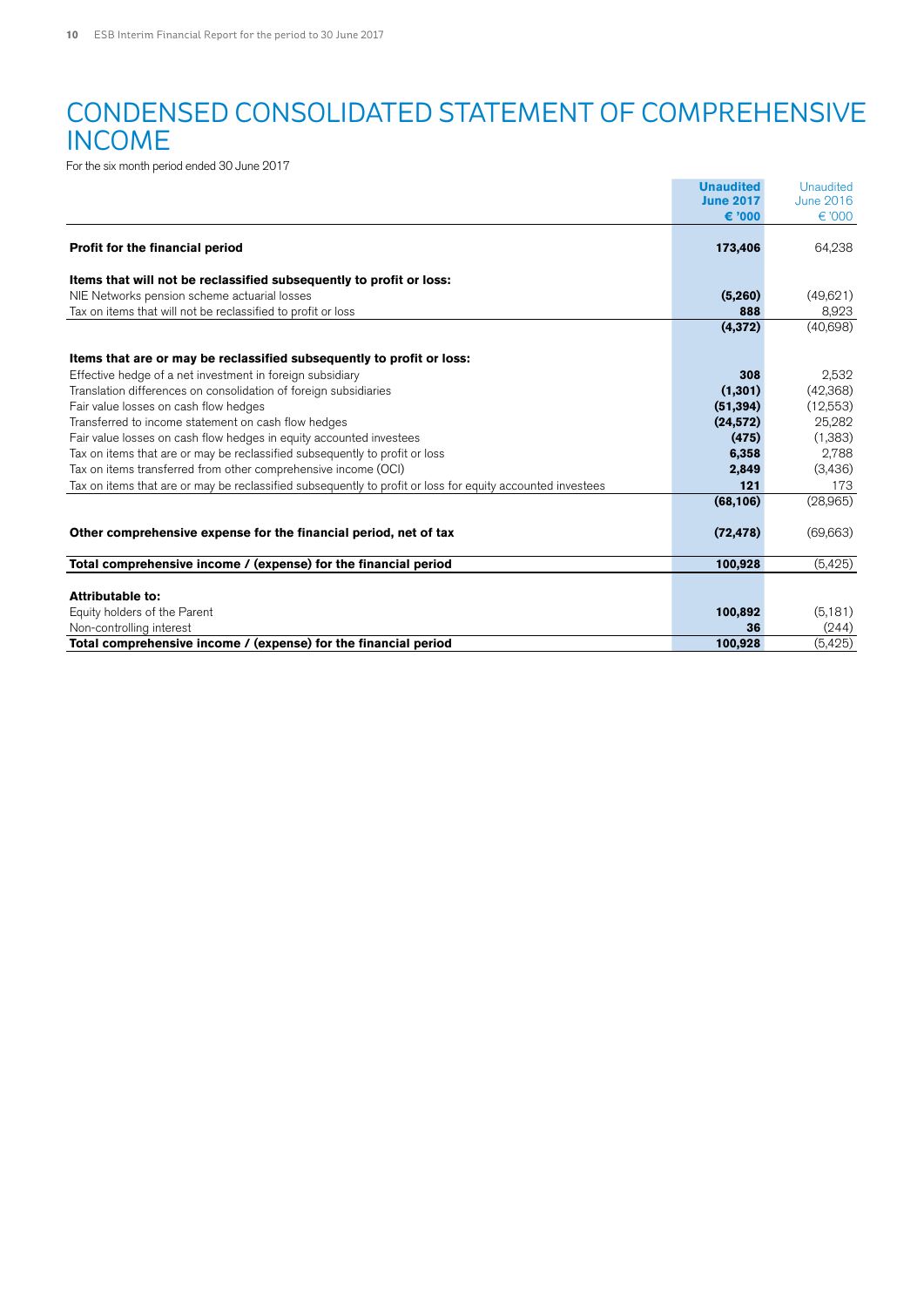## Condensed Consolidated Balance Sheet

As at 30 June 2017

|                                                     | <b>Unaudited</b>        | Audited          |
|-----------------------------------------------------|-------------------------|------------------|
|                                                     | <b>June</b>             | December<br>2016 |
| <b>Notes</b>                                        | 2017<br>$\epsilon$ '000 | € '000           |
|                                                     |                         |                  |
| <b>ASSETS</b>                                       |                         |                  |
| <b>Non-current assets</b>                           |                         |                  |
| 9<br>Property, plant and equipment                  | 10,261,132              | 10,438,562       |
| 10<br>Intangible assets                             | 214,669                 | 273,221          |
| Goodwill<br>11                                      | 172,576                 | 177,242          |
| 12<br>Investments in equity accounted investees     | 75,550                  | 80,990           |
| Financial asset investments<br>12                   | 42,605                  | 56,502           |
| Trade and other receivables<br>14                   | 72,088                  | 69,995           |
| Derivative financial instruments<br>19              | 114,139                 | 183,999          |
| Deferred tax assets                                 | 199,258                 | 200,741          |
| <b>Total non-current assets</b>                     | 11,152,017              | 11,481,252       |
| <b>Current assets</b>                               |                         |                  |
| 13<br>Inventories                                   | 95,825                  | 73,172           |
| 19<br>Derivative financial instruments              | 126,895                 | 203,192          |
| Current tax asset                                   | 18,215                  | 15,338           |
| Trade and other receivables<br>14                   | 717,213                 | 770,081          |
| 15<br>Cash and cash equivalents                     | 785,507                 | 363,624          |
| <b>Total current assets</b>                         | 1,743,655               | 1,425,407        |
|                                                     |                         |                  |
| <b>Total assets</b>                                 | 12,895,672              | 12,906,659       |
| <b>EQUITY</b>                                       |                         |                  |
| Capital stock                                       | 1,979,882               | 1,979,882        |
| Translation reserve                                 | 5,069                   | 6,062            |
| Cash flow hedging reserve                           | 57,006                  | 124,119          |
| Other reserves                                      | (227, 465)              | (220, 322)       |
| Retained earnings                                   | 2,153,370               | 2,037,459        |
| Equity attributable to equity holders of the Parent | 3,967,862               | 3,927,200        |
|                                                     |                         |                  |
| Non-controlling interest                            | (3, 495)                | (3,531)          |
| <b>Total equity</b>                                 | 3,964,367               | 3,923,669        |
| <b>LIABILITIES</b>                                  |                         |                  |
| <b>Non-current liabilities</b>                      |                         |                  |
| Borrowings and other debt<br>18                     | 4,752,781               | 4,398,113        |
| Liability - ESB pension scheme<br>21                | 233,894                 | 370,308          |
| 20<br>Liability - NIE Networks pension scheme       | 165,046                 | 170,543          |
| Employee related liabilities<br>21                  | 71,307                  | 78,396           |
| 23<br>Deferred income and government grants         | 468,888                 | 486,531          |
| 24<br>Provisions                                    | 232,150                 | 237,153          |
| Deferred tax liabilities                            | 724,282                 | 709,442          |
| Derivative financial instruments<br>19              | 703,661                 | 753,968          |
| <b>Total non-current liabilities</b>                | 7,352,009               | 7,204,454        |
|                                                     |                         |                  |
| <b>Current liabilities</b>                          |                         |                  |
| Borrowings and other debt<br>18                     | 448,995                 | 489,330          |
| Liability - ESB pension scheme<br>21                | 153,886                 | 154,504          |
| 21<br>Employee related liabilities                  | 55,383                  | 64,305           |
| Trade and other payables<br>22                      | 728,791                 | 835,018          |
| 23<br>Deferred income and government grants         | 55,253                  | 50,021           |
| Provisions<br>24                                    | 56,140                  | 84,822           |
| Current tax liabilities                             | 2,540                   | 750              |
| Derivative financial instruments<br>19              | 78,308                  | 99,786           |
| <b>Total current liabilities</b>                    | 1,579,296               | 1,778,536        |
| <b>Total liabilities</b>                            | 8,931,305               | 8,982,990        |
| <b>Total equity and liabilities</b>                 | 12,895,672              | 12,906,659       |
|                                                     |                         |                  |

**Ellvena Graham,** Chairman

**Pat O'Doherty, Chief Executive** 

Pat Fenlon, Executive Director, Group Finance and Commercial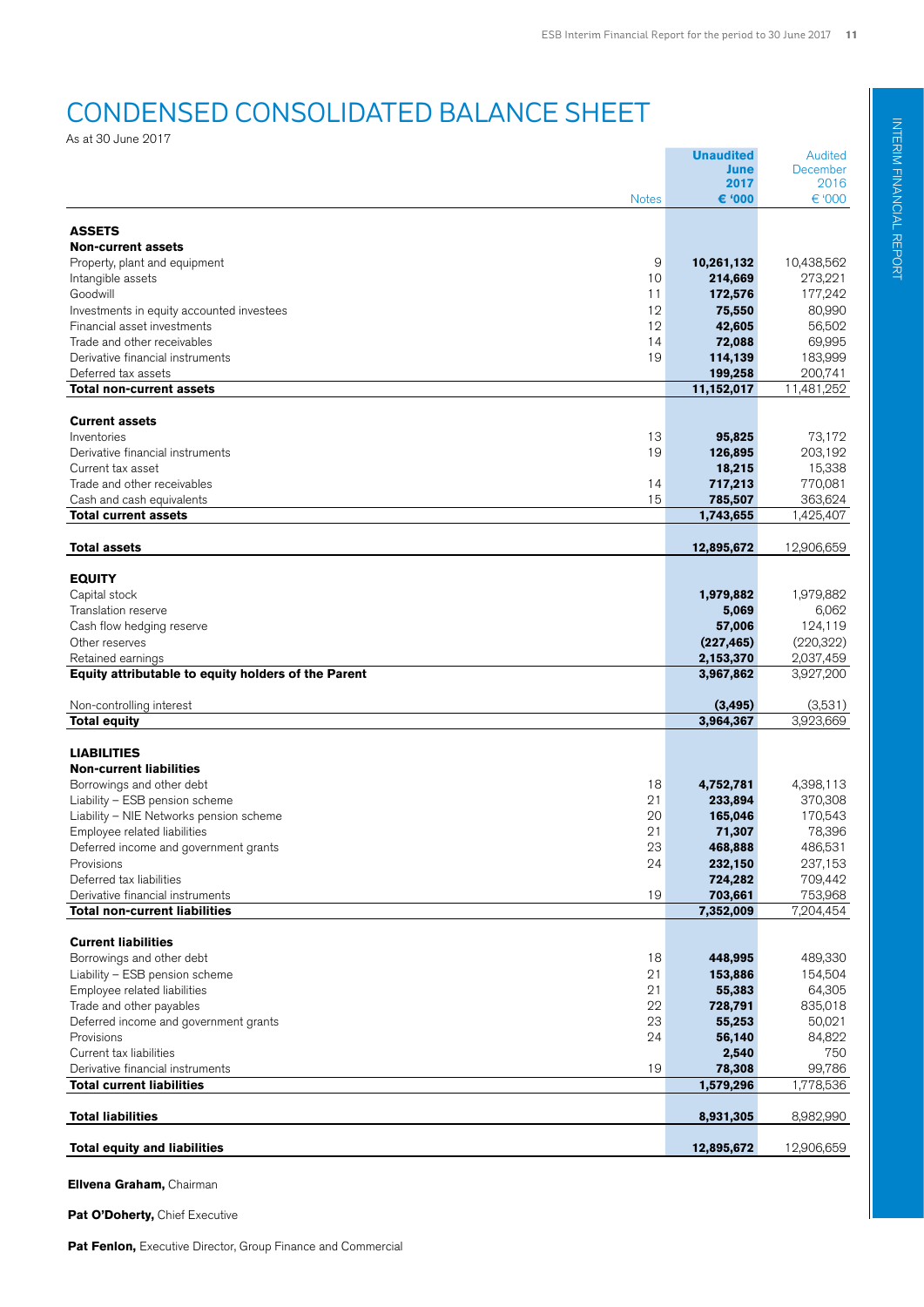# Condensed Consolidated Statement of Changesin Equity

As at 30 June 2017

|                                                                        |                |                     | <b>Cash flow</b>    |                            |                                       |                     | Non-                     |                     |
|------------------------------------------------------------------------|----------------|---------------------|---------------------|----------------------------|---------------------------------------|---------------------|--------------------------|---------------------|
|                                                                        |                | Capital Translation | hedging             | <b>Other</b>               | Retained                              |                     | controlling              | <b>Total</b>        |
|                                                                        | stock          | reserve             | reserve             | reserves <sup>1</sup>      | earnings                              | Total               | interest                 | equity              |
| Unaudited reconciliation of changes in equity                          | € '000         | € '000              | € '000              | € '000                     | € '000                                | € '000              | € '000                   | € '000              |
| <b>Balance at 1 January 2016</b>                                       | 1,979,882      | 51,376              |                     | 49,799 (151,098)           |                                       | 1,930,558 3,860,517 | (1,874)                  | 3,858,643           |
| Total comprehensive income / (expense) for the period                  |                |                     |                     |                            |                                       |                     |                          |                     |
| Profit for the financial period                                        |                |                     |                     |                            | 64,482                                | 64.482              | (244)                    | 64,238              |
| NIE Networks pension scheme actuarial losses                           |                |                     |                     | (49,621)                   |                                       | (49,621)            |                          | (49,621)            |
| Revaluation reserves on acquisition of Synergen Power Ltd.             |                |                     |                     | (2,771)                    | 2,771                                 |                     |                          |                     |
| Translation differences net of hedging                                 |                | (39,836)            |                     |                            |                                       | (39,836)            |                          | (39,836)            |
| Cash flow hedges:                                                      |                |                     |                     |                            |                                       |                     |                          |                     |
| - Net fair value losses                                                |                |                     | $- (12,553)$        |                            |                                       | (12,553)            |                          | (12,553)            |
| - Transfers to income statement                                        |                |                     |                     |                            |                                       |                     |                          |                     |
| - Finance cost (interest)                                              |                |                     | 3,188               |                            |                                       | 3,188               |                          | 3,188               |
| - Finance cost (foreign translation movements)                         |                |                     | 17,738              |                            |                                       | 17,738              |                          | 17,738              |
| - Other operating expenses                                             |                |                     | 4,356               |                            | ÷,                                    | 4,356               | ÷,                       | 4,356               |
| - Fair value losses for hedges in equity accounted investees           |                |                     | (1,383)             |                            |                                       | (1,383)             |                          | (1,383)             |
| Tax on items taken directly to statement of comprehensive income (OCI) |                |                     | 2,788               | 8,923                      | $\overline{a}$                        | 11,711              | $\overline{a}$           | 11,711              |
| Tax on items transferred to income statement                           |                |                     | (3,436)             |                            |                                       | (3,436)             |                          | (3,436)             |
| Tax on items taken directly to OCI for equity accounted investees      |                |                     | 173                 |                            |                                       | 173                 |                          | 173                 |
| Total comprehensive income / (expense) for the period                  |                | (39, 836)           | 10,871              | (43, 469)                  | 67,253                                | (5, 181)            | (244)                    | (5, 425)            |
|                                                                        |                |                     |                     |                            |                                       |                     |                          |                     |
| Transactions with owners recognised directly in equity                 |                |                     |                     |                            |                                       |                     |                          |                     |
| Dividends                                                              |                |                     |                     |                            | (30,717)                              | (30,717)            |                          | (30,717)            |
| Balance at 30 June 2016                                                | 1,979,882      | 11.540              | 60,670              | (194.567)                  | 1.967.094                             | 3.824.619           | (2.118)                  | 3,822,501           |
|                                                                        |                |                     |                     |                            |                                       |                     |                          |                     |
|                                                                        |                |                     |                     |                            |                                       |                     |                          |                     |
| <b>Balance at 1 January 2017</b>                                       | 1,979,882      | 6,062               |                     |                            | 124,119 (220,322) 2,037,459 3,927,200 |                     |                          | $(3,531)$ 3,923,669 |
| Total comprehensive income / (expense) for the period                  |                |                     |                     |                            |                                       |                     |                          |                     |
| Profit for the financial period                                        |                |                     |                     |                            | 173,370                               | 173,370             | 36                       | 173,406             |
| NIE Networks pension scheme actuarial losses                           |                |                     |                     | (5,260)                    |                                       | (5,260)             | ÷,                       | (5, 260)            |
| Revaluation reserves on acquisition of Synergen Power Ltd.             |                |                     | ÷,                  | (2,771)                    | 2,771                                 |                     |                          |                     |
| Translation differences net of hedging                                 |                | (993)               |                     |                            |                                       | (993)               | $\overline{\phantom{a}}$ | (993)               |
| Cash flow hedges:                                                      |                |                     |                     |                            |                                       |                     |                          |                     |
| - Net fair value losses                                                |                |                     | $-$ (51,394)        |                            |                                       | (51, 394)           | ÷,                       | (51, 394)           |
| - Transfers to income statement                                        |                |                     |                     |                            |                                       |                     |                          |                     |
| - Finance cost (interest)                                              |                |                     | 3,582               |                            |                                       | 3,582               |                          | 3,582               |
| - Finance cost (foreign translation movements)                         |                |                     | 43,461              |                            |                                       | 43,461              |                          | 43,461              |
| - Other operating expenses                                             |                |                     | (71,615)            |                            |                                       | (71,615)            |                          | (71, 615)           |
| - Fair value losses for hedges in equity accounted investees           |                |                     | (475)               |                            |                                       | (475)               | L.                       | (475)               |
| Tax on items taken directly to statement of comprehensive income (OCI) |                |                     | 6,358               | 888                        |                                       | 7,246               |                          | 7,246               |
| Tax on items transferred to income statement                           |                |                     | 2,849               |                            |                                       | 2,849               | $\blacksquare$           | 2,849               |
| Tax on items taken directly to OCI for equity accounted investees      |                |                     | 121                 | $\overline{\phantom{a}}$   | $\overline{\phantom{a}}$              | 121                 | $\sim$                   | 121                 |
| Total comprehensive income / (expense) for the period                  | $\blacksquare$ |                     | $(993)$ $(67, 113)$ | (7, 143)                   | 176,141                               | 100,892             | 36                       | 100,928             |
|                                                                        |                |                     |                     |                            |                                       |                     |                          |                     |
| Transactions with owners recognised directly in equity                 |                |                     |                     |                            |                                       |                     |                          |                     |
| Dividends                                                              |                |                     |                     |                            | (60, 230)                             | (60, 230)           |                          | (60, 230)           |
| Balance at 30 June 2017                                                | 1,979,882      | 5,069               |                     | 57,006 (227,465) 2,153,370 |                                       | 3,967,862           | (3, 495)                 | 3,964,367           |

1Other reserves includes (i) a €30.4 million revaluation reserve (December 2016: €33.2 million) which arose following the acquisition of the remaining 30% of Synergen Power Limited in 2009; (ii) other reserves relating to the NIE Networks pension scheme of (€233.0) million (December 2016: (€228.6) million) and (iii) a non-distributable reserve of (€5.0) million which was created on the sale of the Group's share in Ocean Communications Limited in 2001; and (iv) an ESOP repurchase provision which relates to the amount that ESB has committed to date to purchase from the ESOP internal market (€19.1) million (December 2016: (€19.1) million). Refer to note 29 for information on the ESOP repurchase.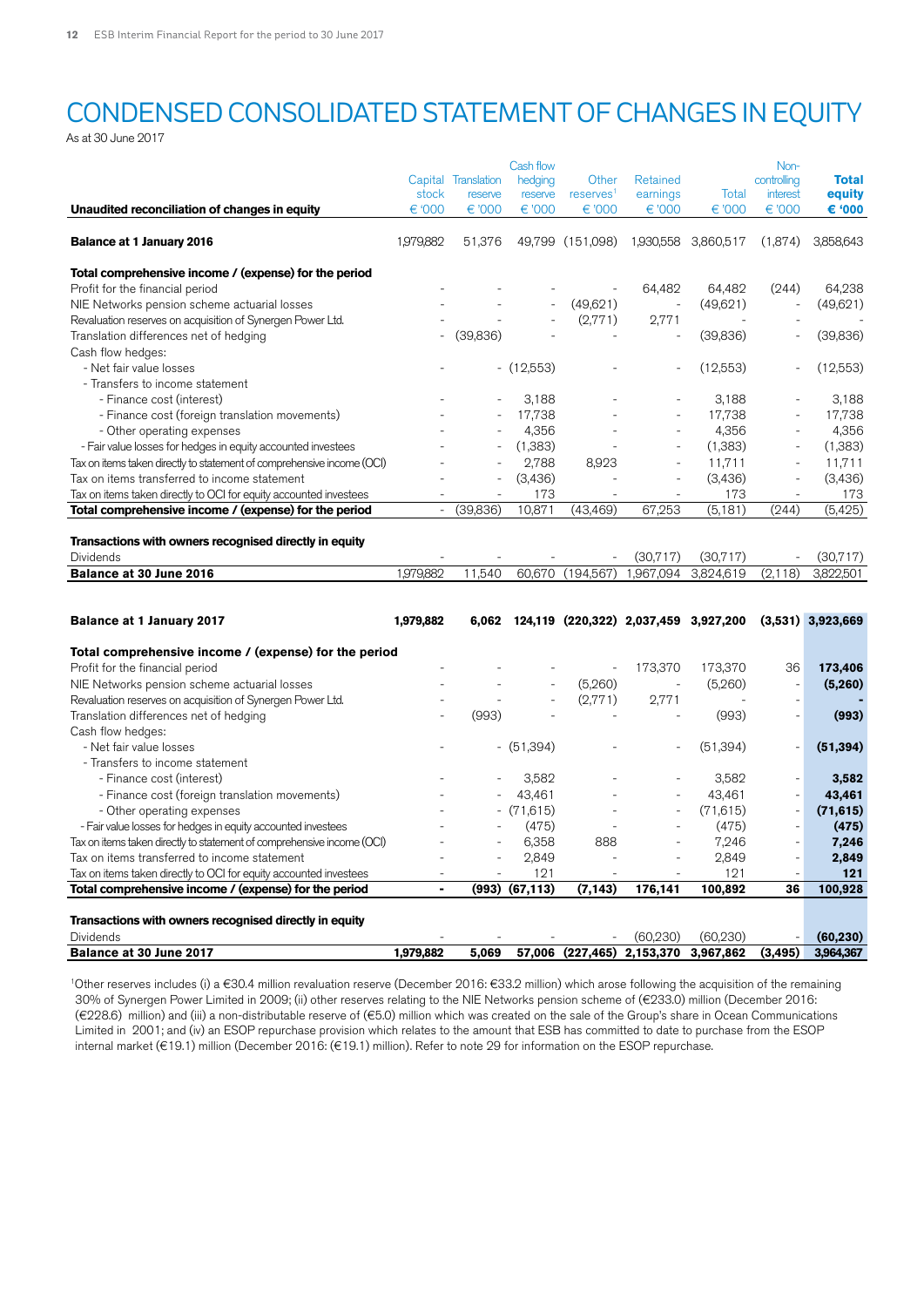## Condensed Consolidated Cash Flow Statement

For the six month period ended 30 June 2017

|                                                                       | <b>Unaudited</b> | <b>Unaudited</b> |
|-----------------------------------------------------------------------|------------------|------------------|
|                                                                       | <b>June 2017</b> | <b>June 2016</b> |
| <b>Notes</b>                                                          | € '000           | € '000           |
| Cash flows from operating activities                                  |                  |                  |
|                                                                       |                  |                  |
| Profit after taxation                                                 | 173,406          | 64,238           |
| <b>Adjustments for:</b>                                               |                  |                  |
| Depreciation and amortisation<br>6                                    | 394,966          | 368,090          |
| 23<br>Amortisation of supply contributions and other deferred income* | (36, 541)        | (30,050)         |
| Net emissions costs                                                   | 30,792           | 1,474            |
| 5<br>Loss on disposal of non-current assets                           |                  | 398              |
| 5<br>Profit on disposal of subsidiaries                               | (3,018)          |                  |
| 7<br>Net finance cost                                                 | 85,455           | 208,200          |
| Impact of fair value adjustments in operating costs                   | 20,380           | (1,632)          |
| 12<br>Losses from equity accounted investees                          | 6,094            | 7,903            |
| 17<br>Income tax expense                                              | 31,755           | 6,282            |
| Operating cash flows before changes in working capital and provisions | 703,289          | 624,903          |
| Charge in relation to provisions                                      | 292              | 995              |
| Charge in relation to employee related liabilities                    | 8,610            | 6,525            |
| Utilisation of provisions                                             | (3,211)          | (9,786)          |
| Utilisation of employee related liabilities                           | (179, 517)       | (35,572)         |
| Deferred income received*                                             | 16,271           | 4,225            |
| Decrease in trade and other receivables                               | 94,397           | 75,102           |
| (Increase) / decrease in inventories                                  | (22, 653)        | 14,989           |
| (Decrease) / increase in trade and other payables                     | (65, 510)        | 30,938           |
| Cash generated from operations                                        | 551,968          | 712,319          |
| Current tax paid                                                      | (7, 969)         | (13, 431)        |
| Financing costs paid                                                  | (125, 581)       | (132, 238)       |
| Net cash inflow from operating activities                             | 418,418          | 566,650          |
|                                                                       |                  |                  |
| Cash flows from investing activities                                  |                  |                  |
| Purchase of property, plant and equipment                             | (282, 522)       | (309, 780)       |
| Purchase of intangible assets                                         | (24, 223)        | (17, 170)        |
| Proceeds from sale of non-current assets                              |                  | 1,408            |
| Proceeds from sale of subsidiaries                                    | 3,123            |                  |
| Amounts advanced to equity accounted investees                        | (32,000)         |                  |
| Purchase of financial assets                                          | (1,661)          | (5,570)          |
| Interest received                                                     |                  | 371              |
| Net cash outflow from investing activities                            | (337, 283)       | (330, 741)       |
| Cash flows from financing activities                                  |                  |                  |
| 16<br>Dividends paid                                                  | (60, 230)        | (30, 717)        |
| Repayments of term debt facilities and finance leases                 | (99, 405)        | (65, 574)        |
| Proceeds from the issue of new debt                                   | 509,446          | 306,305          |
| Decrease in other borrowings                                          |                  | (250,000)        |
| Payments on inflation linked interest rate swaps                      | (8, 186)         | (8,301)          |
| Net cash inflow / (outflow) from financing activities                 | 341,625          | (48, 287)        |
|                                                                       |                  |                  |
| Net increase in cash and cash equivalents                             | 422,760          | 187,622          |
| Cash and cash equivalents at 1 January<br>15                          | 363,624          | 133,863          |
| Effect of exchange rate fluctuations on cash held                     | (877)            | (7,759)          |
| Cash and cash equivalents at 30 June<br>15                            | 785,507          | 313,726          |

\* Comparative amounts in the Group cash flow statement have been regrouped where necessary to ensure consistency in the two periods being recorded. This regrouping relates to disclosing deferred income received as cash generated from operations (30 June 2016: €4.3 million).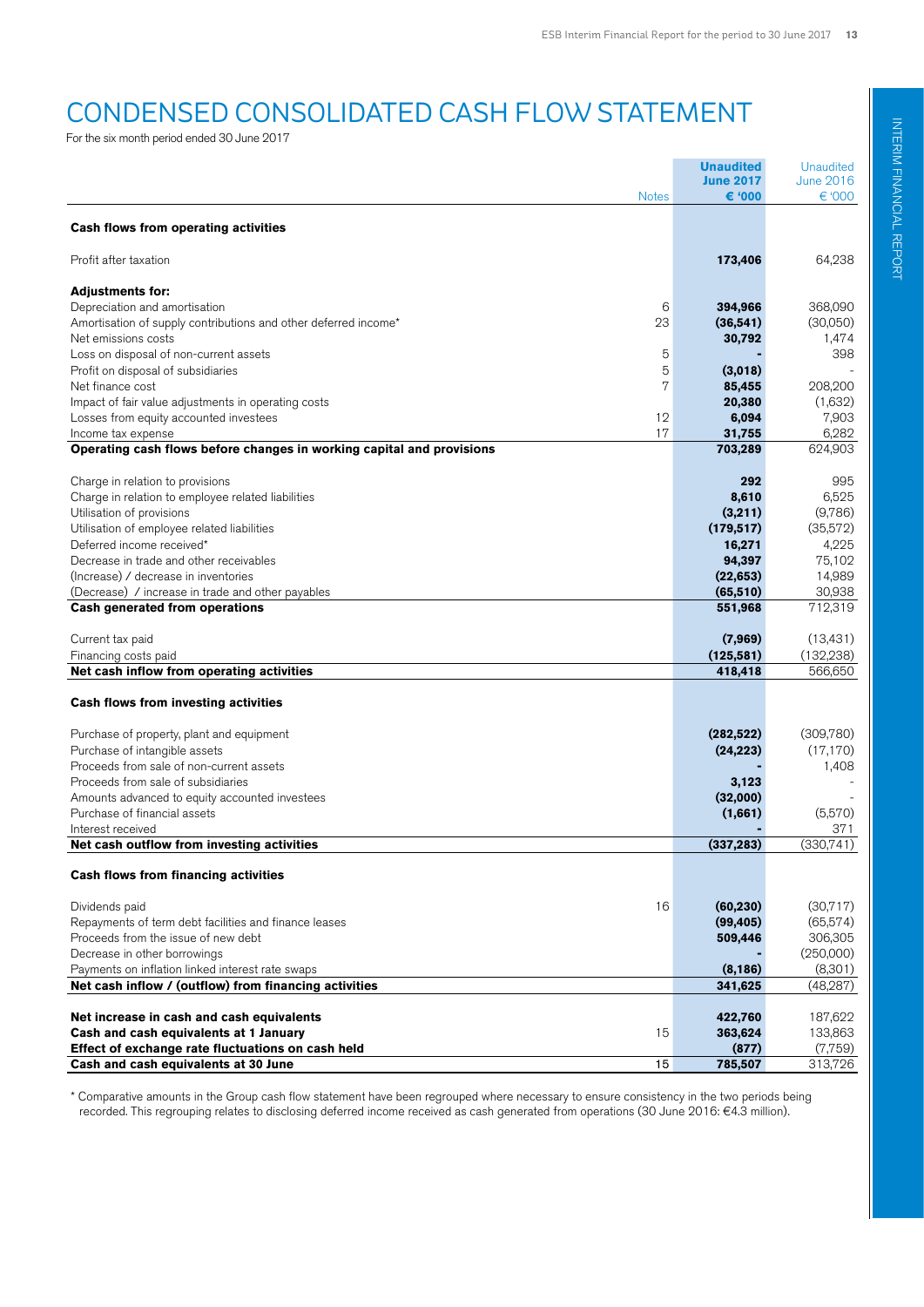## Notes to the Condensed Consolidated Financial Statements

## **1. REPORTING ENTITY**

ESB is a statutory body domiciled in the Republic of Ireland. The condensed consolidated interim financial statements of ESB as at and for the six months ended 30 June 2017 comprise the results of the Company and its subsidiaries (together referred to as ESB or the Group) and the Group's interests in associates and joint arrangements. These results are unaudited but were reviewed by our auditors. The condensed financial information herein does not constitute the statutory financial statements of ESB, which were prepared as at and for the year ended 31 December 2016 and are available on our website www.esb.ie. The auditor's report on those financial statements was unmodified.

## **2. STATEMENT OF COMPLIANCE**

These condensed consolidated interim financial statements have been prepared in accordance with International Financial Reporting Standards (IFRS) IAS 34 - Interim Financial Reporting as adopted by the EU. They do not include all of the information required for full annual financial statements, and should be read in conjunction with the consolidated financial statements of the Group as at and for the year ended 31 December 2016.

## **3. SIGNIFICANT ACCOUNTING POLICIES**

As none of the newly effective amendments to IFRS standards had an impact on the Group, the accounting policies applied by the Group in these condensed consolidated financial statements are the same as those applied by the Group in its consolidated financial statements as at and for the year ended 31 December 2016.

A number of new standards, amendments to standards and interpretations are not yet effective for the period, and have not been applied in preparing the financial statements. ESB is currently assessing the full impact of these amendments on the Group.

| <b>New / Revised</b><br><b>International</b><br><b>Financial Reporting</b><br><b>Standards</b> | Effective Date <sup>1</sup> |
|------------------------------------------------------------------------------------------------|-----------------------------|
| Amendments to IAS 7:<br>Disclosure Initiative                                                  | 1 January 2017*             |
| Amendments to IAS 12:<br>Recognition of Deferred<br>Tax Assets for Unrealised<br>Losses        | 1 January 2017*             |
| IFRS 15: Revenue from<br>Contracts with Customers                                              | 1 January 2018              |
| <b>IFRS 9: Financial</b><br>Instruments                                                        | 1 January 2018              |
| Clarifications to IFRS 15:<br>Revenue from Contracts<br>with Customers                         | 1 January 2018*             |
| IFRS 16: Leases                                                                                | 1 January 2019*             |

<sup>1</sup> The effective dates are those applying to EU endorsed IFRS if later than the IASB effective dates and relate to periods beginning on or after those dates detailed above.

\* These are the IASB effective dates not yet endorsed under EU IFRS.

#### **Standards, interpretations and amendments to published standards that are not yet effective**

The Group has not applied certain standards, amendments and interpretations to existing standards that have been issued but are not yet effective. The most significant of which are as follows:

#### **IFRS 9: Financial Instruments (effective date: ESB financial year beginning 1 January 2018)**

This standard is designed to replace IAS 39 Financial Instruments: Recognition and Measurement and has been completed in a number of phases with the final version issued by the IASB in July 2014. The Standard includes requirements for recognition, measurement, impairment and de-recognition of financial instruments and general hedge accounting. The Group will apply IFRS 9 from its effective date. The Group is currently assessing the impact of IFRS 9 on the Group's financial statements.

### **IFRS 15: Revenue from Contracts with Customers (effective date: ESB financial year beginning 1 January 2018)**

This standard will replace IAS 18 Revenue, IAS 11 Construction Contracts and related interpretations. The standard deals with revenue recognition and establishes principles for reporting useful information to users of financial statements about the nature, amount, timing and uncertainty of revenue and cash flows arising from an entity's contracts with customers. Revenue is recognised when a customer obtains control of a good or service and therefore has the ability to direct the use and obtain the benefits from the good or service. Subject to EU endorsement, the Group will apply IFRS 15 from its effective date. The Group is currently assessing the impact of IFRS 15 on the Group's financial statements.

### **IFRS 16: Leases (effective date: ESB financial year beginning 1 January 2019)**

This standard will replace IAS 17 Leases. The changes under IFRS 16 are significant and will predominantly affect lessees, the accounting for which is substantially reformed. The lessor accounting requirements contained in IFRS 16's predecessor, IAS 17 will remain largely unchanged. The main impact on lessees is that almost all leases will be recognised in the balance sheet as the distinction between operating and finance leases is removed for lessees. Instead, under IFRS 16, an asset (the right to use the leased item) and a financial

liability to pay rentals are recognised. The only exemptions are short-term and low-value leases. The standard introduces new estimates and judgemental thresholds that affect the identification, classification and measurement of lease transactions. More extensive disclosures, both qualitative and quantitative, are also required. Subject to EU endorsement, the Group will apply IFRS 16 from its effective date. The Group is currently assessing the impact of IFRS 16 on the Group's financial statements.

Other changes to IFRS have been issued but are not yet effective for the Group. However, they are either not expected to have a material effect on the consolidated financial statements or they are not currently relevant for the Group.

### **Going Concern**

The Group's performance, business model, strategy and principal risks and uncertainties and how these are managed and mitigated are set out in the strategy and performance section of the 2016 annual report.

The funding and liquidity management of the Group are described in note18 and the amount of cash and cash equivalents that the Group had on hand at 30 June 2017 was €785.5 million. Note 25 in the interim financial statements includes an overview of financial risk management, details of the Group's financial instruments and hedging activities and its exposure to credit risk and liquidity risk. The Group has considerable financial resources and the Board believes that the Group is well placed to manage its risks successfully. After making appropriate enquiries the Board is satisfied that ESB has adequate resources to continue in operational existence for at least twelve months from the date of approval of the interim financial statements. Accordingly, the condensed consolidated interim financial statements are prepared on the going concern basis of accounting.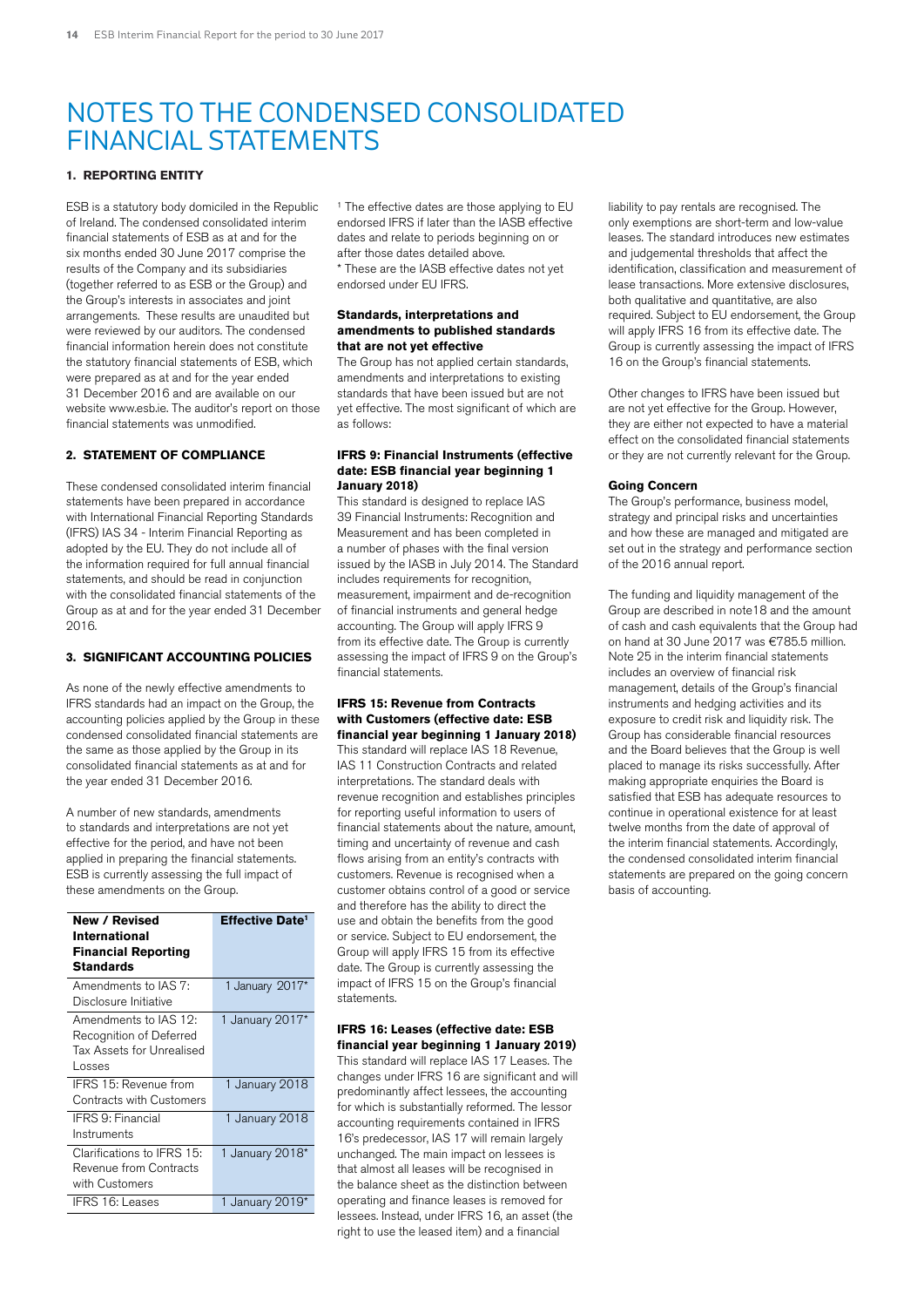## **4. SEGMENT REPORTING**

The Group has applied IFRS 8 Operating Segments, and has made the appropriate disclosures in these financial statements.

## **(a) Income statement**

| Segment revenue - 2017 |          |                   | Generation     |                 |                 |                          |              |
|------------------------|----------|-------------------|----------------|-----------------|-----------------|--------------------------|--------------|
|                        |          |                   | and            |                 |                 | Consolidation            |              |
|                        | Electric | <b>ESB</b>        | Wholesale      | <b>NIE</b>      | Other           | and                      |              |
|                        | Ireland  | <b>Networks</b>   | <b>Markets</b> | Networks'       | Segments        | eliminations             | <b>Total</b> |
|                        | € '000   | $000 \rightarrow$ | € '000         | $\epsilon$ '000 | $\epsilon$ '000 | 6000                     | € '000       |
| External revenues      | 886,369  | 251.325           | 383,309        | 125.384         | 32.406          | $\overline{\phantom{0}}$ | 1,678,793    |
| Inter-segment revenue  | 2.062    | 280.531           | 365,745        | 8.365           | 109.243         | (765.946)                |              |
| Revenue                | 888.431  | 531.856           | 749.054        | 133.749         | 141,649         | (765,946)                | 1,678,793    |
|                        |          |                   |                |                 |                 |                          |              |

All inter-segment revenues are eliminated upon consolidation and are reflected in the eliminations column above.

| (ii)  | Segment operating costs - 2017                         |                      |                        |                         |                          |                        |              |                          |
|-------|--------------------------------------------------------|----------------------|------------------------|-------------------------|--------------------------|------------------------|--------------|--------------------------|
|       | Depreciation and amortisation<br>Other operating costs | (2.625)<br>(840,264) | (193.607)<br>(181,751) | (114.897)<br>(547, 487) | (68, 416)<br>(45,997)    | (15, 421)<br>(149,625) | ۰<br>765.946 | (394, 966)<br>(999, 178) |
| (iii) | <b>Operating result - 2017</b>                         |                      |                        |                         |                          |                        |              |                          |
|       | Operating profit / (loss)<br>Net finance cost          | 45.542<br>(46)       | 180.446<br>(72)        | 87.324<br>(21,316)      | 19.336<br>(24, 185)      | (35,938)<br>(39,836)   | -            | 296,710<br>(85, 455)     |
|       | Share of equity accounted investees profit / (loss)    | -                    |                        | 2.473                   | $\overline{\phantom{a}}$ | (8,567)                |              | (6,094)                  |
|       | Profit / (loss) before taxation                        | 45.496               | 180.374                | 68.481                  | (4,849)                  | (84,341)               |              | 205,161                  |

#### **(i) Segment revenue - 2016**

|                       |                 |                 | Generation      |                       |                 |               |                 |
|-----------------------|-----------------|-----------------|-----------------|-----------------------|-----------------|---------------|-----------------|
|                       |                 |                 | and             |                       |                 | Consolidation |                 |
|                       | Electric        | <b>ESB</b>      | Wholesale       | <b>NIE</b>            | Other           | and           |                 |
|                       | Ireland         | <b>Networks</b> | <b>Markets</b>  | Networks <sup>'</sup> | <b>Segments</b> | eliminations  | Total           |
|                       | $\epsilon$ '000 | $\epsilon$ '000 | $\epsilon$ '000 | $\epsilon$ '000       | $000 \neq$      | € '000        | $\epsilon$ '000 |
|                       |                 |                 |                 |                       |                 |               |                 |
| External revenues     | 1,011,869       | 230,932         | 221.962         | 30,842                | 35,052          | -             | 1,630,657       |
| Inter-segment revenue | 2.076           | 271.204         | 424.035         | 7,828                 | 101,459         | (806, 602)    |                 |
| Revenue               | 1,013,945       | 502,136         | 645,997         | 138.670               | 136.511         | (806, 602)    | ,630,657        |

All inter-segment revenues are eliminated upon consolidation and are reflected in the eliminations column above.

### **(ii) Segment operating costs - 2016**

|       | Depreciation and amortisation<br>Other operating costs | (4.396)<br>(952.802)     | 188.626)<br>(181,702) | (93,816)<br>(440.441) | (72.232)<br>(51.617) | (9,020)<br>(172.050)   | -<br>806,602 | (368,090)<br>(992,010) |
|-------|--------------------------------------------------------|--------------------------|-----------------------|-----------------------|----------------------|------------------------|--------------|------------------------|
| (iii) | <b>Operating result - 2016</b>                         |                          |                       |                       |                      |                        |              |                        |
|       | Operating profit / (loss)<br>Net finance cost          | 56.747<br>(68)           | 148.116<br>(385)      | 111.743<br>(17,639)   | 14.821<br>(26.695)   | (44,804)<br>(163, 413) | -            | 286,623<br>(208, 200)  |
|       | Share of equity accounted investees profit / (loss)    | $\overline{\phantom{0}}$ |                       | 124                   | -                    | (8.027)                | -            | (7,903)                |
|       | Profit / (loss) before taxation                        | 56,679                   | 147.731               | 94.228                | (11.874)             | (216.244)              | -            | 70.520                 |

1 NIE Networks segment includes depreciation on fair value uplift recognised on the acquisition of NIE Networks.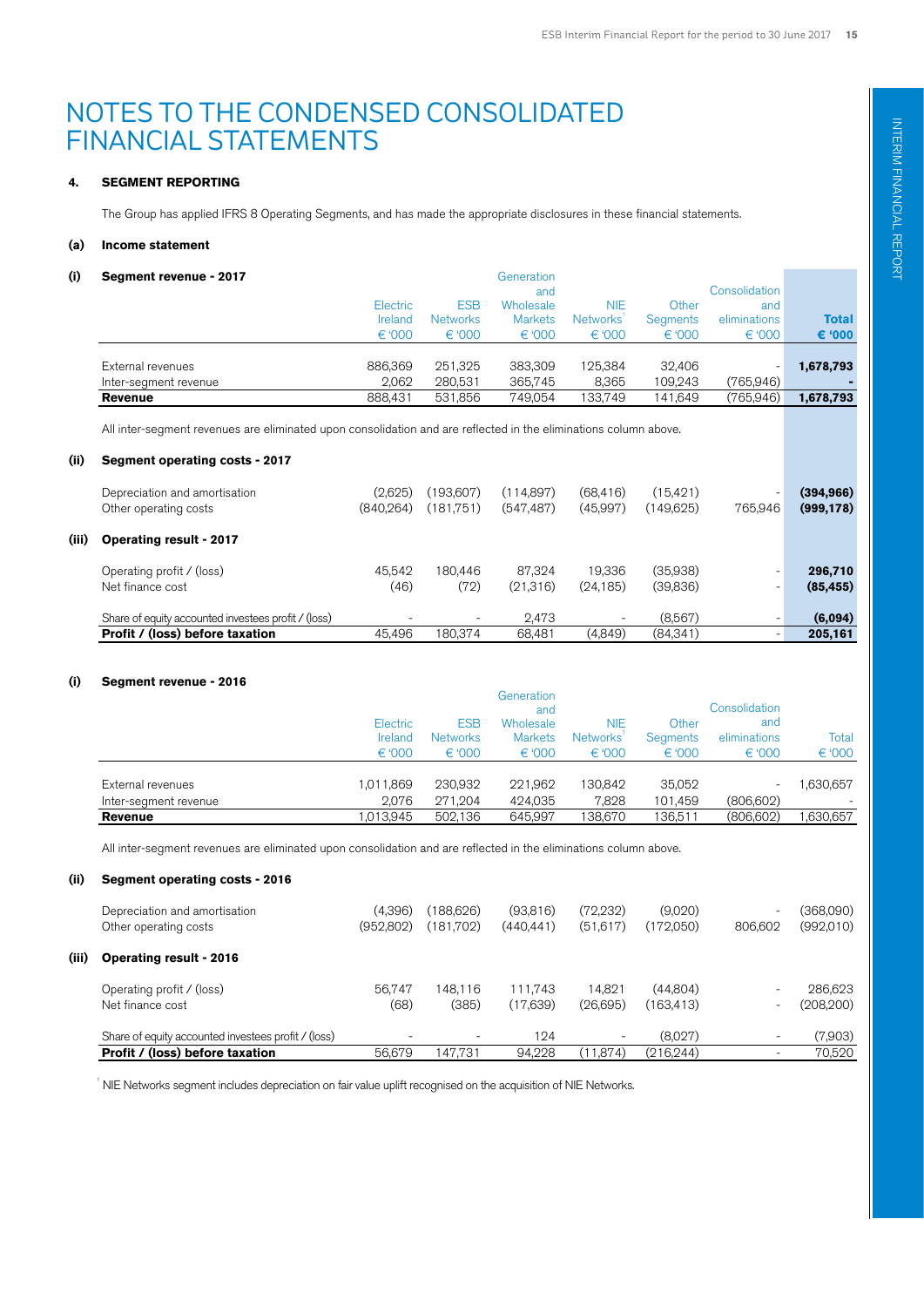## **4. SEGMENT REPORTING (continued)**

| (b) Other disclosures                                    | <b>June 2017</b><br>$000^{\circ}$ | June 2016<br>€ '000 |
|----------------------------------------------------------|-----------------------------------|---------------------|
| Additions to non-current assets (excluding acquisitions) |                                   |                     |
| Electric Ireland                                         | 4.354                             | 3.354               |
| <b>ESB Networks</b>                                      | 141.378                           | 147.657             |
| Generation and Wholesale Markets                         | 48,969                            | 84.691              |
| NIE Networks                                             | 65,252                            | 76.296              |
| Other Segments                                           | 42.990                            | 43,795              |
| Total                                                    | 302.943                           | 355,793             |

Additions to non-current assets (excluding acquisitions) includes investments in property, plant and equipment, intangible assets (excluding emission allowances), financial assets and equity accounted investees.

## **5. OTHER OPERATING INCOME / (EXPENSES)**

|                                                                                        | <b>June 2017</b> | June 2016       |
|----------------------------------------------------------------------------------------|------------------|-----------------|
|                                                                                        | 600              | $\epsilon$ '000 |
|                                                                                        |                  |                 |
| Loss on disposal of property, plant and equipment and intangible assets                |                  | (398)           |
| Profit on disposal of subsidiaries <sup>1</sup>                                        | 3.018            |                 |
| Amortisation of supply contributions                                                   | 18.665           | 16.275          |
| Fair value movements on assets held at fair value through profit and loss <sup>2</sup> | (15, 559)        | 189             |
| Other operating income                                                                 | 5.937            |                 |
| Total                                                                                  | 12,061           | 16,066          |

1 The profit on disposal of subsidiaries relates to the sale of windfarm subsidiaries in 2017 of which €9.3 million (30 June 2016: €nil) was included in property, plant and equipment (note 9).

<sup>2</sup> These fair value movements relate to adjustments to the value of investments in renewables enterprises held by Novusmodus, a subsidiary, as detailed in note 12.

## **6. OPERATING COSTS**

|                                              | <b>June 2017</b> | June 2016       |
|----------------------------------------------|------------------|-----------------|
|                                              | $000^{\circ}$    | $\epsilon$ '000 |
|                                              |                  |                 |
| Employee costs (note 8)                      | 233.462          | 226.701         |
| Fuel costs <sup>1</sup>                      | 371.616          | 265.131         |
| Other electricity related costs              | 136.956          | 211.606         |
| Operations and maintenance <sup>2</sup>      | 257.144          | 288,572         |
| Depreciation and amortisation (notes 9 / 10) | 394.966          | 368,090         |
| <b>Total</b>                                 | 1,394,144        | 1,360,100       |

1 Included in fuel costs is a charge of €6.4 million (30 June 2016: €4.9 million) relating to the fair valuing of fuel commodity swaps which have not been designated as accounting hedges.

2 Included in operations and maintenance is a foreign exchange retranslation loss of €6.6 million (30 June 2016: €36.4 million loss) on sterling denominated intercompany positions.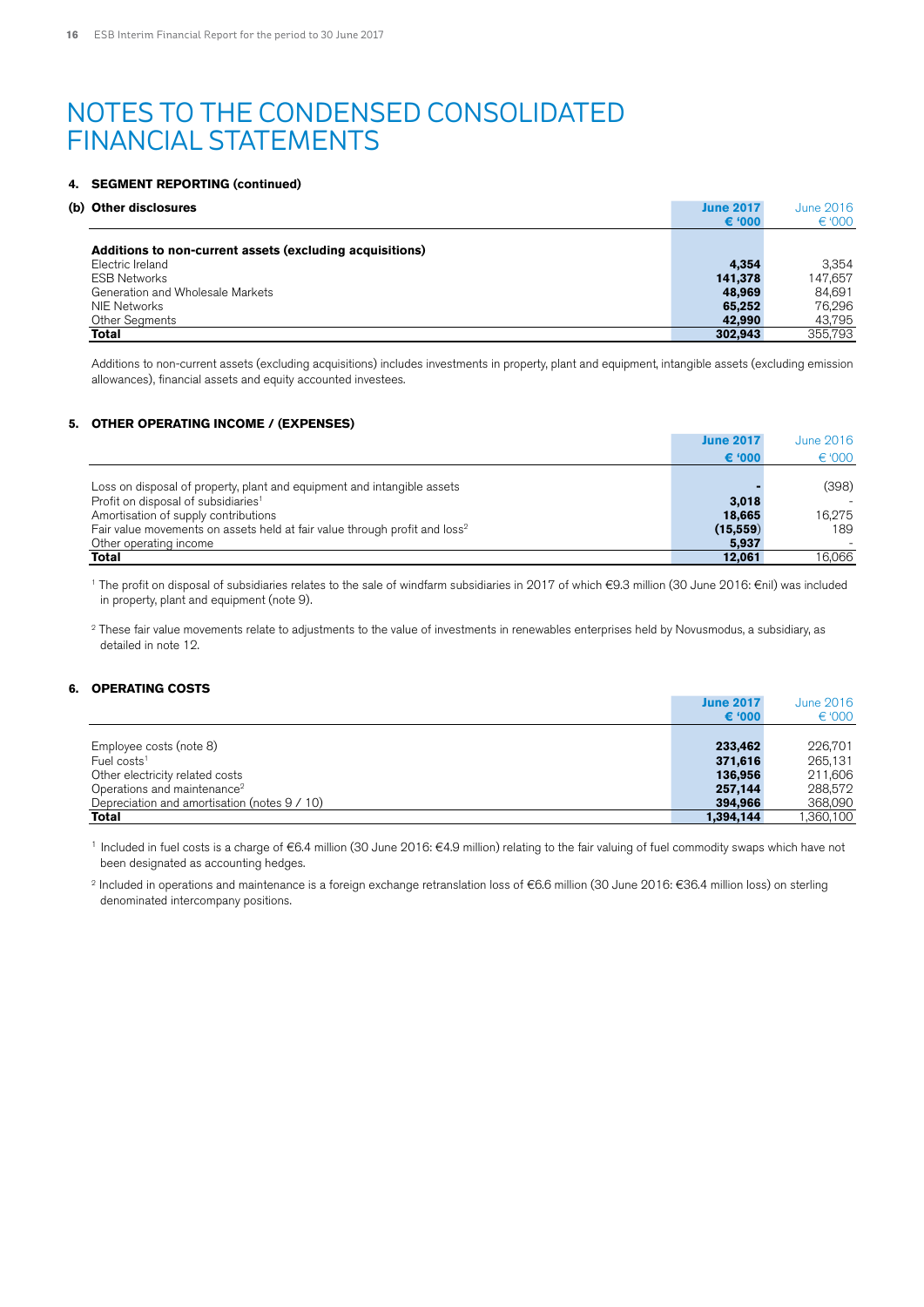## **7. NET FINANCE COST AND OTHER FINANCING CHARGES**

|                                                                                      | <b>June 2017</b> | June 2016         |
|--------------------------------------------------------------------------------------|------------------|-------------------|
|                                                                                      | $\epsilon$ '000  | $000 \rightarrow$ |
|                                                                                      |                  |                   |
| Interest payable on borrowings                                                       | 107,312          | 109,154           |
| Less capitalised interest                                                            | (11,705)         | (30,317)          |
| Net interest on borrowings                                                           | 95,607           | 78,837            |
| <b>Financing charges:</b>                                                            |                  |                   |
| - on NIE Networks pension scheme (note 20)                                           | 2,122            | 2,428             |
| - on ESB pension scheme (note 21)                                                    | 9,258            | 12,329            |
| - on employee related liabilities (note 21)                                          | 340              | 303               |
| - on power station closure costs (note 24)                                           | 967              | 738               |
| - on other provisions (note 24)                                                      | 277              | 277               |
| <b>Total financing charges</b>                                                       | 12,964           | 16,075            |
| Fair value (gains) / losses on financial instruments:                                |                  |                   |
| - currency / interest rate swaps: cash flow hedges, transfer from OCI                | 3,582            | 3,188             |
| - interest rate swaps and inflation linked swaps not qualifying for hedge accounting | (23, 608)        | 116,694           |
| Total fair value (gains) / losses on financial instruments                           | (20, 026)        | 119,882           |
|                                                                                      |                  |                   |
| <b>Finance cost</b>                                                                  | 88,545           | 214,794           |
| <b>Finance income</b>                                                                | (3,090)          | (6,594)           |
| <b>Net finance cost</b>                                                              | 85,455           | 208.200           |

The financing charges on provisions are calculated in accordance with the policy for discounting of future payment obligations as disclosed in the 2016 consolidated financial statements - see note 1 for further details.

In addition to the amounts transferred from other comprehensive income relating to interest rate swaps and foreign exchange contracts disclosed above, a loss of €43.5 million (30 June 2016: loss of €17.7 million) has been transferred from the cash flow hedging reserve to net finance cost and other financing charges during the period. However, these amounts are fully offset by movements in the translation of the underlying hedged foreign currency borrowings at the prevailing exchange rates.

Included in finance income is interest on borrowings receivable from Tilbury Green Power Holdings Limited €2.9 million (30 June 2016: €6.2 million) - see note 12 for further details.

Positive fair value movements of €25.0 million arose on the inflation linked swaps in 2017 (30 June 2016: negative fair value movements of €121.1 million) reflecting an increase in interest rates and a marginally lower RPI index in the UK. These have been recognised within finance costs in the income statement, as hedge accounting is not available for these instruments.

## **8. EMPLOYEES**

|                                                              | <b>June 2017</b> | June 2016         |
|--------------------------------------------------------------|------------------|-------------------|
| <b>Employee costs in period</b>                              | $\epsilon$ '000  | $000 \rightarrow$ |
|                                                              |                  |                   |
| Current staff costs (excluding pension)                      |                  |                   |
| <b>Salaries</b>                                              | 245,534          | 234,360           |
| Overtime                                                     | 18,203           | 16,437            |
| Social welfare costs (PRSI)                                  | 19,265           | 17,880            |
| Other payroll benefits <sup>1</sup>                          | 15,988           | 16,123            |
|                                                              | 298,990          | 284,800           |
| Capitalised payroll                                          | (94,797)         | (85,809)          |
| Net payroll cost for employees                               | 204,193          | 198,991           |
|                                                              |                  |                   |
|                                                              |                  |                   |
| Pension and other employee benefit costs                     |                  |                   |
| Pensions charge – other schemes <sup>2</sup>                 | 23,527           | 22,792            |
| NIE Networks pension scheme charge <sup>3</sup>              | 5,742            | 4,918             |
|                                                              | 29,269           | 27,710            |
|                                                              |                  |                   |
| Total employee related costs charged to the income statement | 233,462          | 226,701           |

1 These benefits primarily include travel and subsistence expenses and accruals for holiday leave balances remaining at period end.

<sup>2</sup> The pension charge to other schemes include contributions to the ESB Defined Contribution Pension Scheme, the ESB Defined Benefit Pension Scheme and the Options section of the NIE Networks Pension Scheme (NIE Networks Scheme).

<sup>3</sup> The NIE Networks Scheme charge relates solely to the Focus section of the NIE Networks Scheme - see note 20 for further details.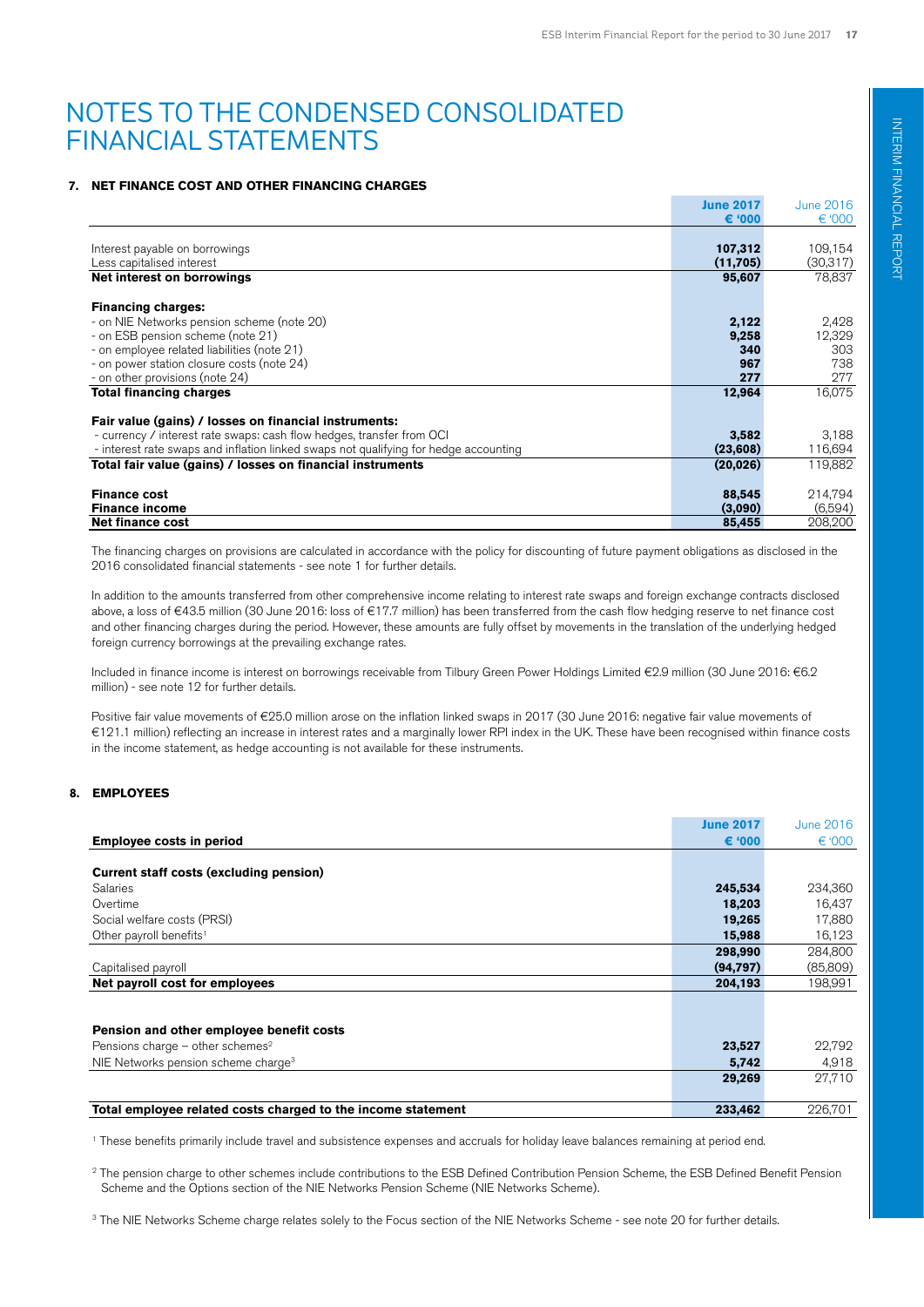## Notes to the Condensed Consolidated Financial Statements

#### **9. PROPERTY, PLANT & EQUIPMENT**

|                                            | Land and  | Plant and  | Total assets in | Assets under             |              |
|--------------------------------------------|-----------|------------|-----------------|--------------------------|--------------|
|                                            | buildings | machinery  | commission      | construction             | <b>Total</b> |
|                                            | € '000    | € '000     | € '000          | € '000                   | € '000       |
|                                            |           |            |                 |                          |              |
| Cost                                       |           |            |                 |                          |              |
| <b>Balance at 1 January 2016</b>           | 1,201,419 | 16,944,704 | 18,146,123      | 1,682,110                | 19,828,233   |
|                                            |           |            |                 |                          |              |
| Additions                                  | 667       | 106,853    | 107,520         | 225,533                  | 333,053      |
| Retirements / disposals                    | (3,307)   | (6,998)    | (10, 305)       |                          | (10, 305)    |
| Transfers out of assets under construction | 4,878     | 51,750     | 56,628          | (56, 628)                |              |
| Transfers to intangible assets             |           | (3,391)    | (3,391)         |                          | (3, 391)     |
| Translation differences                    | (1,072)   | (513,527)  | (514, 599)      | (92,310)                 | (606, 909)   |
| Balance at 30 June 2016                    | 1,202,585 | 16,579,391 | 17,781,976      | 1,758,705                | 19,540,681   |
|                                            | 1,281,679 | 17,457,867 | 18,739,546      | 1,094,544                | 19,834,090   |
| <b>Balance at 1 January 2017</b>           |           |            |                 |                          |              |
| Additions                                  | 33        | 203,936    | 203,969         | 73,090                   | 277,059      |
| Retirements / disposals                    | (40)      | (4,048)    | (4,088)         | (9,302)                  | (13, 390)    |
| Transfers out of assets under construction | 5,329     | 158,498    | 163,827         | (163,827)                |              |
| Transfers to intangible assets             |           |            |                 | (4,456)                  | (4, 456)     |
| Translation differences                    | (216)     | (112, 442) | (112,658)       | (2,987)                  | (115, 645)   |
| Balance at 30 June 2017                    | 1,286,785 | 17,703,811 | 18,990,596      | 987,062                  | 19,977,658   |
|                                            |           |            |                 |                          |              |
| <b>Depreciation</b>                        |           |            |                 |                          |              |
| <b>Balance at 1 January 2016</b>           | 681,045   | 8,274,352  | 8,955,397       |                          | 8,955,397    |
|                                            |           |            |                 |                          |              |
| Charge for the period                      | 10,532    | 336,830    | 347,362         |                          | 347,362      |
| Retirements / disposals                    | (1,608)   | (6,891)    | (8,499)         |                          | (8, 499)     |
| Translation differences                    | (268)     | (210, 369) | (210, 637)      |                          | (210, 637)   |
| Balance at 30 June 2016                    | 689,701   | 8,393,922  | 9,083,623       | $\bar{\phantom{a}}$      | 9,083,623    |
|                                            |           |            |                 |                          |              |
| <b>Balance at 1 January 2017</b>           | 710,147   | 8,685,381  | 9,395,528       |                          | 9,395,528    |
|                                            |           |            |                 |                          |              |
| Charge for the period                      | 16,963    | 354,570    | 371,533         |                          | 371,533      |
| Retirements / disposals                    | (36)      | (3,994)    | (4,030)         | ÷.                       | (4,030)      |
| Translation differences                    | (57)      | (46, 448)  | (46,505)        | $\overline{\phantom{a}}$ | (46, 505)    |
| Balance at 30 June 2017                    | 727,017   | 8,989,509  | 9,716,526       | $\overline{\phantom{a}}$ | 9,716,526    |
|                                            |           |            |                 |                          |              |
| Net book value at 30 June 2017             | 559,768   | 8,714,302  | 9,274,070       | 987,062                  | 10,261,132   |
| Net book value at 31 December 2016         | 571,532   | 8,772,486  | 9,344,018       | 1,094,544                | 10,438,562   |
| Net book value at 30 June 2016             | 512,884   | 8,185,469  | 8,698,353       | 1,758,705                | 10,457,058   |
| Net book value at 1 January 2016           | 520,374   | 8,670,352  | 9,190,726       | 1,682,110                | 10,872,836   |

During the period the Group capitalised interest of €11.7 million (30 June 2016: €30.3 million) in assets under construction, using an effective interest rate of 4.1% (30 June 2016: 4.4%).

The carrying value of non-depreciable assets at 30 June 2017 is €87.7 million (31 December 2016: €87.4 million).

Property, plant and equipment with a net book value of €nil at 30 June 2017 is included above at a cost of €3,951.7 million (31 December 2016: €3,885.6 million).

Retirements / disposals in both 2017 and 2016 primarily relate to the retirement of assets that have been fully depreciated in addition to the disposal of development wind farms under construction (refer to note 5).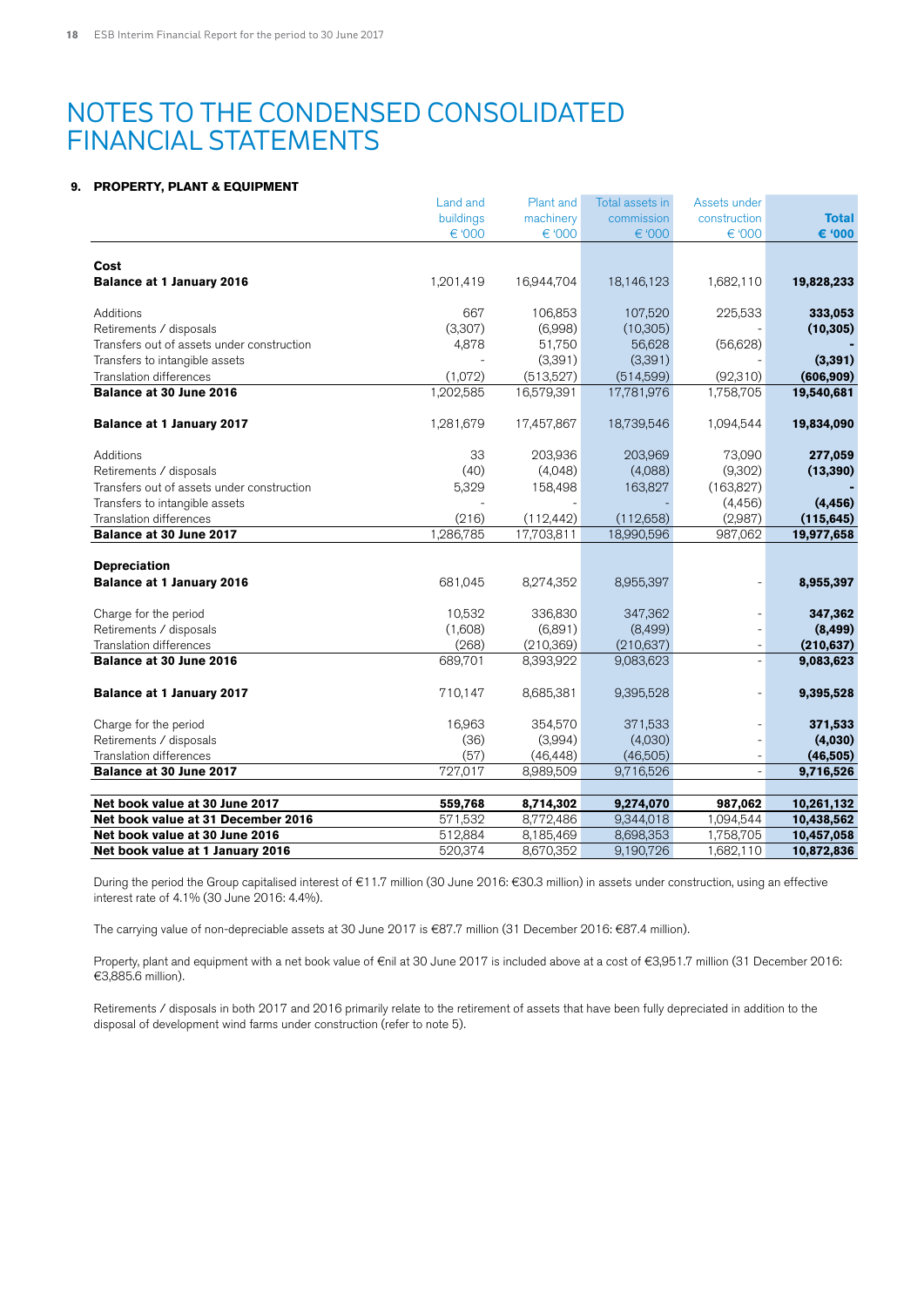## **10. INTANGIBLE ASSETS**

|                                              | Software          |                          | Software       |              |
|----------------------------------------------|-------------------|--------------------------|----------------|--------------|
|                                              | and other         | Emission                 | under          |              |
|                                              | intangible assets | allowances               | development    | <b>Total</b> |
|                                              | € '000            | € '000                   | € '000         | € '000       |
|                                              |                   |                          |                |              |
| Cost                                         |                   |                          |                |              |
| <b>Balance at 1 January 2016</b>             | 661,932           | 31,963                   | 33,753         | 727,648      |
| Software additions                           | 1,620             |                          | 15,550         | 17,170       |
| Purchase of emission allowances              |                   | 29,599                   |                | 29,599       |
| Software disposals                           | (1, 144)          |                          | L,             | (1, 144)     |
| Settlement of emission allowances            |                   | (61, 154)                |                | (61, 154)    |
| Transfers out of software under development  | 97                |                          | (97)           |              |
| Transfers from property, plant and equipment | 3,391             |                          |                | 3,391        |
| Translation differences                      | (22,037)          |                          | (46)           | (22, 083)    |
| Balance at 30 June 2016                      | 643,859           | 408                      | 49,160         | 693,427      |
| <b>Balance at 1 January 2017</b>             | 676,407           | 62,423                   | 56,063         | 794,893      |
| Software additions                           | 208               |                          | 24,015         | 24,223       |
| Purchase of emission allowances              |                   | 2,809                    |                | 2,809        |
| Settlement of emission allowances            |                   | (65, 232)                |                | (65, 232)    |
| Transfers out of software under development  | 20,235            |                          | (20, 235)      |              |
| Transfers from property, plant and equipment | 6,212             |                          | (1,756)        | 4,456        |
| Translation differences                      | (4,978)           |                          | 142            | (4,836)      |
| Balance at 30 June 2017                      | 698,084           | $\overline{\phantom{a}}$ | 58,229         | 756,313      |
|                                              |                   |                          |                |              |
| <b>Amortisation</b>                          |                   |                          |                |              |
| <b>Balance at 1 January 2016</b>             | 499,908           |                          |                | 499,908      |
| Charge for the period                        | 20,728            |                          |                | 20,728       |
| Retirements / disposals                      | (54)              |                          |                | (54)         |
| Translation differences                      | (15,918)          |                          |                | (15, 918)    |
| Balance at 30 June 2016                      | 504,664           |                          |                | 504,664      |
| <b>Balance at 1 January 2017</b>             | 521,672           |                          |                | 521,672      |
| Charge for the period                        | 23,433            |                          |                | 23,433       |
| Translation differences                      | (3,461)           |                          |                | (3, 461)     |
| Balance at 30 June 2017                      | 541,644           | $\overline{a}$           | $\overline{a}$ | 541,644      |
|                                              |                   |                          |                |              |
| Net book value at 30 June 2017               | 156,440           | $\blacksquare$           | 58,229         | 214,669      |
| Net book value at 31 December 2016           | 154,735           | 62,423                   | 56,063         | 273.221      |
| Net book value at 30 June 2016               | 139,195           | 408                      | 49,160         | 188,763      |
| Net book value at 1 January 2016             | 162,024           | 31,963                   | 33,753         | 227,740      |

Software costs include both internally developed and externally purchased assets. The majority of these costs however are represented by internally developed assets.

Other intangible assets include grid connections and other wind farm development assets.

Emission allowances are not amortised as they are held for settlement in the following year.

Amortisation of intangible assets is charged to the income statement as part of operating costs.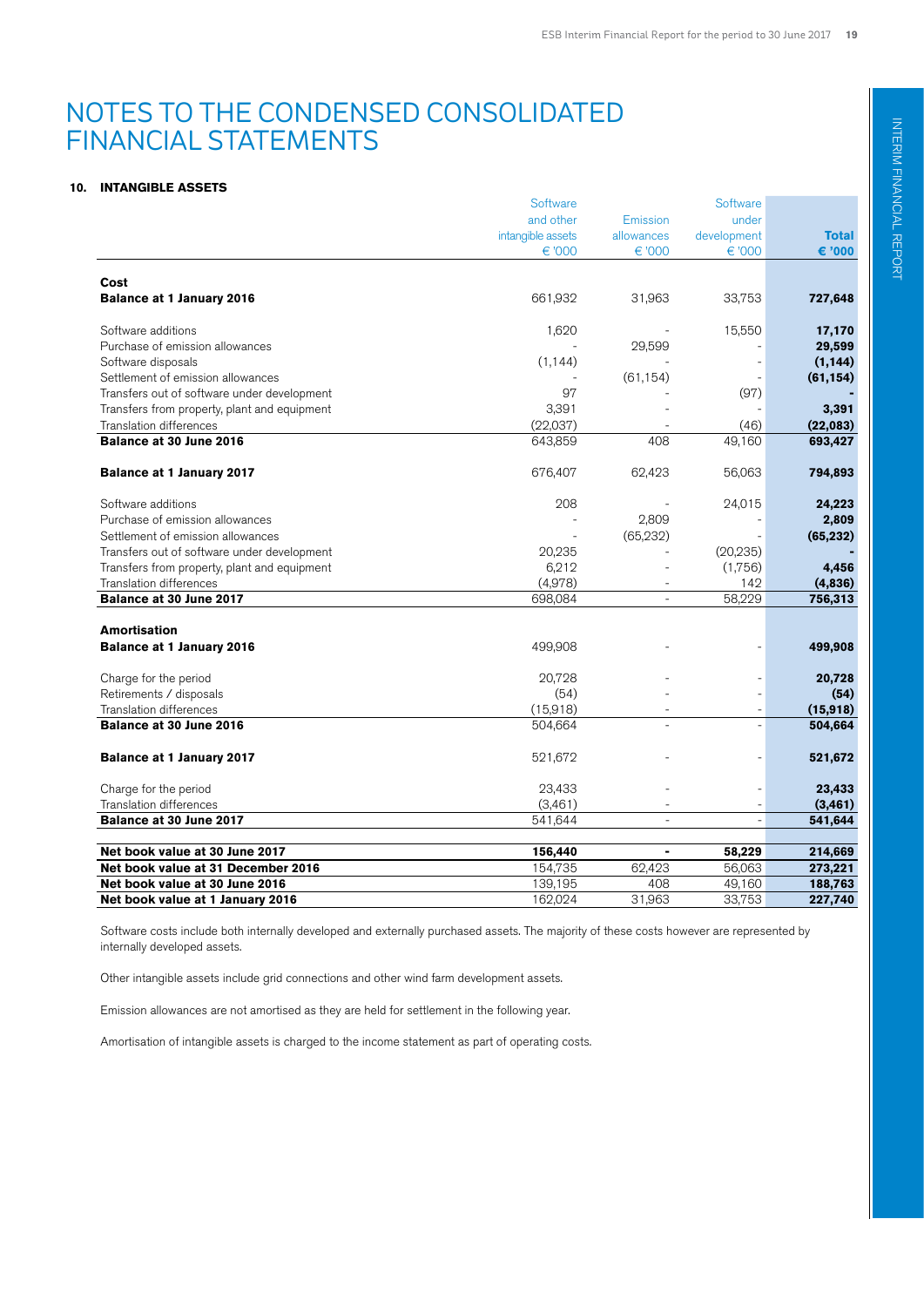### **11. GOODWILL**

|                                  | 000'      |
|----------------------------------|-----------|
|                                  |           |
| <b>Balance at 1 January 2016</b> | 206,759   |
| Translation differences          | (23, 153) |
| Balance at 30 June 2016          | 183,606   |
|                                  |           |
| <b>Balance at 1 January 2017</b> | 177,242   |
| Translation differences          | (4,666)   |
| Balance at 30 June 2017          | 172,576   |

Goodwill was recognised on the acquisition of NIE Networks in December 2010, and relates to the fair value of the expected return on future investment in the Regulated Asset Base (RAB) of NIE Networks. Goodwill is reviewed annually in December for impairment, by assessing the recoverable amount of the investment, based on its value in use.

The latest annual impairment test of goodwill was carried out in December 2016 in accordance with IAS 36. No reduction in the value of goodwill was deemed to be required. During the period to 30 June 2017, there were no indicators of impairment. Accumulated impairment losses for goodwill is €nil.

## **12. FINANCIAL ASSET INVESTMENTS**

|                                                             |                 | Equity Financial assets at |              |
|-------------------------------------------------------------|-----------------|----------------------------|--------------|
|                                                             | accounted       | fair value through         |              |
|                                                             | investments     | profit or loss             | <b>Total</b> |
|                                                             | $\epsilon$ '000 | $\epsilon$ '000            | € '000       |
| <b>Balance at 1 January 2016</b>                            | 94,850          | 62,563                     | 157,413      |
| Additions                                                   | 100             | 5,470                      | 5,570        |
| Transfers to other payables                                 | 1,355           |                            | 1,355        |
| Share of loss                                               | (7,903)         |                            | (7,903)      |
| Fair value movement on cash flow hedges                     | (1,210)         |                            | (1, 210)     |
| Fair value movement - transfer to income statement (note 5) |                 | 189                        | 189          |
| Translation differences                                     | (327)           | (1,004)                    | (1, 331)     |
| Balance at 30 June 2016                                     | 86,865          | 67,218                     | 154,083      |
| <b>Balance at 1 January 2017</b>                            | 80,990          | 56,502                     | 137,492      |
| Additions                                                   |                 | 1,661                      | 1,661        |
| Transfers to other payables                                 | 800             |                            | 800          |
| Share of loss                                               | (6,094)         |                            | (6,094)      |
| Fair value movement on cash flow hedges                     | (354)           |                            | (354)        |
| Fair value movement - transfer to income statement (note 5) |                 | (15,559)                   | (15, 559)    |
| Translation differences                                     | 208             |                            | 209          |
| Balance at 30 June 2017                                     | 75,550          | 42,605                     | 118,155      |

#### **Equity accounted investments**

The fair value movement on cash flow hedges for equity accounted investees relates to derivatives held in Raheenleagh Power DAC, and Tilbury Green Power Holdings Limited which have been designated as cash flow hedging relationships in these entities.

Translation differences for equity accounted investees relate to Tilbury Green Power Holdings Limited as this Company's functional currency is sterling.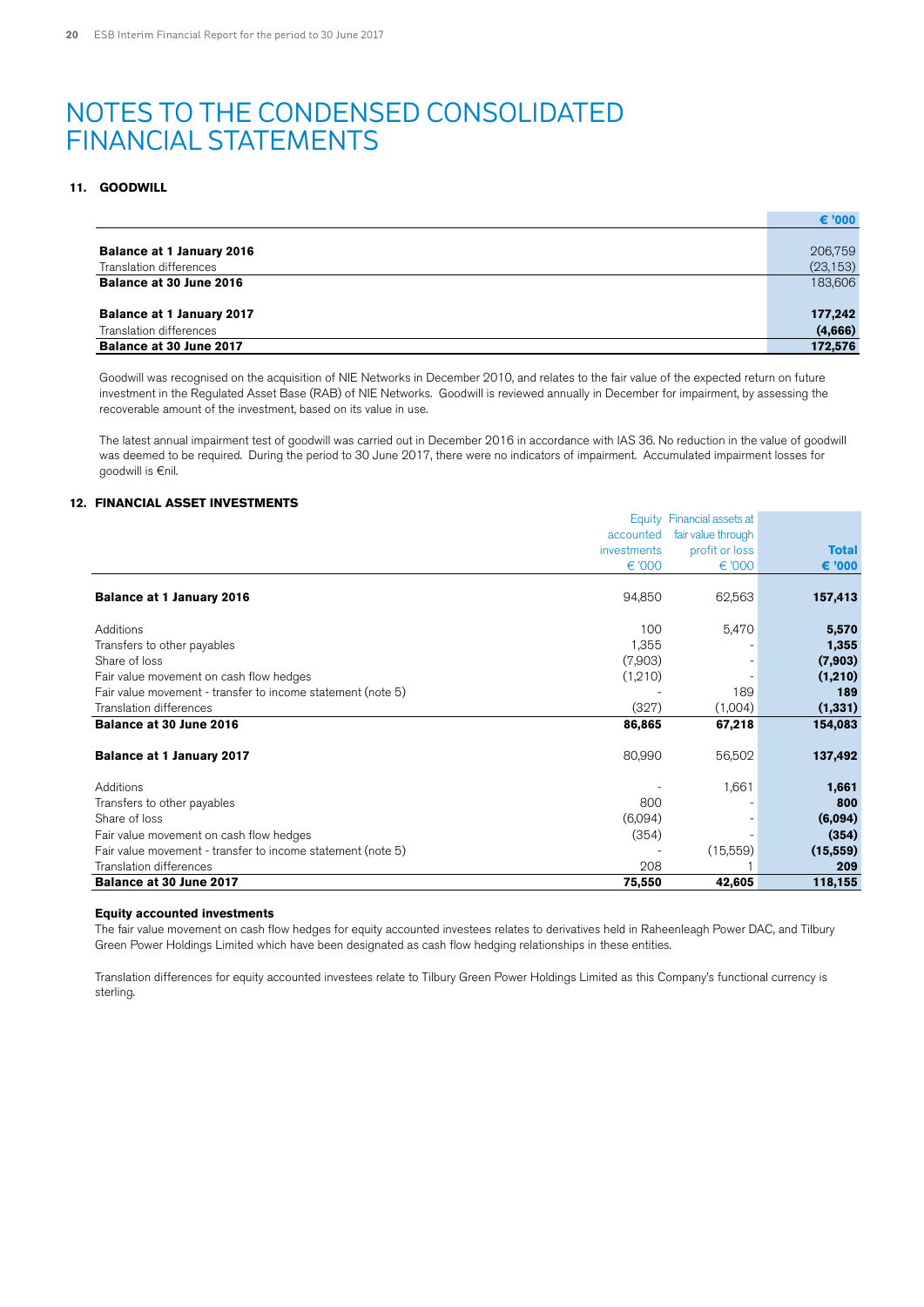## Notes to the Condensed Consolidated Financial Statements

### **12. FINANCIAL ASSET INVESTMENTS (continued)**

|                                        |                      | <b>Holding</b> | Holding       |
|----------------------------------------|----------------------|----------------|---------------|
|                                        |                      | 30 June        | 31 December   |
|                                        |                      | 2017           | 2016          |
|                                        |                      | % of share     | % of share    |
| Name of the company                    | Country              | capital owned  | capital owned |
|                                        |                      |                |               |
| Oweninny Power DAC <sup>1</sup>        | Republic of Ireland  | 50             | 50            |
| Emerald Bridge Fibres DAC <sup>1</sup> | Republic of Ireland  | 50             | 50            |
| SIRO Limited                           | Republic of Ireland  | 50             | 50            |
| Raheenleagh Power DAC                  | Republic of Ireland  | 50             | 50            |
| Kingspan ESB Limited                   | Great Britain        | 50             | 50            |
| Castlepook Power DAC                   | Republic of Ireland  | 50             | 50            |
| Tilbury Green Power Holdings Limited   | <b>Great Britain</b> | 47             | 47            |
| Terra Solar Limited                    | Republic of Ireland  | 25             | 25            |

1 At 30 June 2017, the investments in both Oweninny Power DAC and Emerald Bridge Fibres DAC were held at €nil.

#### **SIRO Limited (SIRO)**

SIRO is an unlisted joint arrangement in which the Group has joint control and a 50% ownership interest. SIRO was founded by the Group with Vodafone Ireland Limited acquiring a 50% stake in November 2014.

Vodafone's acquisition of shares in SIRO was pursuant to a Joint Venture Arrangement (JVA) concluded between both parties.

SIRO is structured as a separate vehicle, is jointly controlled by the Group and Vodafone Ireland Limited and the Group has a residual interest in the net assets of the Company. Accordingly, the Group has classified its interest in SIRO as an equity accounted investee. ESB has committed to provide capital funding to SIRO of €85.0 million, of which €32.0 million has been advanced as a short-term shareholder loan during the period.

#### **Raheenleagh Power DAC (Raheenleagh)**

The Group is a 50% partner in Raheenleagh, a joint arrangement formed with Coillte Teoranta. The purpose of this joint arrangement is to construct and operate a 35 MW wind farm in Co. Wicklow. The amount invested in Raheenleagh to date amounts to €6.9 million of which €3.2 million was advanced as equity and €3.7 million as shareholder loans.

Raheenleagh is legally separated from the parties and the legal form and the contractual arrangement do not give the parties direct rights to the assets and liabilities of the vehicle. Accordingly, the Group has classified its interest in Raheenleagh as an equity accounted investee as both parties have a residual interest in the net assets of the arrangement.

The Group has entered into a 15 year arrangement with Raheenleagh to purchase physical power from the wind farm. Payments made under this contract are based upon actual production.

Raheenleagh reached commercial operation in 2016.

#### **Castlepook Power DAC (Castlepook)**

The Group previously held a 100% interest in Castlepook and accounted for this interest as a fully consolidated subsidiary. During the year ended 31 December 2016, the Group entered into a joint arrangement with Coillte Teoranta and a loss of control event occurred for ESB. The purpose of this joint arrangement is to construct and operate a 33.1 MW wind farm in Co. Cork. In 2016, the Group recorded its remaining 50% equity investment at fair value. No gain or loss arose on the loss of control of subsidiary in 2016. The Group has classified its interest as an equity accounted investee.

As at 30 June 2017, the Group's share of capital commitments in Castlepook was €12.9 million and the amount invested in Castlepook as a shareholder loan to date amounts to €6.9 million.

#### **Tilbury Green Power Holdings Limited (Tilbury)**

The Group is a 47% partner in Tilbury, a joint arrangement formed with Green Investment Bank (47%) and Scandinavian equipment suppliers BWSC and AET (6%). The purpose of this joint arrangement is to construct and operate a waste wood to energy plant in Great Britain.

The amount invested in Tilbury to date amounts to €39.8 million, €2.4 million was advanced as equity and €37.4 million as shareholder loans. Interest on borrowings receivable from Tilbury amount to €10.9 million.

Tilbury is legally separated from the parties and the legal form and the contractual arrangement do not give the parties direct rights to the assets and liabilities of the vehicle. Accordingly, the Group has classified its interest in Tilbury as an equity accounted investee as both parties have a residual interest in the net assets of the arrangement.

The Group has entered into a 15-year arrangement with Tilbury to purchase physical power, renewable obligation certificates and levy exemption certificates from the plant. Payments made under this contract are contingent upon actual production.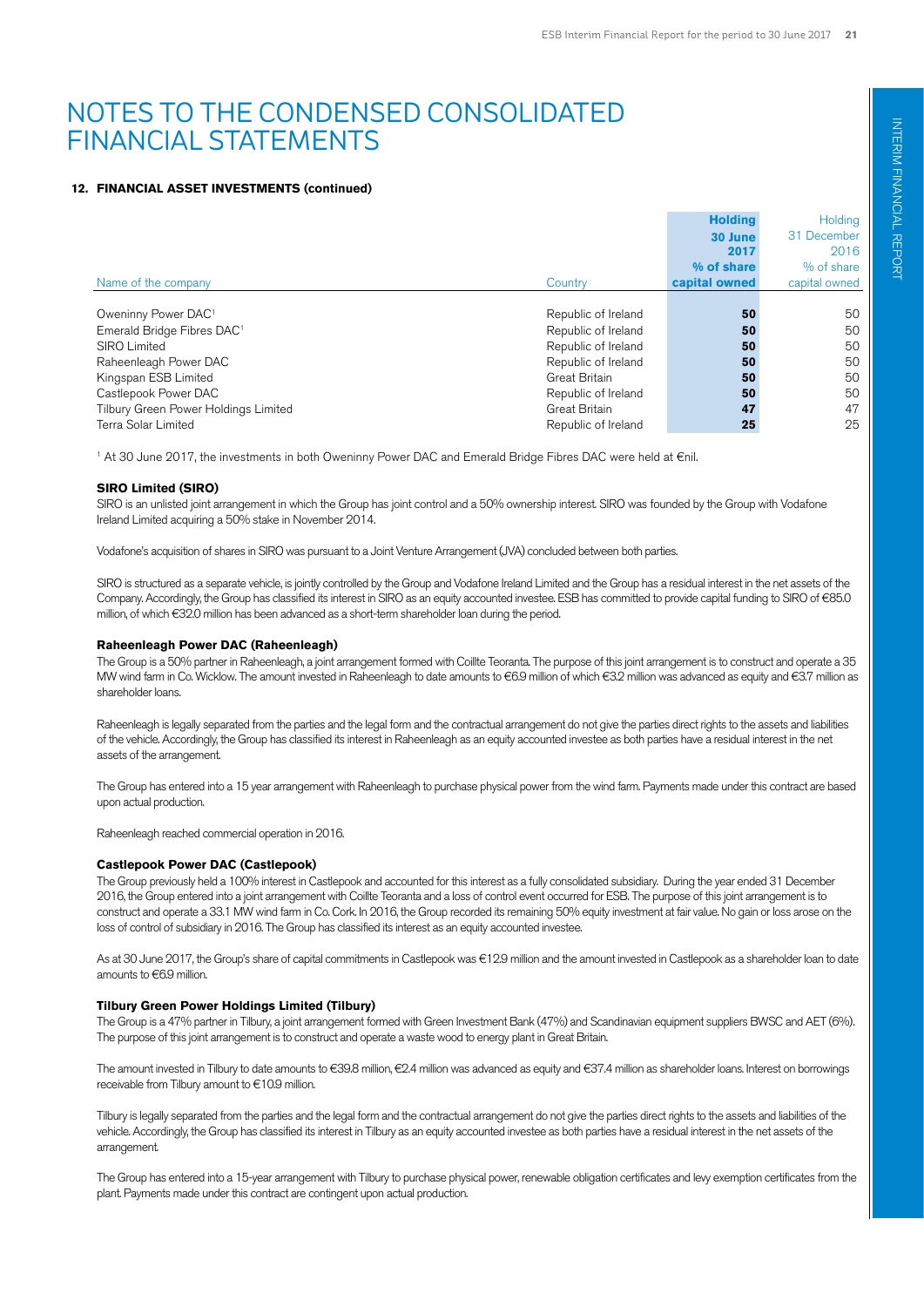### **12. FINANCIAL ASSET INVESTMENTS (continued)**

#### **Terra Solar Limited**

During the year ended 31 December 2016, the Group invested in Terra Solar Limited €2.5 million for a 25% equity shareholding in the company. Terra Solar Limited is a developer of ground mounted solar parks. This investment is classified as an associate and is accounted for using the equity method.

Please refer to note 27 for further information regarding transactions with equity accounted investees.

The Group's aggregate share of the non-current assets, current assets, non-current liabilities, current liabilities, income and expenses related to its interests in these joint ventures are as follows:

|                                    | <b>SIRO Limited</b> |                 | <b>Tilbury Green Power</b><br><b>Holdings Limited</b> |                 |                  | <b>Other equity accounted</b><br>investees <sup>1</sup> |
|------------------------------------|---------------------|-----------------|-------------------------------------------------------|-----------------|------------------|---------------------------------------------------------|
|                                    |                     |                 |                                                       |                 |                  |                                                         |
|                                    | <b>June 2017</b>    | June 2016       | <b>June 2017</b>                                      | June 2016       | <b>June 2017</b> | <b>June 2016</b>                                        |
| <b>Summarised income statement</b> | € '000              | € '000          | $600 \div 3$                                          | € '000          | $\epsilon$ '000  | $\epsilon$ '000                                         |
|                                    |                     |                 |                                                       |                 |                  |                                                         |
| Revenue                            | 1,203               | 139             |                                                       |                 | 5,432            | 1,951                                                   |
|                                    |                     |                 |                                                       |                 |                  |                                                         |
| (Loss) / gain                      | (15, 535)           | (14,085)        | 3,367                                                 |                 | 172              | (1,722)                                                 |
| Total comprehensive (loss) / gain  | (15, 535)           | (14,085)        | 3,367                                                 |                 | 172              | (1,722)                                                 |
|                                    |                     |                 |                                                       |                 |                  |                                                         |
| Group share of (loss) / gain       | (7,768)             | (7,042)         | 1,583                                                 |                 | 91               | (861)                                                   |
|                                    |                     |                 |                                                       |                 |                  |                                                         |
|                                    | <b>June</b>         | December        | <b>June</b>                                           | December        | <b>June</b>      | December                                                |
|                                    | 2017                | 2016            | 2017                                                  | 2016            | 2017             | 2016                                                    |
| <b>Summarised balance sheet</b>    | € '000              | $\epsilon$ '000 | $600 \div 3$                                          | $\epsilon$ '000 | € '000           | $000 \text{ } \infty$                                   |
|                                    |                     |                 |                                                       |                 |                  |                                                         |
| Cash                               | 32,523              | 10,558          | 38,457                                                | 13,744          | 14,331           | 11,694                                                  |
| Current assets                     | 5,435               | 4,090           | 1,212                                                 | 2,439           | 5,115            | 2,332                                                   |
| Non-current assets                 | 199,993             | 168,647         | 195,778                                               | 176,362         | 94,373           | 81,682                                                  |
| Current liabilities                | (98, 466)           | (29, 133)       | (9,667)                                               | (3,202)         | (4, 185)         | (413)                                                   |
| Non-current liabilities            | (855)               |                 | (222, 833)                                            | (187,803)       | (100, 829)       | (90,005)                                                |
| <b>Net assets</b>                  | 138,630             | 154,162         | 2,947                                                 | 1,540           | 8,805            | 5,290                                                   |

Reconciliation of the above amounts to the investment recognised in the consolidated balance sheet.

| <b>Group equity interest</b>              | 50%     | 50%     | 47%   | 47%                      |       |       |
|-------------------------------------------|---------|---------|-------|--------------------------|-------|-------|
| <b>Net assets</b>                         | 138,630 | 154.162 | 2.947 | .540                     | 8.805 | 5.290 |
| Group share                               | 69.315  | 77.081  | 1,385 | 724                      | 3.620 | ,909  |
| Other adiustments                         | (454)   | (454)   |       | $\overline{\phantom{0}}$ | 1.684 | 1.730 |
| Carrying value of Group's equity interest | 68.861  | 76.627  | 1,385 | 724                      | 5.304 | 3.639 |

1 Other equity accounted investees' includes ESB's 50% share in Emerald Bridge Fibres DAC, Kingspan ESB Limited, Raheenleagh Power DAC, Oweninny Power DAC, Castlepook Power DAC and 25% share in Terra Solar Limited.

## **Interest in financial assets held at fair value through profit and loss**

The Group owns a venture capital fund, Novusmodus, in which seed capital is invested into emerging technology entities. These investments are managed purely for an investment return and are consequently carried at fair value through the income statement. No financial assets held at fair value through profit or loss are controlled by ESB. Additions include investments in a number of clean energy and new technology companies. These investments have been fair valued at the period end and the movement is reflected in the income statement. The fair value movements in both 2017 and 2016 primarily relate to adjustments to the value of certain investments in the fund.

At 30 June 2017, the Group could be called upon by its partners in the VantagePoint fund to make a further €0.5 million (31 December 2016: €0.5 million) investment in the fund.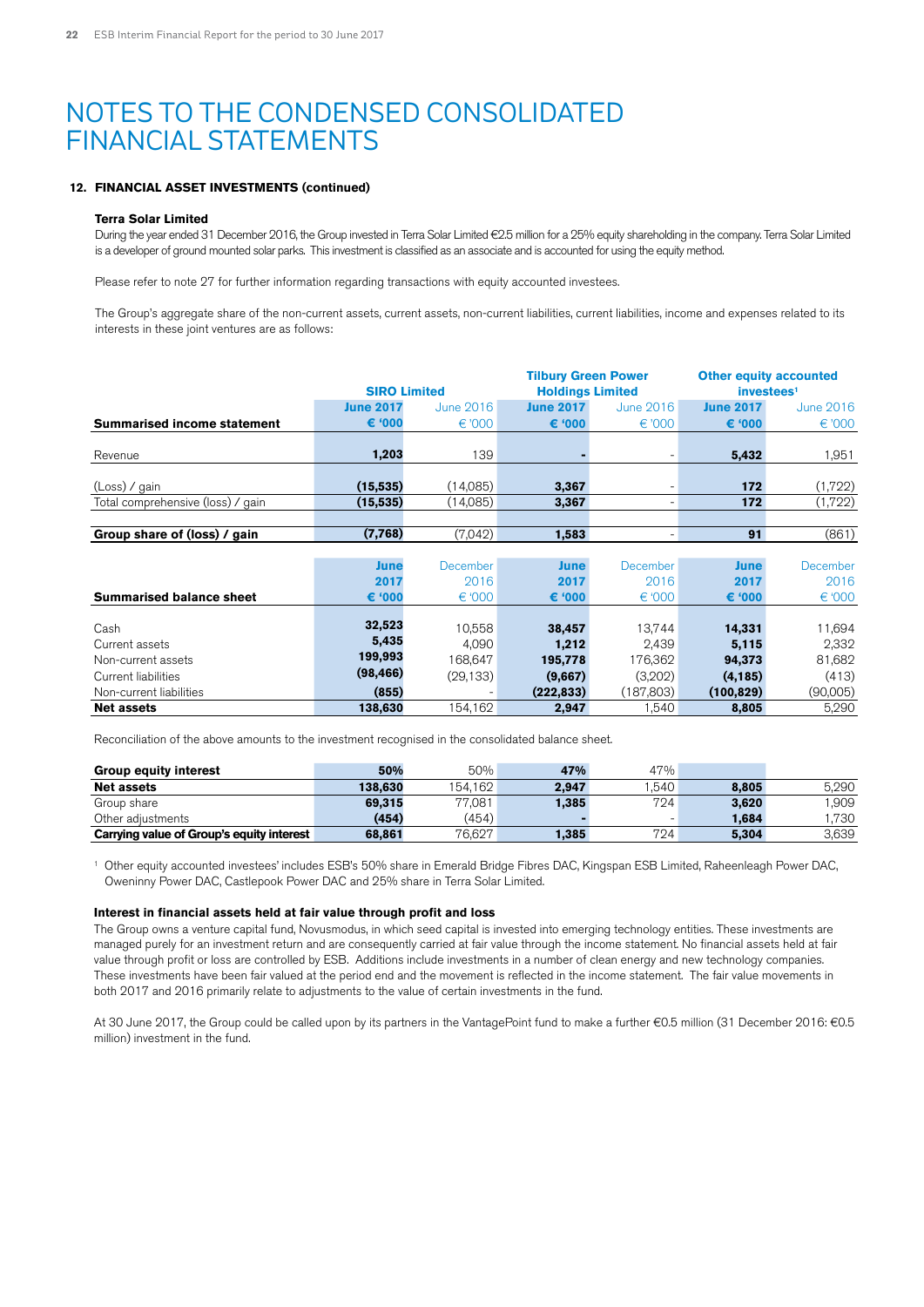## **13. INVENTORIES**

|                               | <b>June</b><br>2017<br>$000^{\circ}$ | December<br>2016<br>6000 |
|-------------------------------|--------------------------------------|--------------------------|
|                               |                                      |                          |
| Materials                     | 33,241                               | 31,665                   |
| Fuel                          | 57,121                               | 41,507                   |
| Construction work in progress | 5,463                                |                          |
| <b>Total</b>                  | 95,825                               | 73,172                   |

Inventories consumed during the period to 30 June 2017 totalled €76.3 million (30 June 2016: €55.6 million). There were no inventory impairments recognised during the period (31 December 2016: €nil).

### **14. TRADE AND OTHER RECEIVABLES**

|                                                | June<br>2017<br>€ '000 | December<br>2016<br>$\epsilon$ '000 |
|------------------------------------------------|------------------------|-------------------------------------|
|                                                |                        |                                     |
| <b>Current receivables</b>                     |                        |                                     |
| Retail electricity receivables - billed        | 80,433                 | 69,990                              |
| Retail electricity receivables - unbilled      | 128,912                | 182,968                             |
| Total retail electricity receivables           | 209,345                | 252,958                             |
| SEM pool related receivables                   | 42,184                 | 69,633                              |
| Use of System receivables (including unbilled) | 193.894                | 238,386                             |
| Other electricity receivables                  | 8,429                  | 24,030                              |
| Total electricity receivables                  | 453,852                | 585,007                             |
| Trade receivables - non-electricity            | 50,582                 | 59,428                              |
| Amounts due from equity accounted undertakings | 41,163                 | 4,751                               |
| Other receivables                              | 84,014                 | 82,575                              |
| Prepayments                                    | 87,602                 | 38,320                              |
| <b>Total</b>                                   | 717,213                | 770,081                             |

|                                                | <b>June</b><br>2017<br>$\epsilon$ '000 | December<br>2016<br>$\epsilon$ '000 |
|------------------------------------------------|----------------------------------------|-------------------------------------|
| Non-current receivables:                       |                                        |                                     |
| Trade receivables - non-electricity            | 200                                    | 196                                 |
| Amounts due from equity accounted undertakings | 71.888                                 | 69,799                              |
| <b>Total</b>                                   | 72,088                                 | 69.995                              |

#### **Wholesale and retail credit risk**

Trade and other receivables can be divided into final retail electricity customers (billed and unbilled), SEM pool related receivables, Use of System receivables, and other (non-electricity) receivables. Please see note 15 of the 2016 annual report for further details on wholesale and retail credit risk.

## **15. CASH AND CASH EQUIVALENTS**

|                          | <b>June</b>  | December   |
|--------------------------|--------------|------------|
|                          | 2017         | 2016       |
|                          | $600 \div 3$ | $000 \neq$ |
|                          |              |            |
| Cash at bank and in hand | 785.507      | 363.624    |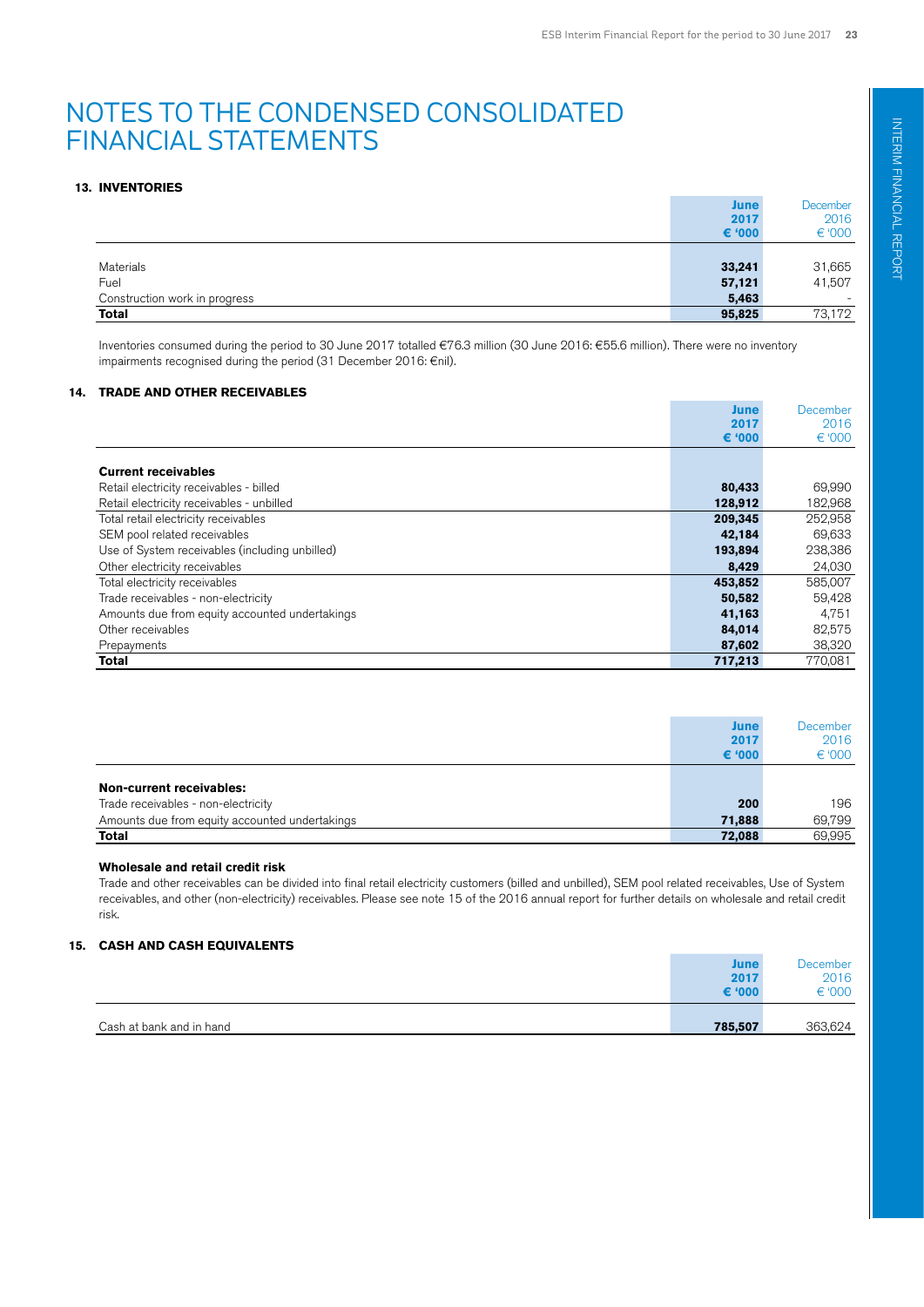#### **16. CHANGES IN EQUITY**

### **(i) Non-controlling interest**

Non-controlling interests at 31 December 2016 and 30 June 2017 relate to the minority shareholdings in Crockahenny Wind Farm DAC, Mountain Lodge Power DAC, Airvolution Energy Limited and windfarms associated with Coriolis Energy.

| (ii) | <b>Dividends</b>                                                           | <b>June</b>  | June    |
|------|----------------------------------------------------------------------------|--------------|---------|
|      |                                                                            | 2017         | 2016    |
|      |                                                                            | $600 \div 3$ | € '000' |
|      |                                                                            |              |         |
|      | Dividends on capital stock:                                                |              |         |
|      | Total dividend paid 3.04 (30 June 2016: 1.55) cents per capital stock unit | 60.230       | 30,717  |

Total dividends paid during the period includes a final dividend of €60.2 million (3.04 cent per unit of stock) in respect of 2016.

Total dividends paid during the period ended 30 June 2016 included a final dividend of €30.7 million (1.55 cent per unit of stock) in respect of 2015.

## **17. TAXATION**

|                                                   | <b>June</b>     | June     |
|---------------------------------------------------|-----------------|----------|
|                                                   | 2017            | 2016     |
| Income tax expense                                | $\epsilon$ '000 | 6000     |
|                                                   |                 |          |
| <b>Current tax expense</b>                        |                 |          |
| Current tax                                       | 7,963           | 26,153   |
| Prior year over provision                         | (109)           | (6,400)  |
|                                                   | 7,854           | 19,753   |
| Deferred tax expense                              |                 |          |
| Origination and reversal of temporary differences | 23,030          | (20,049) |
| Prior year under provision                        | 871             | 6,578    |
|                                                   | 23,901          | (13,471) |
| Total                                             | 31,755          | 6,282    |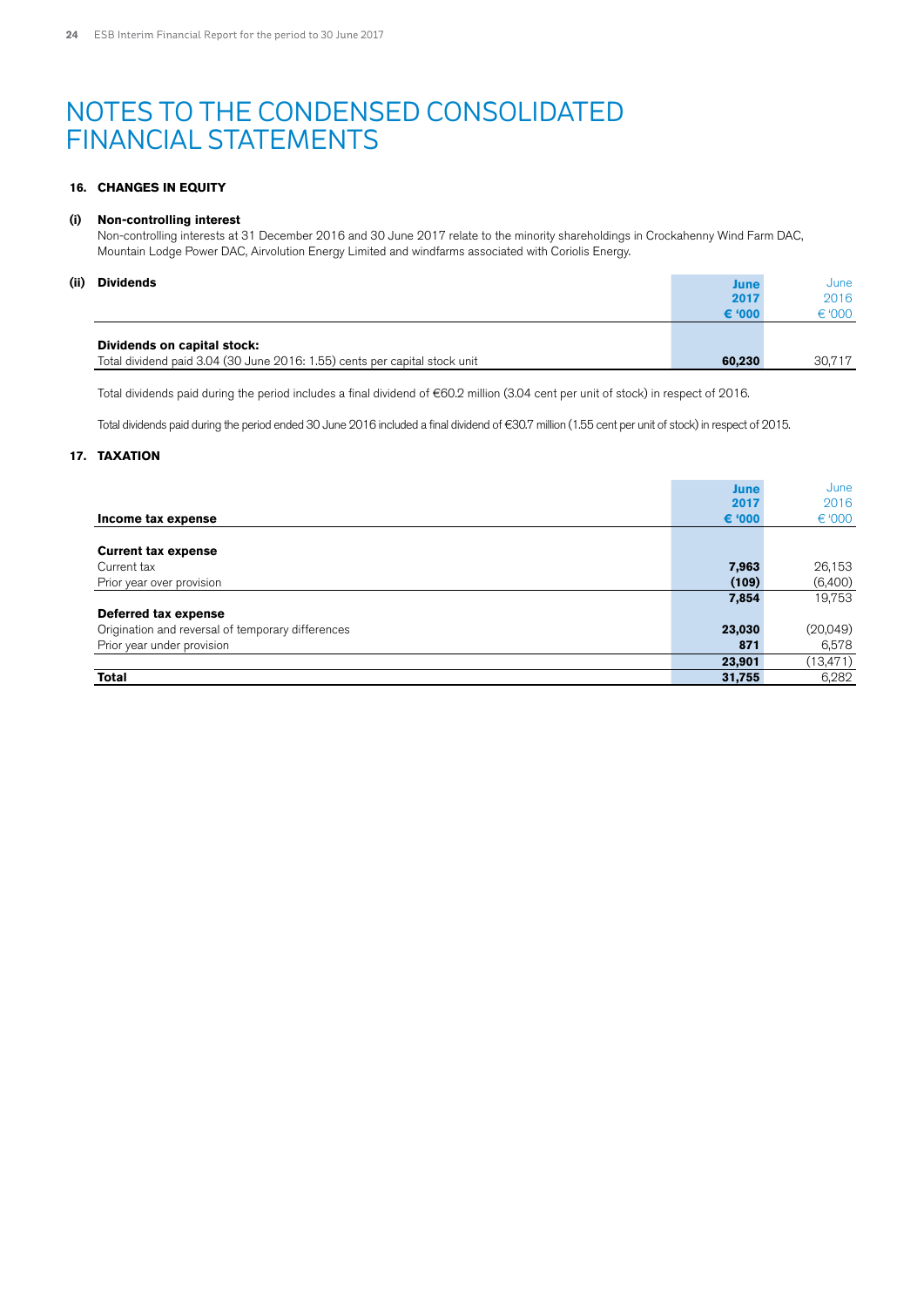## **18. BORROWINGS AND OTHER DEBT**

**(a)**

|                                       |                 |                   | <b>June</b>  | December        |
|---------------------------------------|-----------------|-------------------|--------------|-----------------|
|                                       | Recourse        | Non-recourse      | 2017         | 2016            |
|                                       | borrowings      | borrowings        | <b>Total</b> | Total           |
|                                       | $\epsilon$ '000 | $000 \rightarrow$ | 600          | $\epsilon$ '000 |
|                                       |                 |                   |              |                 |
| <b>Current borrowings</b>             |                 |                   |              |                 |
| - Repayable by instalments            | 91.670          | 26,345            | 118,015      | 117,003         |
| - Repayable other than by instalments | 297,795         | 33,185            | 330,980      | 372,327         |
| <b>Total current borrowings</b>       | 389,465         | 59,530            | 448,995      | 489,330         |
|                                       |                 |                   |              |                 |
| <b>Non-current borrowings</b>         |                 |                   |              |                 |
| - Repayable by instalments            |                 |                   |              |                 |
| Between one and two years             | 77,690          | 23,051            | 100,741      | 100,147         |
| Between two and five years            | 218,686         | 254,839           | 473,525      | 349,964         |
| After five years                      | 379,842         | 156,717           | 536,559      | 738,559         |
|                                       | 676,218         | 434.607           | 1,110,825    | 1,188,670       |
| - Repayable other than by instalments |                 |                   |              |                 |
| Between one and two years             | 326.093         | 203,021           | 529,114      | 303,430         |
| Between two and five years            | 562.988         |                   | 562,988      | 825,237         |
| After five years                      | 2,085,548       | 464,306           | 2,549,854    | 2,080,776       |
|                                       | 2,974,629       | 667,327           | 3,641,956    | 3,209,443       |
|                                       |                 |                   |              |                 |
| <b>Total non-current borrowings</b>   | 3,650,847       | 1,101,934         | 4,752,781    | 4,398,113       |
| <b>Total borrowings outstanding</b>   | 4,040,312       | 1,161,464         | 5,201,776    | 4,887,443       |

See section (c) for details of applicable interest rates.

|                                                            |     | <b>June</b>     | December        |
|------------------------------------------------------------|-----|-----------------|-----------------|
|                                                            |     | 2017            | 2016            |
| Current borrowings by facility                             |     | $\epsilon$ '000 | $\epsilon$ '000 |
|                                                            | Ref |                 |                 |
| <b>ESB Eurobonds</b>                                       |     | 299.958         | 299.854         |
| Non-recourse long-term project finance debt                |     | 26.345          | 28.721          |
| Long-term bank borrowings                                  |     | 89.507          | 86.182          |
| Private placement borrowings                               |     |                 | 40.860          |
| Non-recourse short-term project finance debt (Airvolution) |     | 33.185          | 33,713          |
|                                                            |     | 448.995         | 489,330         |

|                                             |     | <b>June</b><br>2017 | <b>December</b><br>2016 |
|---------------------------------------------|-----|---------------------|-------------------------|
| Non-current borrowings by facility          |     | $\epsilon$ '000     | $\epsilon$ '000         |
|                                             | Ref |                     |                         |
| <b>ESB Eurobonds</b>                        |     | 2,338,439           | 1,844,868               |
| Non-recourse long-term project finance debt |     | 445.985             | 459.845                 |
| Non-recourse NIE Networks Eurobonds         |     | 655,949             | 677.718                 |
| Long-term bank borrowings                   |     | 670.810             | 728.825                 |
| Private placement borrowings                |     | 641.598             | 686.857                 |
|                                             |     | 4,752,781           | 4.398.113               |

With the exception of borrowings relating to non-recourse project finance debt, which is secured against specific assets, none of the borrowings are secured against the Group assets.

ESB was rated A- by Standard & Poor's (outlook stable), A3 (equivalent to A-) by Moody's (outlook stable) and BBB+ by Fitch (outlook stable).

Standard & Poor's and Fitch reaffirmed their ratings during 2017, while Moody's was upgraded to A3 in September 2017.

#### **1. ESB Eurobonds**

The table below provides details of ESB Eurobonds included in borrowings at 30 June 2017:

| <b>Issuer</b>          | Value                         | <b>Issue Date</b> | <b>Tenor</b> | <b>Coupon</b> |
|------------------------|-------------------------------|-------------------|--------------|---------------|
| <b>ESB Finance DAC</b> | Stg £275.0 million            | March 2010        | 10 years     | 6.500%        |
| <b>ESB Finance DAC</b> | Euro €300.0 million           | September 2012    | 5 years      | 6.250%        |
| <b>ESB Finance DAC</b> | Euro €215.2 million           | November 2012     | 7 years      | 4.375%        |
| <b>ESB Finance DAC</b> | Euro €300.0 million           | November 2013     | 10 years     | 3.494%        |
| <b>ESB Finance DAC</b> | Euro €500.0 million           | June 2015         | 12 years     | 2.125%        |
| <b>ESB Finance DAC</b> | Euro €600.0 million           | June 2016         | 15 years     | 1.875%        |
| <b>ESB Finance DAC</b> | Euro $\epsilon$ 500.0 million | January 2017      | 12 years     | 1.750%        |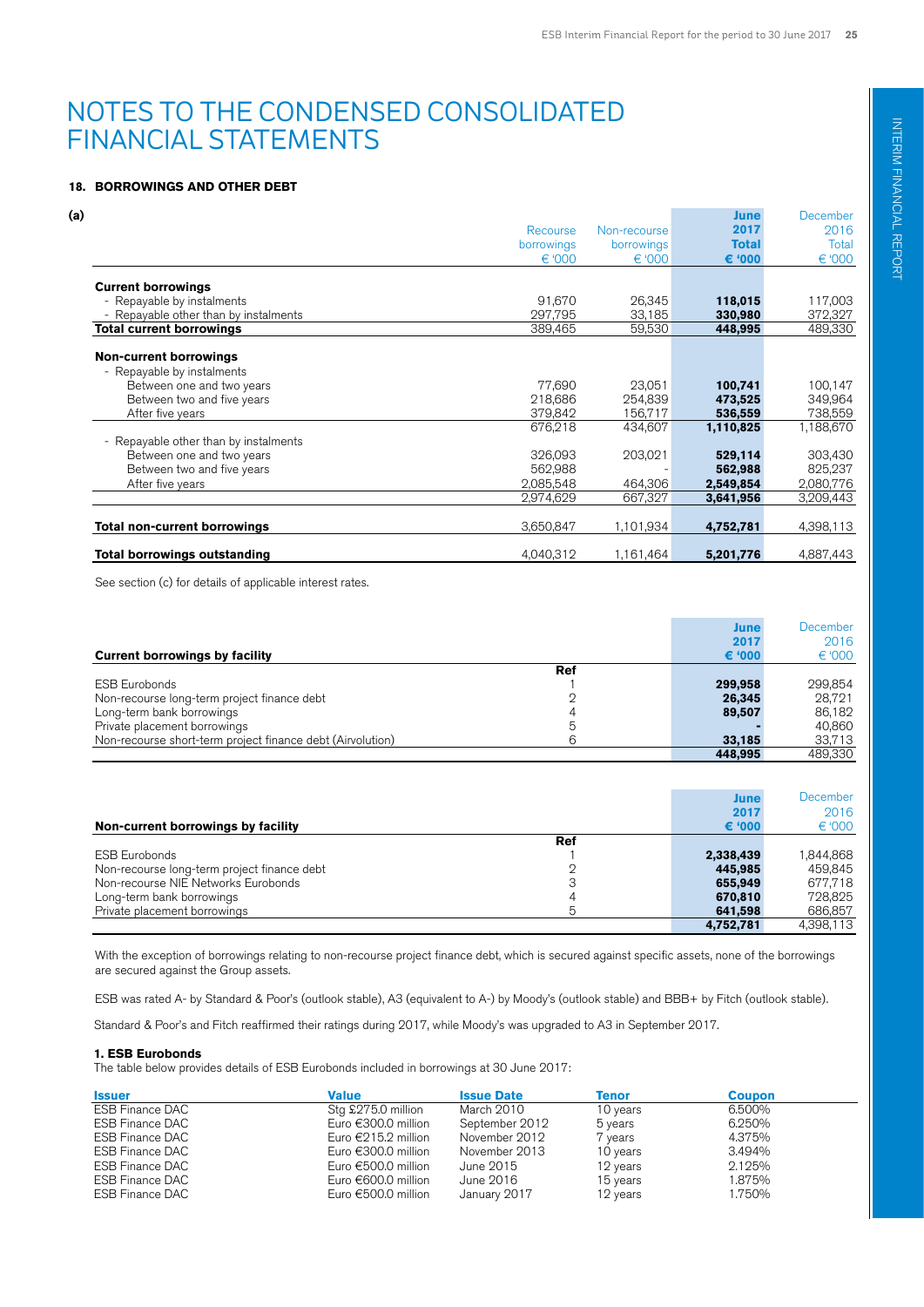### **18. BORROWINGS AND OTHER DEBT (continued)**

#### **2. Non-recourse long-term project finance debt**

In September 2012 Carrington Power Limited (CPL), a 100% owned subsidiary of ESB, completed the financial close of an 885 MW combined cycle gas turbine power plant in Carrington, near Manchester. Finance was structured on a 70:30 debt / equity basis, with the debt of Stg£523.0 million being provided by a syndicate of banks by way of non-recourse project finance, incorporating export credit support from the Swiss Export Credit Agency, SERV. Stg£406.8 million (31 December 2016: Stg£420.1 million) debt was drawn at 30 June 2017. The plant entered commercial operation in September 2016 marking the end of construction. The remainder of this debt is in relation to a wind farm in Great Britain.

#### **3. Non-recourse NIE Networks Eurobonds**

As part of the acquisition of NIE Networks, a Eurobond of Stg£175.0 million was also acquired at fair value at the acquisition date. This facility had a 6.875% fixed coupon rate and is repayable in 2018.

In June 2011, NIE Networks Limited issued a Stg£400.0 million 15 year sterling bond with a fixed coupon of 6.375%.

#### **4. Long-term bank borrowings**

Long-term bank borrowings include €150.0 million (31 December 2016: €113.2 million) of floating rate debt borrowed on a bilateral basis, while the remainder is fixed interest debt.

A €1.44 billion revolving credit facility with a syndicate of 14 banks to draw down bank finance as required up to January 2022 is available to the Group. This facility is undrawn at 30 June 2017.

The facility signed in December 2013 with the European Investment Bank (EIB) to support renewable connections to the electricity network in the southwest of Ireland was increased by a further €100.0 million in October 2014, bringing the total value of the facility up to €200.0 million dependent on the completion of certain specified capital expenditure. At 30 June 2017, €100.0 million of the EIB facility has been drawn down.

#### **5. Private placement borrowings**

The first private placement senior unsecured notes were issued, to a range of institutional investors, in December 2003. These fixed rate notes were issued in US dollars and sterling and at 30 June 2017 comprise US\$370.0 million, maturing on dates between 2018 and 2023, and Sta£20.0 million, maturing on dates between 2018 and 2023.

The second private placement senior unsecured notes were issued in June 2009. These notes were issued in US dollars, sterling and euro and at 30 June 2017 comprise US\$226.0 million maturing in 2019, Stg£50.0 million maturing in 2021 and €40.0 million maturing in 2019. Stg£35.0 million of this debt was repaid in June 2017 as scheduled.

The private placement debt and certain other facilities have conditions which require ESB to maintain certain interest cover and asset covenants. At 30 June 2017 ESB is fully in compliance with all the covenant requirements associated with the private placement debt and other facilities.

#### **6. Non-recourse short-term project finance debt**

Short-term non-recourse project funding of Stg£29.2 million had been drawn down at 30 June 2017. This is in relation to the financing of certain Airvolution projects.

#### **Hedge of net investment in foreign operations**

Included in borrowings above are sterling denominated bank loans, which have been designated as a hedge of the Group's investment in a sterling denominated subsidiary in the United Kingdom, as outlined below.

#### **Sterling denominated loans designated as a hedge of Group's investment in subsidiary**

|                                                                          | <b>June</b><br>2017<br>$000 \rightarrow$ | December<br>2016<br>$\epsilon$ '000 |
|--------------------------------------------------------------------------|------------------------------------------|-------------------------------------|
|                                                                          |                                          |                                     |
| Value at 1 January                                                       | 44.563                                   | 64.981                              |
| Repayments in period / year                                              | (5,539)                                  | (11,892)                            |
| Gain on translation to euro                                              | (1,058)                                  | (8,526)                             |
| Value at 30 June                                                         | 37,966                                   | 44,563                              |
|                                                                          |                                          |                                     |
| Loss on translation of intragroup euro loan to subsidiary (taken to OCI) | (750)                                    | (5,522)                             |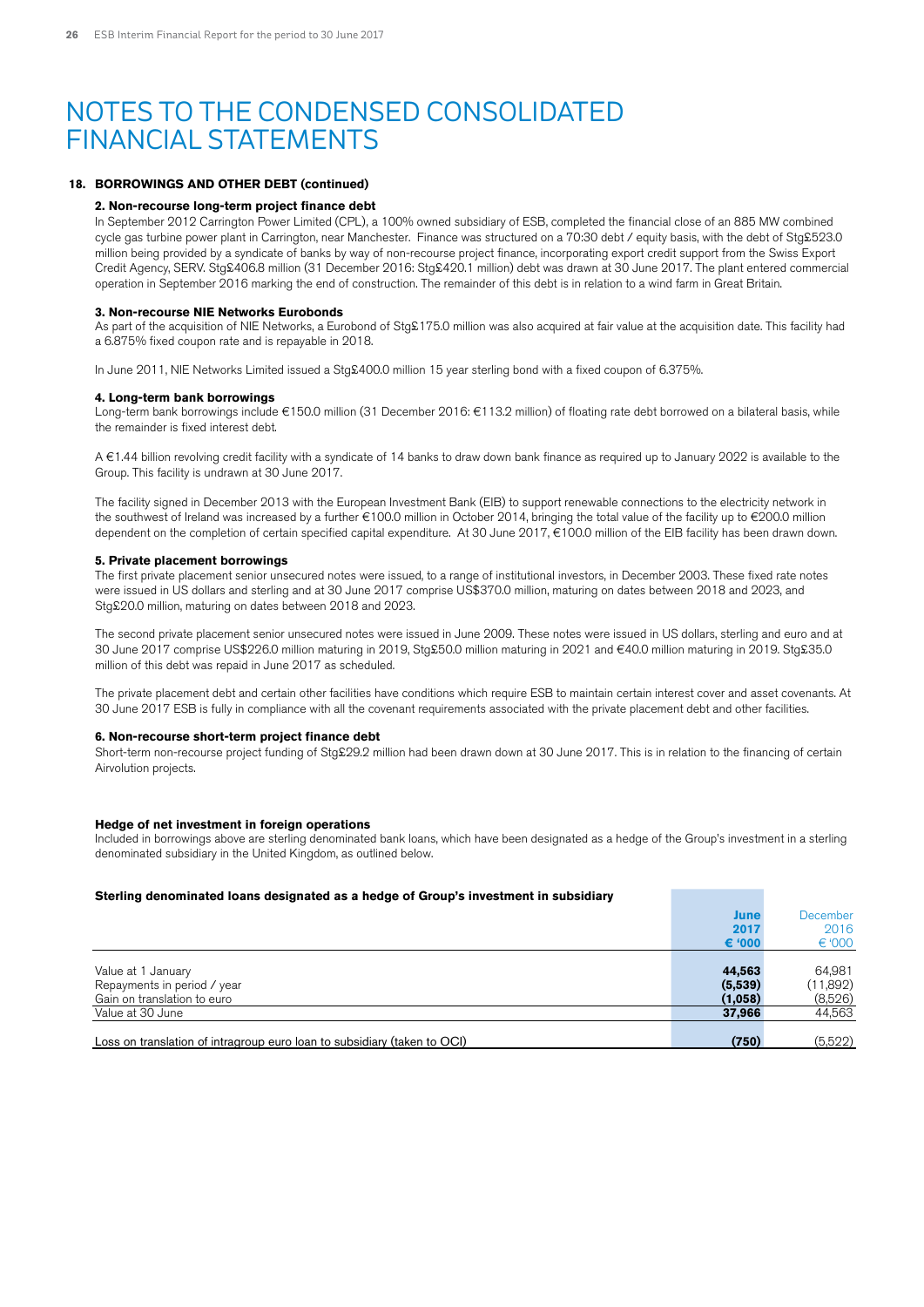## **18. BORROWINGS AND OTHER DEBT (continued)**

#### **(b) Funding and liquidity management**

The principal liquidity risks faced by the Group relate to cash flow requirements arising from day-to-day operations, maturing debt obligations and the funding of capital investment programmes. The Group's treasury function manages this risk through a combination of liquid investments, cash and cash equivalents and undrawn committed bank facilities. The Group negotiates facilities with relationship banks and debt capital markets to pre-fund, or pre-hedge, any funding requirements arising from maturing debt, capital expenditure and general business requirements.

At 30 June 2017 the Group had over €2.3 billion available in cash or cash equivalents and committed bank facilities, ensuring liquidity demands can be met as required. The committed bank facilities include a syndicated loan facility with a large number of well-rated financial institutions as well as facilities with the EIB. Included in the amount disclosed are facilities totalling €75.0 million which may increase to €100.0 million and can only be drawn against certain specified capital expenditure.

The Group's debt management strategy targets a debt portfolio profile with a diverse mix of counterparties, funding sources and maturities. Structured non-recourse and limited recourse financing is used where appropriate, taking into account both funding costs and risk mitigation. All borrowing facilities are in compliance with the Electricity Acts and relevant regulatory requirements.

The maturity profile of the carrying amount of the Group's borrowings, and the expiry of material undrawn committed bank borrowing facilities is as follows:

|                            | <b>June 2017</b> |                                | December 2016   |                     |
|----------------------------|------------------|--------------------------------|-----------------|---------------------|
|                            |                  | <b>Drawn Debt Undrawn Debt</b> | Drawn Debt      | <b>Undrawn Debt</b> |
| <b>Maturing</b>            | $\epsilon$ '000  | $\epsilon$ '000                | $\epsilon$ '000 | $\epsilon$ '000     |
|                            |                  |                                |                 |                     |
| In one year or less        | 448.995          | 75,000                         | 489.330         | 68,000              |
| Between one and two years  | 629,855          |                                | 403.577         |                     |
| Between two and five years | 1,036,513        | 1.440.000                      | 1.175.201       | 1,440,000           |
| In more than five years    | 3,086,413        |                                | 2,819,335       |                     |
|                            | 5,201,776        | 1,515,000                      | 4,887,443       | .508.000            |

### **(c) Interest rate risk management**

The Group's interest rate policy was updated in 2017 and targets to have a significant majority of its debt at fixed (or inflation linked) to maturity, with a minimum of 50% fixed (or inflation linked) at all times. This is achieved either by borrowing directly at fixed interest rates or via interest rate swaps. At 30 June 2017, 97% of the Group's debt was fixed to maturity or inflation linked (31 December 2016: 96%). The fair value of interest rate swaps is disclosed in note 19.

In respect of interest-bearing financial liabilities, the following table indicates their effective interest rates at the balance sheet date taking into account the effect of interest rate swaps and cross currency swaps:

|                                                               | <b>Effective</b><br>interest rate<br>% | <b>Total</b><br>$\epsilon$ '000 | <b>Within</b><br>year<br>$\epsilon$ '000 | 1-9<br>years<br>$000 \text{ } \infty$ | $9 - 5$<br>years<br>$\epsilon$ '000 | More than 5<br>years<br>$\epsilon$ '000 |
|---------------------------------------------------------------|----------------------------------------|---------------------------------|------------------------------------------|---------------------------------------|-------------------------------------|-----------------------------------------|
| Private placement borrowings (fixed interest rate)            | 6.4                                    | 641.598                         | $\overline{\phantom{a}}$                 | 333.831                               | 56,838                              | 250.929                                 |
| Non-recourse borrowings (fixed interest rate)                 | 5.6                                    | 1,161,464                       | 59,530                                   | 226,072                               | 254.839                             | 621.023                                 |
| Other long-term borrowings (fixed and variable interest rate) | 3.9                                    | 3,398,714                       | 389,465                                  | 69,952                                | 724.836                             | 2,214,461                               |

Included within other long-term borrowings in this analysis are floating rate liabilities of €150.0 million (31 December 2016: €113.2 million).

The effective interest rate on the private placement borrowings has been fixed through the use of cross currency swaps and interest rate swaps. The effective rate of non-recourse sterling borrowings of Stg£463.2 million has been fixed using interest rate swaps. In the absence of these interest rate swaps, the floating rate on the underlying sterling and euro borrowings at 30 June 2017 would be 0.39%, in line with prevailing interest rates in those monetary areas on borrowings of a similar duration. Inflation linked swaps are included at equivalent nominal interest rate levels.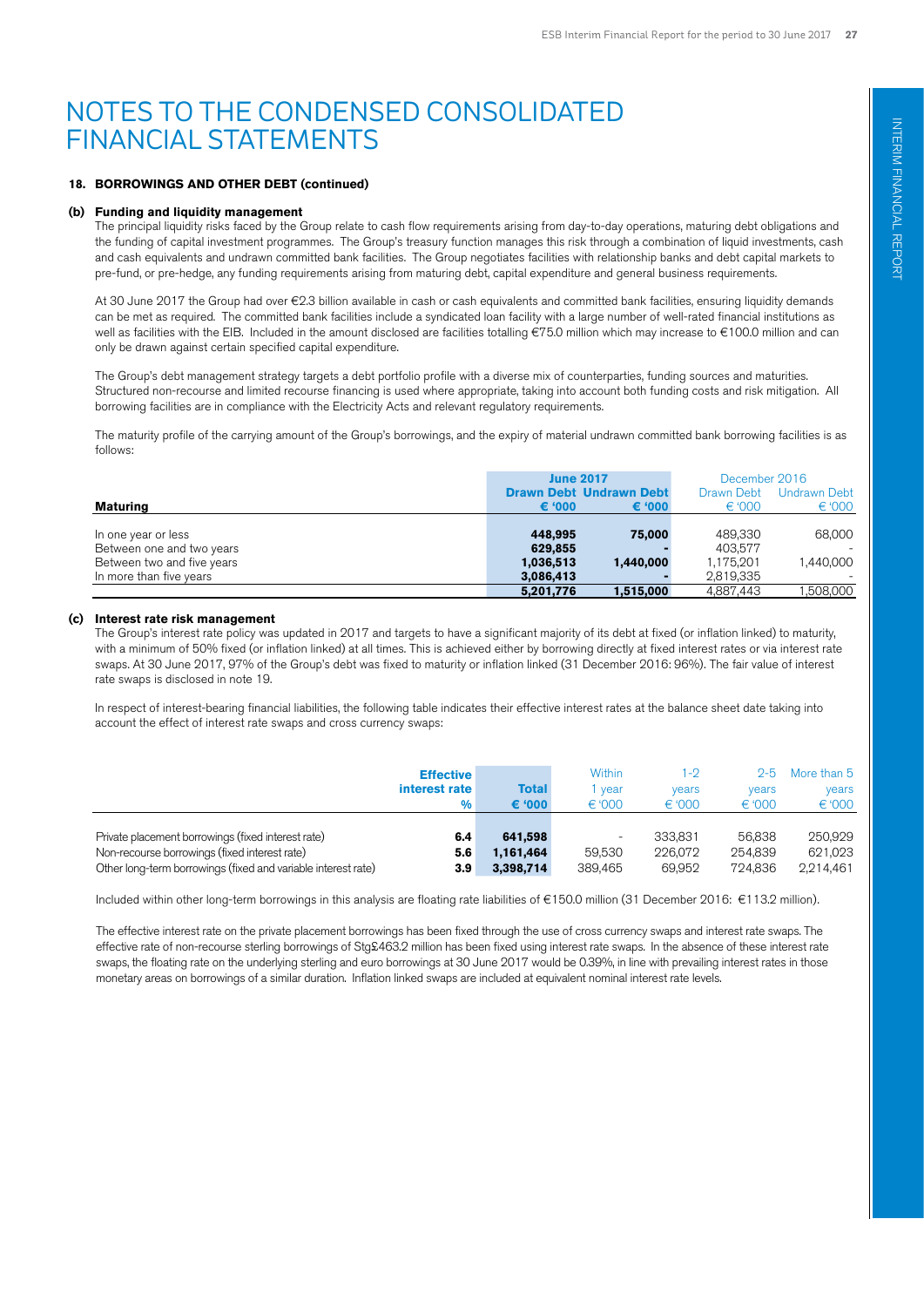## Notes to the Condensed Consolidated Financial Statements

### **19. DERIVATIVE FINANCIAL INSTRUMENTS**

#### **Fair value by class of derivative financial instrument**

Derivative financial instruments are carried at fair value. The fair value of a financial instrument is the price that would be received to sell an asset or paid to transfer a liability in an orderly transaction between market participants at the measurement date. The method used to calculate the fair value of the Group's financial instruments is discounted cash flow analysis, using a zero coupon discount rate and reflecting counterparty credit risk. This method enables the Group to discount the cash flows at a rate equal to the prevailing market rate of interest taking into account maturity and credit margin.

The fair values of financial instruments, grouped by class of instrument, are as follows:

|                                      | <b>June 2017</b>                         |                                      |                                                 |                                      |                        |
|--------------------------------------|------------------------------------------|--------------------------------------|-------------------------------------------------|--------------------------------------|------------------------|
|                                      | Non-current<br>assets<br>$\epsilon$ '000 | Current<br>assets<br>$\epsilon$ '000 | Non-current<br><b>liabilities</b><br>$000 \neq$ | Current<br>liabilities<br>$000 \neq$ | <b>Total</b><br>€ '000 |
| Interest rate swaps                  | 9,752                                    | 21                                   | (32,834)                                        | (9,339)                              | (32, 400)              |
| Inflation linked interest rate swaps |                                          | $\overline{\phantom{0}}$             | (630,352)                                       | (16,859)                             | (647, 211)             |
| Currency swaps                       | 37,266                                   | ٠                                    | (25,611)                                        |                                      | 11,655                 |
| Foreign exchange contracts           | 9.146                                    | 5.882                                | (416)                                           | (7.446)                              | 7,166                  |
| Forward fuel price contracts         | 7.686                                    | 47.354                               | (12,262)                                        | (39,963)                             | 2,815                  |
| Forward electricity price contracts  | 50.289                                   | 73,638                               | (2,186)                                         | (4,701)                              | 117,040                |
|                                      | 114,139                                  | 126.895                              | (703, 661)                                      | (78, 308)                            | (540, 935)             |

|                                                        | December 2016                            |                                      |                                               |                                           |                          |
|--------------------------------------------------------|------------------------------------------|--------------------------------------|-----------------------------------------------|-------------------------------------------|--------------------------|
|                                                        | Non-current<br>assets<br>$\epsilon$ '000 | Current<br>assets<br>$\epsilon$ '000 | Non-current<br>liabilities<br>$\epsilon$ '000 | Current<br>liabilities<br>$\epsilon$ '000 | Total<br>$\epsilon$ '000 |
| Interest rate swaps                                    | 15.240                                   | 661<br>$\overline{\phantom{0}}$      | (40,533)<br>(681,981)                         | (9,127)<br>(16, 491)                      | (33,759)                 |
| Inflation linked interest rate swaps<br>Currency swaps | 61.289                                   |                                      | (10,270)                                      |                                           | (698, 472)<br>51,019     |
| Foreign exchange contracts                             | 9.969                                    | 7.715                                | (619)                                         | (16, 185)                                 | 880                      |
| Forward fuel price contracts                           | 27.042                                   | 104.343                              | (10,236)                                      | (47,633)                                  | 73,516                   |
| Forward electricity price contracts                    | 70.459                                   | 90.473                               | (10,329)                                      | (10,350)                                  | 140,253                  |
|                                                        | 183,999                                  | 203,192                              | (753,968)                                     | (99,786)                                  | (466,563)                |

With the exception of inflation linked interest rate swaps, the majority of the derivative balances shown in the tables above are designated as cash flow hedges of interest rate, currency or commodity risk arising from highly probable forecast interest, revenue, or other operating cost cash flows.

When interpreting the positive and negative fair values of derivative financial instruments, it should be noted that they are matched with underlying transactions with offsetting risks.

#### **(i) Interest rate swaps**

The Group has executed interest rate swaps of Stg£804.9 million in connection with certain borrowings, including project finance debt secured by Carrington Power Limited and West Durham Wind Farm Limited, fixed rate borrowings held by the Parent and ESB Finance DAC and debt held in other wind farm assets within the Group. These have all been classified as cash flow hedges.

For interest rate swaps, the fair value takes into account the fixed, floating and market rates prevailing at the balance sheet date. As interest rate swaps are marked to market at 30 June 2017, their carrying value is equal to their fair value.

Total movements (inclusive of receipts, payments and fair value movements) of €1.4 million (30 June 2016: losses of €23.3 million) were recognised during the period in relation to interest rate swaps, of which a loss of €3.6 million was recognised directly in finance costs in the income statement, with a gain of €5.0 million recognised in other comprehensive income (OCI) (30 June 2016: gains of €3.0 million recognised in finance costs and losses of €26.3 million recognised in OCI).

#### **(ii) Inflation linked interest rate swaps**

Inflation linked interest rate swaps with a fair value liability on acquisition of €272.5 million were acquired in December 2010 as part of the purchase of the NIE Networks business. The inflation linked interest rate swaps did not qualify for hedge accounting under IAS 39 on acquisition of the NIE Networks business. The fair value of the inflation linked interest rate swaps is affected by relative movements in interest rates and in market expectations of future retail price index (RPI) movements in the United Kingdom.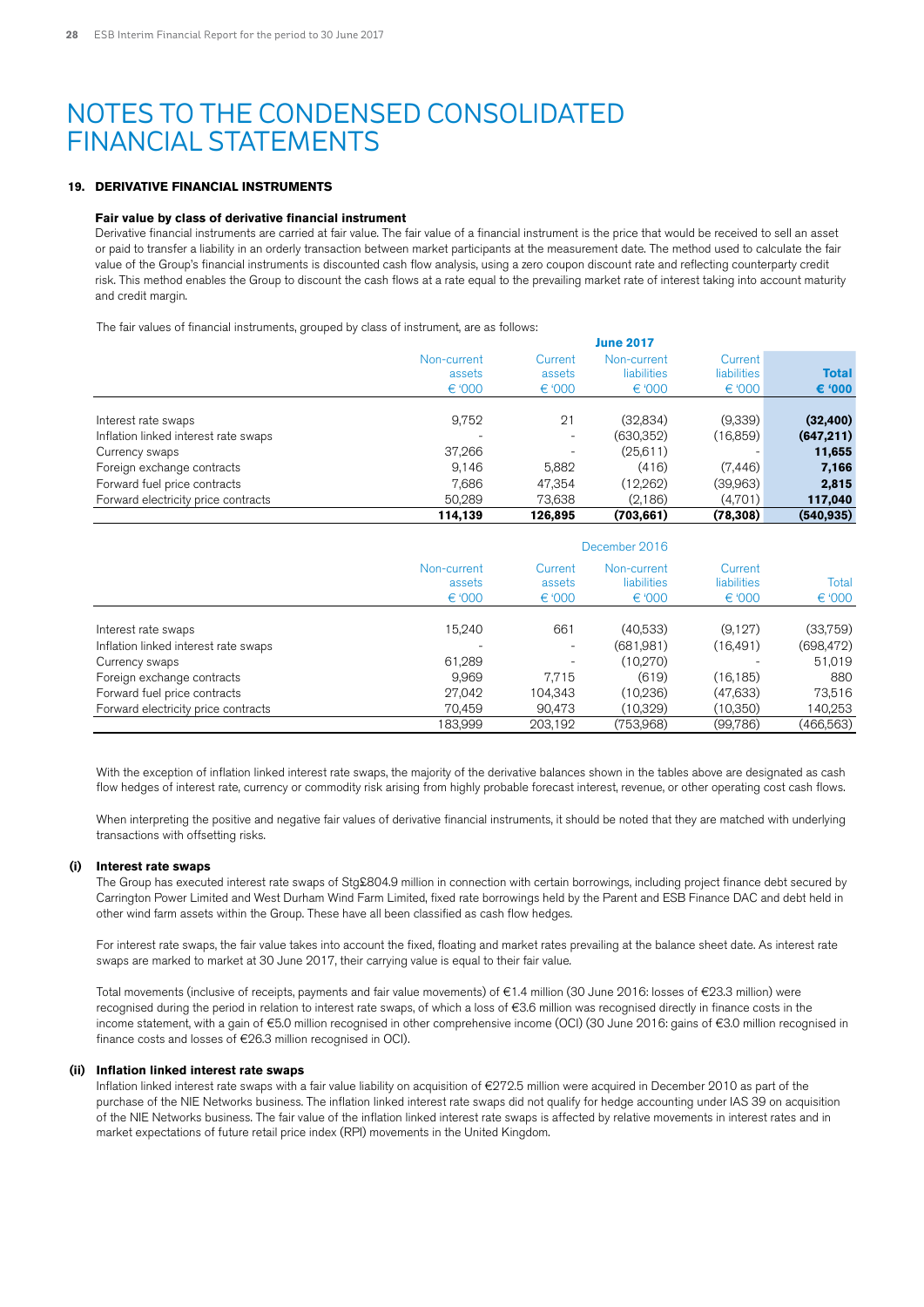### **19. Derivative Financial Instruments (continued)**

#### **(ii) Inflation linked interest swaps (continued)**

Arising from movements in forward interest rates, UK RPI forward prices, foreign currency exchange rates and payments during the period, fair value reduced by €51.2 million on these swaps in the period ended 30 June 2017 (30 June 2016: fair value increase of €31.9 million). Positive fair value movements in the underlying swaps of €25.0 million, reflected in finance costs in the income statement (note 7), which includes payments of €8.2 million arising under the swaps during the period. In addition positive translation movements of €26.2 million during the period on translation of the swaps from sterling to euro are reflected in the OCI.

### **(iii) Currency swaps**

The fair value of currency swaps is affected by movements in foreign exchange and interest rates. ESB's currency swaps are primarily classified as cash flow hedges and relate mainly to the cross currency swaps entered into in connection with the private placement debt, which is described in note 18. These cross currency swaps were entered into in order to swap US dollar and sterling interest and principal repayments on the underlying debt to euro, thereby hedging the risk on these payments over the periods to maturity from 2010 to 2023.

Ineffectiveness under the meaning of IAS 39 arose on the currency swaps during the period resulting in the recognition of a charge of €0.2 million (30 June 2016: charge €0.8 million) within finance costs in the income statement. Separately included in the income statement for the period ended 30 June 2017 is a loss of €43.5 million (30 June 2016: loss of €17.7 million) arising on cross currency swaps which is fully offset by movements in the translation of the underlying hedged foreign currency borrowings at the prevailing exchange rates (see note 7).

In addition to foreign currency forward contracts entered into in relation to the Group's borrowings, the Group has entered into foreign currency contracts in relation to pool purchases, fuel purchase requirements (which are in US dollar and sterling) and in relation to power station projects (including Carrington Power Limited). These contracts have maturities extending until 2022. Total positive fair value movements of €6.3 million (30 June 2016: positive movements of €9.2 million) were recognised during the period in relation to such foreign exchange contracts, of which a positive fair value movement of €2.3 million (30 June 2016: positive movements of €7.4 million) was recognised through OCI and a positive fair value movement of €4.0 million (30 June 2016: positive movement of €1.8 million) was recognised in the income statement.

#### **Fair value hierarchy**

Further information on the methods of valuing financial instruments is included in note 25.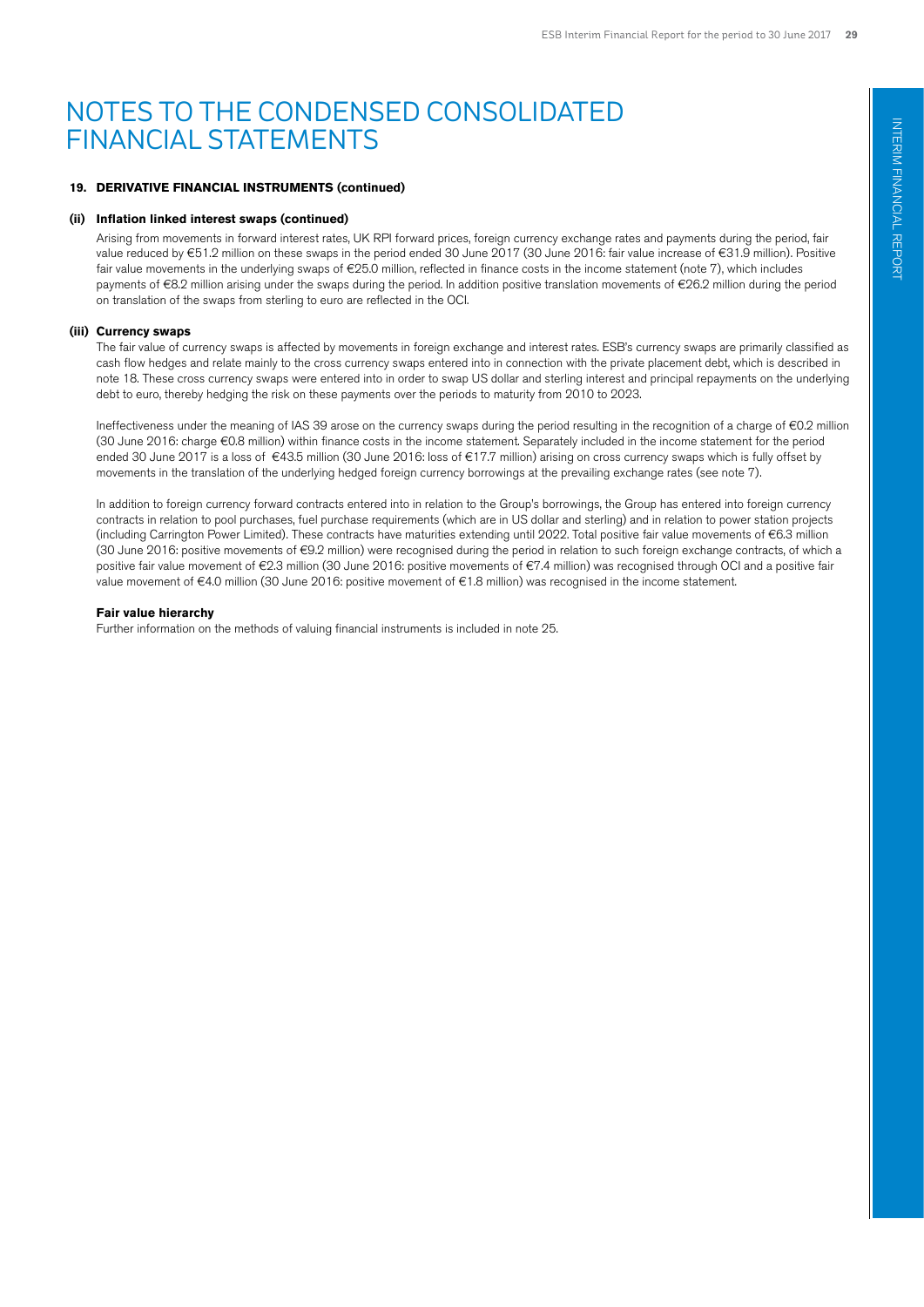## NOTES TO THE CONDENSED CONSOLIDATED Financial Statements

#### **20. PENSION LIABILITIES**

#### **Northern Ireland Electricity Networks (NIE Networks) Pension Scheme**

|                                                      | <b>June</b>     | June       |
|------------------------------------------------------|-----------------|------------|
|                                                      | 2017            | 2016       |
|                                                      | $\epsilon$ '000 | € '000     |
| Net deficit at 1 January                             | (170, 543)      | (142,069)  |
| Movements during the period:                         |                 |            |
| Actuarial losses recognised in OCI during the period | (5, 260)        | (49,621)   |
| Charge to the income statement                       | (5,742)         | (4,918)    |
| Pension contributions paid                           | 14,034          | 15,299     |
| Net pension scheme interest                          | (2, 122)        | (2,428)    |
| Translation differences                              | 4.587           | 18,792     |
| Net deficit at 30 June                               | (165, 046)      | (164, 945) |

#### **Pension liability**

The majority of the employees of Northern Ireland Electricity Networks Limited and subsidiaries (NIE Networks) are members of the NIE Networks Pension Scheme (the NIE Networks Scheme). This has two sections: Options, which is a money purchase arrangement whereby the employer generally matches the members' contributions up to a maximum of 7% of salary, and Focus which provides benefits based on pensionable salary at retirement or earlier exit from service. The assets of the NIE Networks Scheme are held under trust and invested by the trustees on the advice of professional investment managers.

The actuarial loss for the period arises due to a decrease in the discount rate used to value the scheme liabilities to 2.60% at 30 June 2017, from 2.70% at 31 December 2016, partially offset by higher than expected return on pension scheme assets.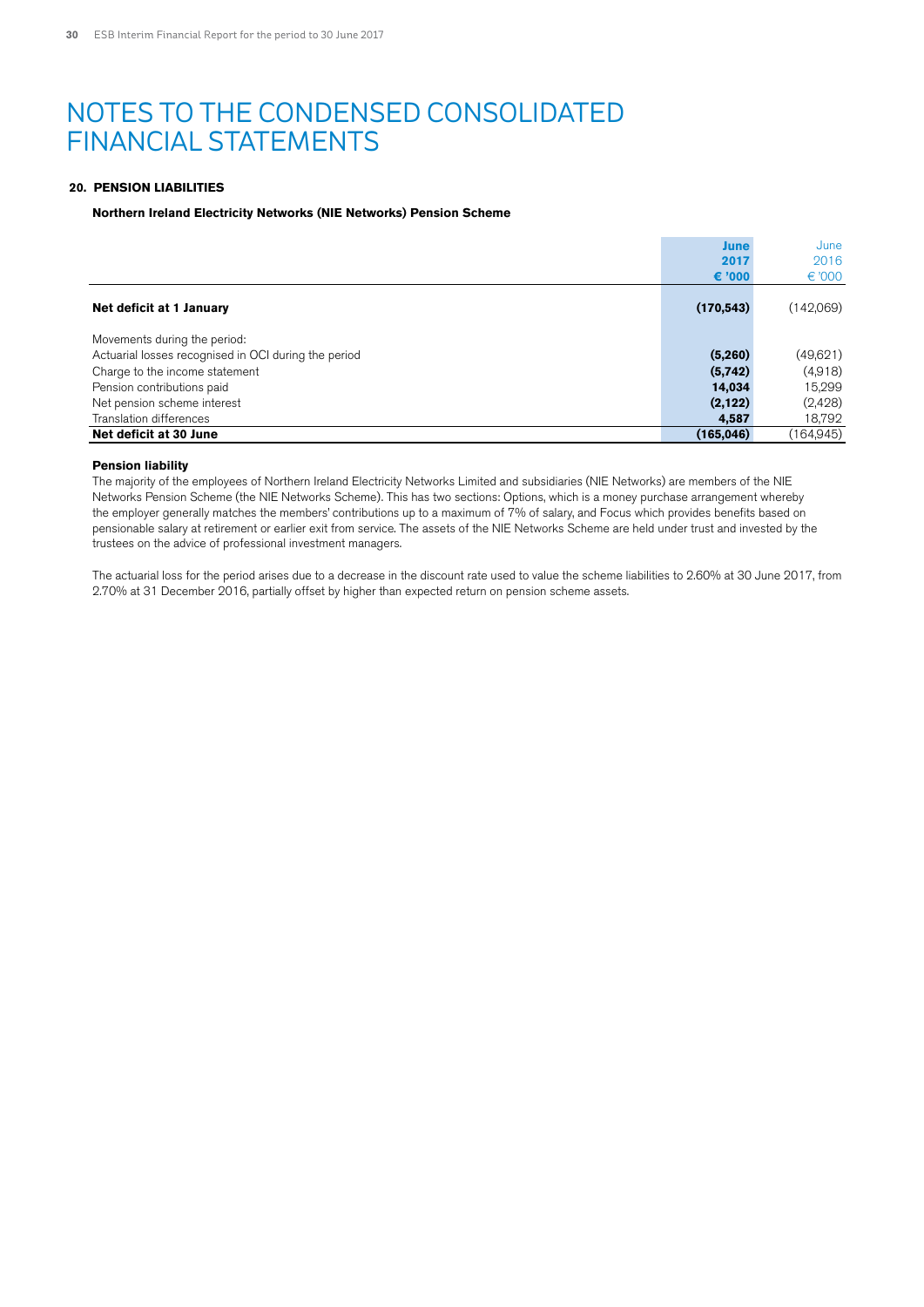# Notes to the Condensed Consolidated

## **21. LIABILITY - ESB PENSION SCHEME AND EMPLOYEE RELATED LIABILITIES**

Financial Statements

|                                  | <b>Employee related liabilities</b> |               |          |              |
|----------------------------------|-------------------------------------|---------------|----------|--------------|
|                                  | <b>Liability - ESB</b>              |               |          |              |
|                                  | pension                             | Restructuring |          |              |
|                                  | scheme                              | liabilities   | Other    | <b>Total</b> |
|                                  | $\epsilon$ '000                     | € '000        | € '000   | € '000       |
| <b>Balance at 1 January 2016</b> | 648,129                             | 111,726       | 33,684   | 145,410      |
| Movements during the period:     |                                     |               |          |              |
| Charge to the income statement   |                                     |               | 1,607    | 1,607        |
| Utilised during the period       | (7, 365)                            | (8,236)       | (4,672)  | (12,908)     |
| Financing charge                 | 12,329                              | 303           |          | 303          |
| Translation differences          |                                     | (2)           |          | (2)          |
| Balance at 30 June 2016          | 653,093                             | 103,791       | 30,619   | 134,410      |
| <b>Balance at 1 January 2017</b> | 524,812                             | 95,647        | 47,054   | 142,701      |
| Movements during the period:     |                                     |               |          |              |
| Charge to the income statement   |                                     |               | 2,868    | 2,868        |
| Utilised during the period       | (146, 290)                          | (7,929)       | (11,264) | (19, 193)    |
| Financing charge                 | 9,258                               | 340           |          | 340          |
| <b>Translation differences</b>   |                                     |               | (26)     | (26)         |
| Balance at 30 June 2017          | 387,780                             | 88,058        | 38,632   | 126,690      |
|                                  |                                     |               |          |              |
| <b>Analysed as follows:</b>      |                                     |               |          |              |
| Non-current liabilities          | 233,894                             | 71,307        |          | 71,307       |
| <b>Current liabilities</b>       | 153.886                             | 16,751        | 38,632   | 55,383       |
| <b>Total</b>                     | 387,780                             | 88,058        | 38,632   | 126,690      |

### **Liability - ESB pension scheme**

During 2010 the Group reached agreement with the ESB Group of Unions to amend pension arrangements within the ESB statutory body and this is explained in note 21 to the financial statements in the 2016 annual report.

### **Restructuring liabilities**

This provision represents the estimated cost of providing post employment payments to former employees, other than those amounts covered by the pension scheme. It includes liabilities for continuing payments to employees who left under past voluntary severance initiatives, which are expected to be materially discharged by 2027. Expected future cash flows are discounted to present value using long-term interest rates based on a zerocoupon discount curve at the reporting date plus an appropriate credit spread.

#### **Other**

In accordance with the requirements of IAS 19 Employee Benefits, provision has been made for employee remuneration liabilities, including accrued holiday leave and performance related payments.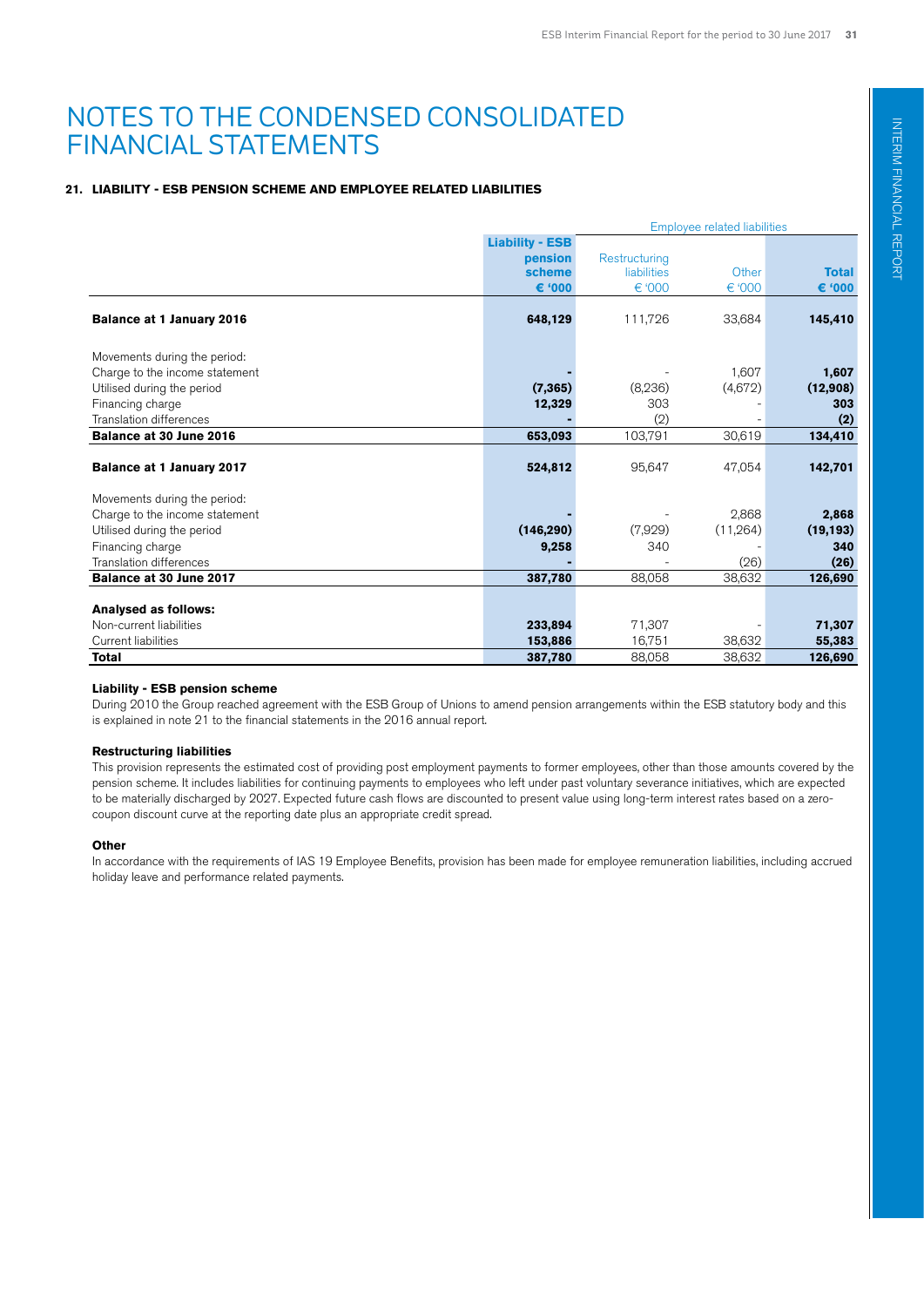## **22. TRADE AND OTHER PAYABLES**

|                                       | <b>June</b>  | December        |
|---------------------------------------|--------------|-----------------|
|                                       | 2017         | 2016            |
|                                       | $600 \div 3$ | $\epsilon$ '000 |
|                                       |              |                 |
| <b>Current payables:</b>              |              |                 |
| Progress payments on work in progress | 59,487       | 80,220          |
| Trade payables                        | 390,473      | 434,865         |
| Other payables                        | 60,697       | 65,966          |
| Employment taxes                      | 18,996       | 18,550          |
| Value added tax                       | 40,162       | 43,337          |
| Accruals                              | 99,858       | 114,122         |
| Accrued interest on borrowings        | 59,118       | 77,958          |
| <b>Total</b>                          | 728.791      | 835,018         |

### **23**. **DEFERRED INCOME AND GOVERNMENT GRANTS**

|                                  | <b>Supply</b><br><b>contributions</b><br>and other |
|----------------------------------|----------------------------------------------------|
|                                  | € '000                                             |
| <b>Balance at 1 January 2016</b> | 558,284                                            |
| Receivable                       | 19,830                                             |
| Released to the income statement | (30,050)                                           |
| Translation differences          | 1,610                                              |
| Balance at 30 June 2016          | 549,674                                            |
| <b>Balance at 1 January 2017</b> | 536,552                                            |
| Receivable                       | 24,800                                             |
| Released to the income statement | (36, 541)                                          |
| Translation differences          | (670)                                              |
| Balance at 30 June 2017          | 524,141                                            |
|                                  |                                                    |
| <b>Analysed as follows:</b>      |                                                    |
| Non-current liabilities          | 468,888                                            |
| Current liabilities              | 55,253                                             |
| <b>Total</b>                     | 524,141                                            |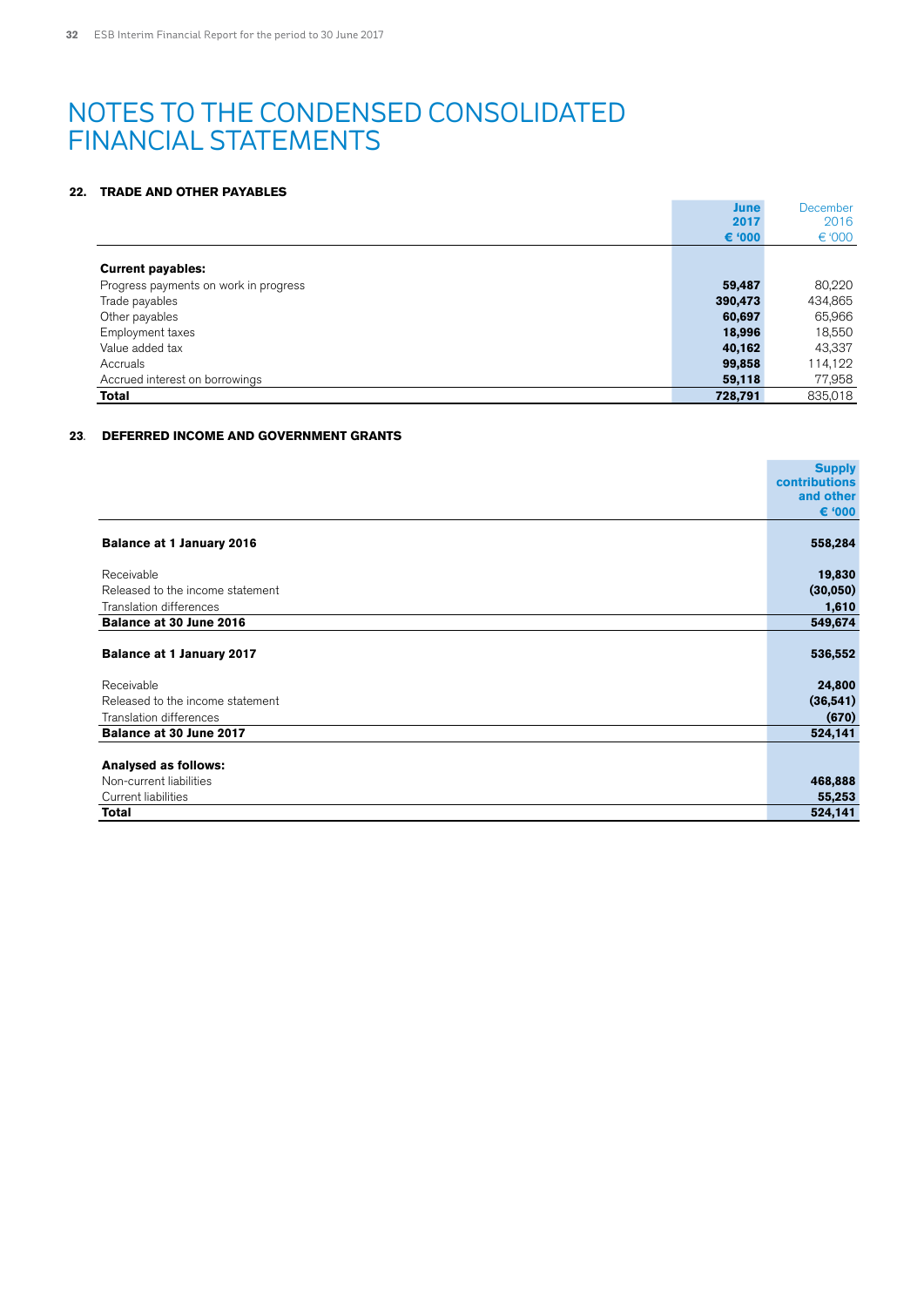## **24. PROVISIONS**

|                                  | Power station | Emission   |         |              |
|----------------------------------|---------------|------------|---------|--------------|
|                                  | closure costs | provisions | Other   | <b>Total</b> |
|                                  | € '000        | € '000     | € '000  | € '000       |
|                                  |               |            |         |              |
| <b>Balance at 1 January 2016</b> | 131,707       | 62,132     | 81,592  | 275,431      |
| Charged to the income statement  |               |            |         |              |
| - Emission allowances            |               | 31,073     |         | 31,073       |
| - Legal and other                |               |            | 995     | 995          |
| Utilised in the period           | (1,699)       | (61, 154)  | (8,087) | (70, 940)    |
| Financing charge                 | 738           |            | 277     | 1,015        |
| Translation differences          | (364)         | (88)       | (1,326) | (1,778)      |
| Balance at 30 June 2016          | 130,382       | 31,963     | 73,451  | 235,796      |
|                                  |               |            |         |              |
| <b>Balance at 1 January 2017</b> | 180,301       | 65,403     | 76,271  | 321,975      |
| Charged to the income statement  |               |            |         |              |
| - Emission allowances            |               | 33,600     |         | 33,600       |
| - Legal and other                |               |            | 292     | 292          |
| Utilised in the period           | (1, 337)      | (65, 232)  | (1,874) | (68, 443)    |
| Financing charge                 | 967           |            | 277     | 1,244        |
| Translation differences          | (80)          | (19)       | (279)   | (378)        |
| Balance at 30 June 2017          | 179,851       | 33,752     | 74,687  | 288,290      |
|                                  |               |            |         |              |
| Analysed as follows:             |               |            |         |              |
| Non-current liabilities          | 178,128       |            | 54,022  | 232,150      |
| Current liabilities              | 1.723         | 33,752     | 20,665  | 56,140       |
| <b>Total</b>                     | 179,851       | 33,752     | 74,687  | 288,290      |

#### **Power station closure costs**

The provision at 30 June 2017 of €179.9 million (31 December 2016: €180.3 million) for station closure represents the present value of the current estimate of the costs of closure of generating stations at the end of their useful economic lives. The expected closure dates of most generating stations are up to 2025. As the costs are provided on a discounted basis, a financing charge is included in the income statement and credited to the provision each year. The power station closure provision is re-examined annually and the liability re-calculated in accordance with the current expected station closure dates. There has been no change in estimates up to period end 30 June 2017 (31 December 2016: €56.9 million increase). The estimated value of future closure costs at the balance sheet date include physical dismantling, site remediation, de-manning and associated costs.

There are a number of uncertainties that affect the calculation of the provision for station closure, including the impact of regulation, the accuracy of the site surveys, unexpected contaminants, the impact of alternative technologies and changes in the discount rate. The Group has made its best estimate of the financial effect of these uncertainties in the calculation of the provision, but future material changes in any of the assumptions could materially impact on the calculation of the provision. Expected future cash flows are discounted to present value using long-term interest rates based on a zero-coupon discount curve at the reporting date plus an appropriate credit spread.

#### **Emission provisions**

In accordance with the provisions of the European CO<sub>0</sub> emissions trading scheme, a provision is recognised to cover the liability for actual emissions during the year. Allowances purchased during the year are returned to the relevant Authority in charge of the scheme within four months from the end of that calendar year, in line with the actual emissions of CO<sub>o</sub> during the year. The provision represents the obligation to return emission allowances equal to the actual emissions. This obligation is measured at the carrying amount of the capitalised CO<sub>2</sub> emission allowances, in addition to the market value of any additional allowances required to settle the period end liability.

### **Other provisions**

Other provisions represent estimates of liabilities to third parties, in respect of claims notified or provided for at period end. In accordance with normal commercial practice, the period end provision includes an estimate for liabilities incurred but not yet reported.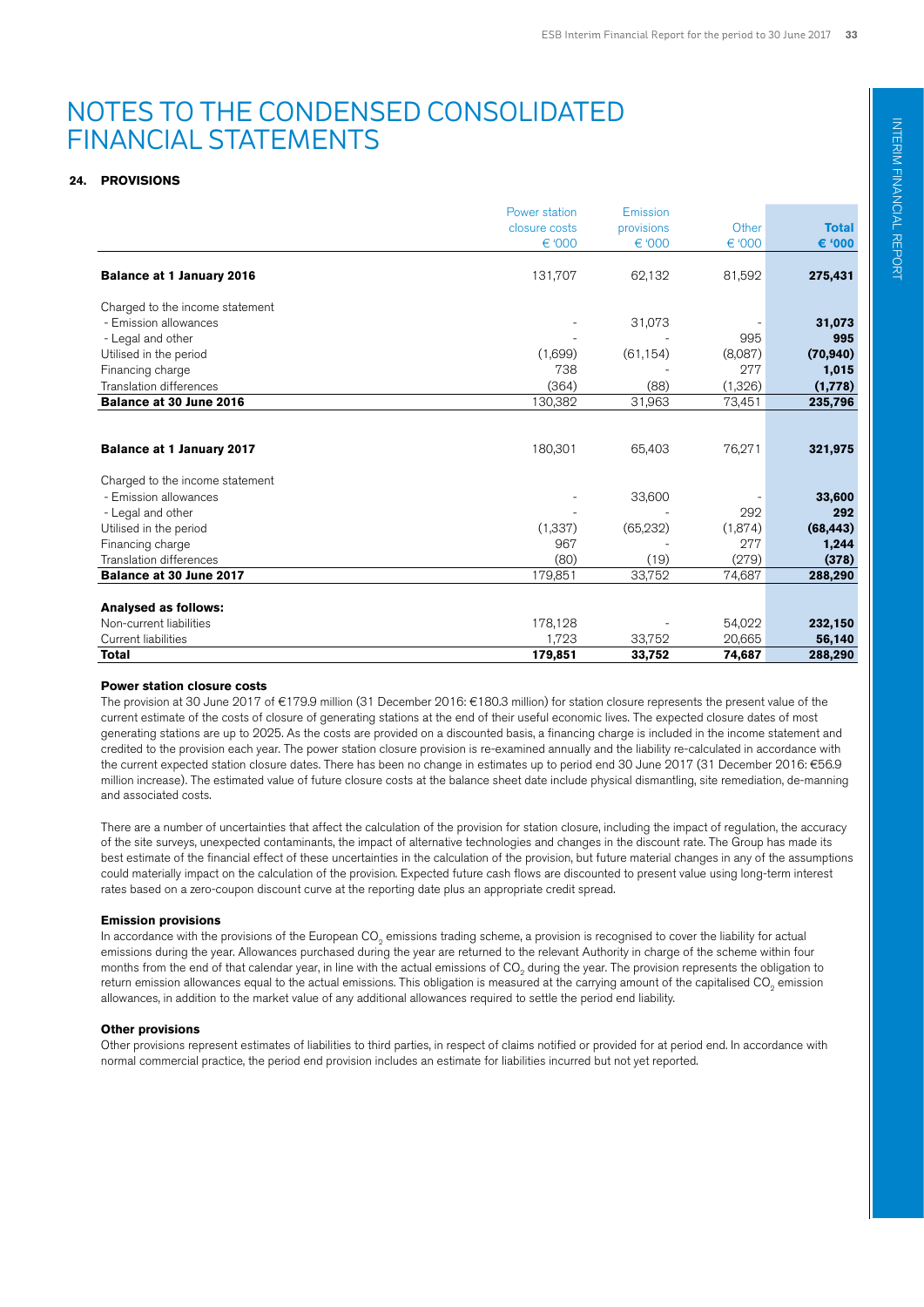### **25. FINANCIAL RISK MANAGEMENT AND FAIR VALUE**

### **(a) Overview of financial risk management**

#### **Risk environment**

The main financial risks faced by the Group relate to liquidity, foreign exchange, interest rate, commodity (electricity and fuel) price movements and operational risk. Policies to protect the Group from these risks, and other risk areas, such as credit risk, are regularly reviewed, revised and approved by the Board as appropriate. Group Treasury is responsible for the day-to-day treasury activities of the Group. The Finance and Investment Committee is updated on an ongoing basis on key treasury matters and an annual report covering the treasury activity is also submitted to the Committee for review.

Commodity price risk is managed by the front and middle office functions of the relevant business units: ESB Trading (located within Generation and Wholesale Markets) and Electric Ireland. This is done in the context of an overall Group risk management framework. These activities are reviewed regularly by Group Internal Audit. The Group Trading Risk Management function ensures that the Group's market, credit and operational risks are managed in a way to protect the Group from loss, while respecting the ring-fencing obligations in place between the business units.

Contracts entered into in order to hedge exposures arising from the production and sale of electricity may be divided into forward fuel price contracts, forward electricity price contracts and foreign exchange contracts. Financial instruments are derecognised on settlement or sale.

#### **Risk reporting structure**

Through the Chief Executive, the Board has delegated to the Group Trading Committee (GTC) the broader responsibility of managing ESB's trading risk in a manner consistent with the Group's risk tolerances and business strategies. The GTC has established risk limits to manage and limit trading risk exposure at Group and business unit level. These limits are documented for each of the ESB businesses engaged in wholesale trading activities. Furthermore the Group Trading Risk Management Policy is applicable to each of these businesses.

Within each of these business units, a Trading Risk Management Committee has been established to serve as the primary overseer of trading risk at individual ring-fenced entity level. This Committee includes the head of the front office function, the Trading Risk (Middle Office) Manager, a representative from Group Trading Risk Management, and the business unit Financial Controller. The Trading Risk Management Committees are responsible for formulating trading risk strategy in accordance with the Group Trading Risk Management Policy and ensuring compliance with same, trading risk limit management and ensuring that there is an effective control framework in place.

The Trading Risk Management Committees report to the GTC. The middle office function in each business unit maintains a separate reporting line to the Group Trading Risk Management function, which is responsible for ensuring that the Group's net exposure to movements in commodity or other price movements is adequately managed in accordance with Group Trading Risk Management Policy. The trading operations of the business units are subject to review by Group Internal Audit.

For further information on the Group's Risk Management Policy and objectives see the Risk Management Report in the 2016 annual report.

#### **Hedge accounting**

ESB funds its operations using borrowings and uses deposit instruments to invest surplus funds, and ESB also uses interest rate and foreign currency instruments to manage interest rate and currency risks that arise in the normal course of operations from US dollar and sterling denominated borrowings, from its foreign currency subsidiaries, and from the use of foreign currency suppliers. Hedge accounting pursuant to IAS 39 is used both for hedges of foreign currency liabilities and interest rate risks from current and non-current liabilities.

In addition, the Group enters into certain commodity hedging transactions to fix fuel costs and to link electricity revenues more closely to fuel inputs, where possible. All of these arrangements are designated into hedge relationships, and in the majority of cases meet the specific hedging accounting criteria of IAS 39. Where the IAS 39 hedge criteria are met in respect of cross currency swaps, interest rate swaps, foreign exchange contracts, forward fuel price contracts and forward electricity price contracts, these instruments are designated as cash flow hedges of highly probable forecast interest, revenue or other operating cost cash flows. Any derivatives on hand which are not specifically designated into hedge relationships from an accounting perspective are nevertheless regarded as valid economic hedges.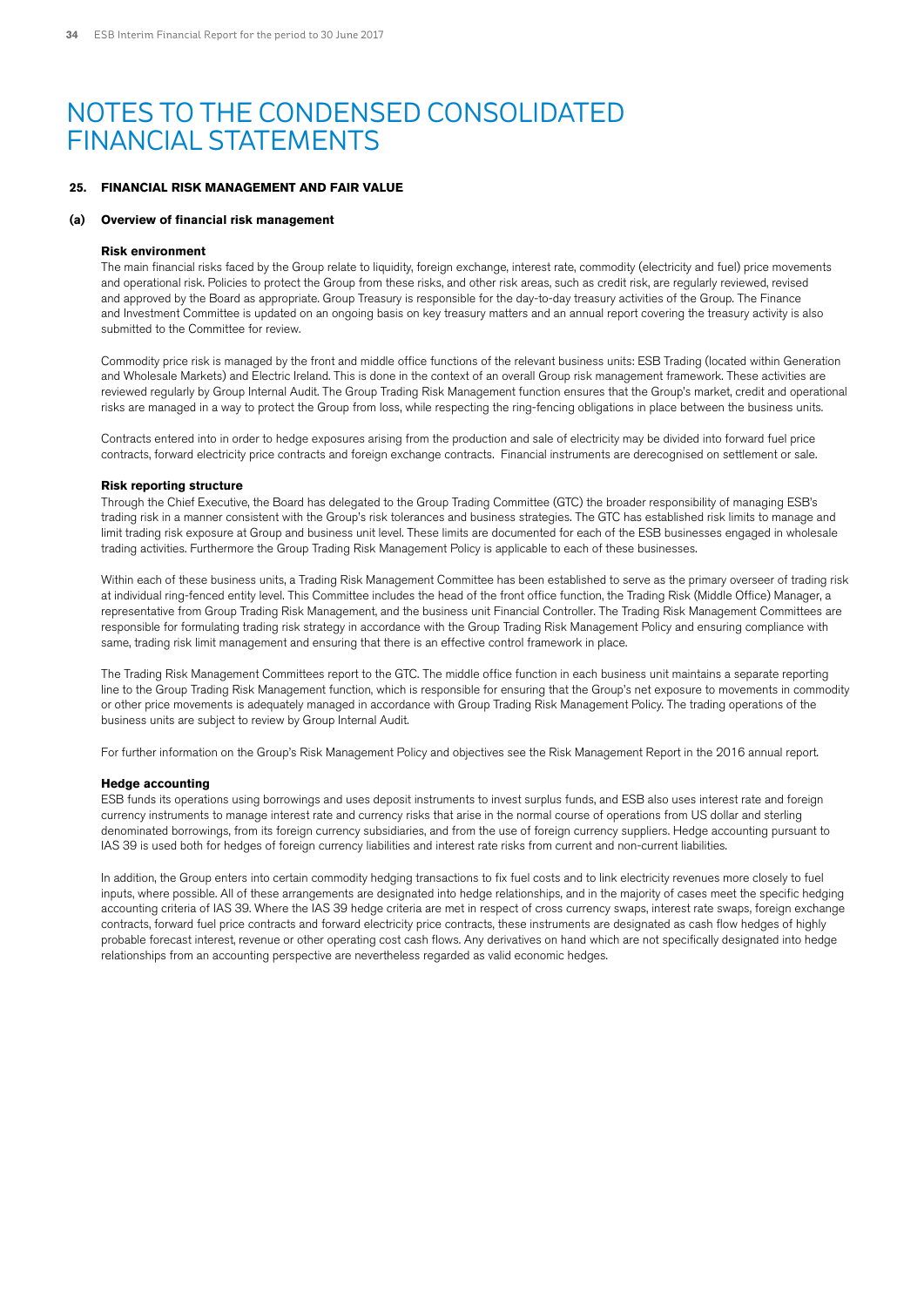## **25. FINANCIAL RISK MANAGEMENT AND FAIR VALUE (continued)**

#### **(b) Overview of financial assets and liabilities**

Financial assets and liabilities, excluding provisions and employee related liabilities, at 30 June 2017, and at 31 December 2016 can be analysed as follows:

|                                                               |              | Financial assets at<br>fair value through |                     | Assets / (liabilities)                                             |             | Derivative financial<br>instruments with |             | Derivative financial<br>instruments with no |                             |                    |
|---------------------------------------------------------------|--------------|-------------------------------------------|---------------------|--------------------------------------------------------------------|-------------|------------------------------------------|-------------|---------------------------------------------|-----------------------------|--------------------|
|                                                               |              | profit or loss                            |                     | held at amortised cost hedging relationships hedging relationships |             |                                          |             |                                             |                             | <b>Total</b>       |
|                                                               |              | <b>June</b> December                      |                     | <b>June</b> December                                               | <b>June</b> | December                                 | <b>June</b> | December                                    | <b>June</b>                 | December           |
|                                                               | 2017         | 2016<br>€ '000                            | 2017                | 2016                                                               | 2017        | 2016<br>€ '000                           | 2017        | 2016                                        | 2017<br>$600 \div 3$        | 2016<br>€ '000     |
|                                                               | $600 \div 3$ |                                           | € '000              | € '000                                                             | € '000      |                                          | € '000      | € '000                                      |                             |                    |
| <b>ASSETS</b>                                                 |              |                                           |                     |                                                                    |             |                                          |             |                                             |                             |                    |
| <b>Non-current assets</b>                                     |              |                                           |                     |                                                                    |             |                                          |             |                                             |                             |                    |
| Trade and other receivables                                   |              |                                           | 72,088              | 69,995                                                             |             |                                          |             |                                             | 72,088                      | 69,995             |
| Financial asset investments                                   | 42,605       | 56,502                                    |                     |                                                                    |             |                                          |             |                                             | 42,605                      | 56,502             |
| Derivative financial instruments                              |              |                                           |                     | $\overline{\phantom{a}}$                                           | 101,760     | 161,545                                  | 12,379      | 22,454                                      | 114,139                     | 183,999            |
| <b>Total non-current financial assets</b>                     | 42,605       | 56,502                                    | 72,088              | 69,995                                                             | 101,760     | 161,545                                  | 12,379      | 22,454                                      | 228,832                     | 310,496            |
|                                                               |              |                                           |                     |                                                                    |             |                                          |             |                                             |                             |                    |
| <b>Current assets</b><br>Trade and other receivables*         |              |                                           |                     |                                                                    |             |                                          |             |                                             |                             |                    |
|                                                               |              |                                           | 629,611<br>785,507  | 731,761<br>363,624                                                 |             |                                          |             |                                             | 629,611<br>785,507          | 731,761<br>363,624 |
| Cash and cash equivalents<br>Derivative financial instruments |              | $\overline{\phantom{a}}$                  |                     |                                                                    | 93,262      | 131,647                                  | 33,633      | 71,545                                      | 126,895                     | 203,192            |
| <b>Total current financial assets</b>                         |              | L,                                        | 1,415,118           | 1,095,385                                                          | 93,262      | 131,647                                  | 33,633      | 71,545                                      | 1,542,013                   | ,298,577           |
|                                                               |              |                                           |                     |                                                                    |             |                                          |             |                                             |                             |                    |
| <b>Total financial assets</b>                                 | 42,605       |                                           | 56,502 1,487,206    | 1,165,380                                                          | 195,022     | 293,192                                  | 46,012      |                                             | 93,999 1,770,845            | 1,609,073          |
|                                                               |              |                                           |                     |                                                                    |             |                                          |             |                                             |                             |                    |
| <b>LIABILITIES</b>                                            |              |                                           |                     |                                                                    |             |                                          |             |                                             |                             |                    |
| <b>Non-current liabilities</b>                                |              |                                           |                     |                                                                    |             |                                          |             |                                             |                             |                    |
| Borrowings and other debt                                     |              | $\overline{\phantom{a}}$                  | 4,752,781           | 4,398,113                                                          |             |                                          |             |                                             | 4,752,781                   | 4,398,113          |
| Derivative financial instruments                              |              |                                           |                     |                                                                    | 67,504      | 53,496                                   | 636,157     | 700,472                                     | 703,661                     | 753,968            |
| <b>Total non-current financial liabilities</b>                |              |                                           | 4,752,781 4,398,113 |                                                                    | 67,504      | 53,496                                   | 636,157     |                                             | 700,472 5,456,442 5,152,081 |                    |
| <b>Current liabilities</b>                                    |              |                                           |                     |                                                                    |             |                                          |             |                                             |                             |                    |
| Borrowings and other debt                                     |              |                                           | 448,995             | 489,330                                                            |             |                                          |             |                                             | 448,995                     | 489,330            |
| Trade and other payables**                                    |              |                                           | 669,633             | 773,130                                                            |             |                                          |             |                                             | 669,633                     | 773,130            |
| Derivative financial instruments                              |              |                                           |                     |                                                                    | 31,410      | 27,903                                   | 46,898      | 71,883                                      | 78,308                      | 99,786             |
| <b>Total current financial liabilities</b>                    |              | $\overline{\phantom{a}}$                  | 1,118,628           | 1,262,460                                                          | 31,410      | 27,903                                   | 46,898      | 71,883                                      | 1,196,936                   | 1,362,246          |
|                                                               |              |                                           |                     |                                                                    |             |                                          |             |                                             |                             |                    |
| <b>Total financial liabilities</b>                            |              |                                           | $-5,871,409$        | 5,660,573                                                          | 98,914      | 81,399                                   | 683,055     |                                             | 772,355 6,653,378           | 6,514,327          |

\*Prepayments have been excluded as they are not classified as a financial asset. Comparative amounts have been restated where necessary to ensure consistency in the two periods being recorded.

\*\*VAT and employment taxes have been excluded as these are statutory liabilities. Comparative amounts have been restated where necessary to ensure consistency in the two periods being recorded.

The Group's provisions and employee related liabilities are not analysed in the table above, or in the further analysis below. This includes the liability for pension obligation of €387.8 million at 30 June 2017 (31 December 2016: €524.8 million). See notes 20, 21 and 24 in relation to this and to the other provisions and employee related liabilities.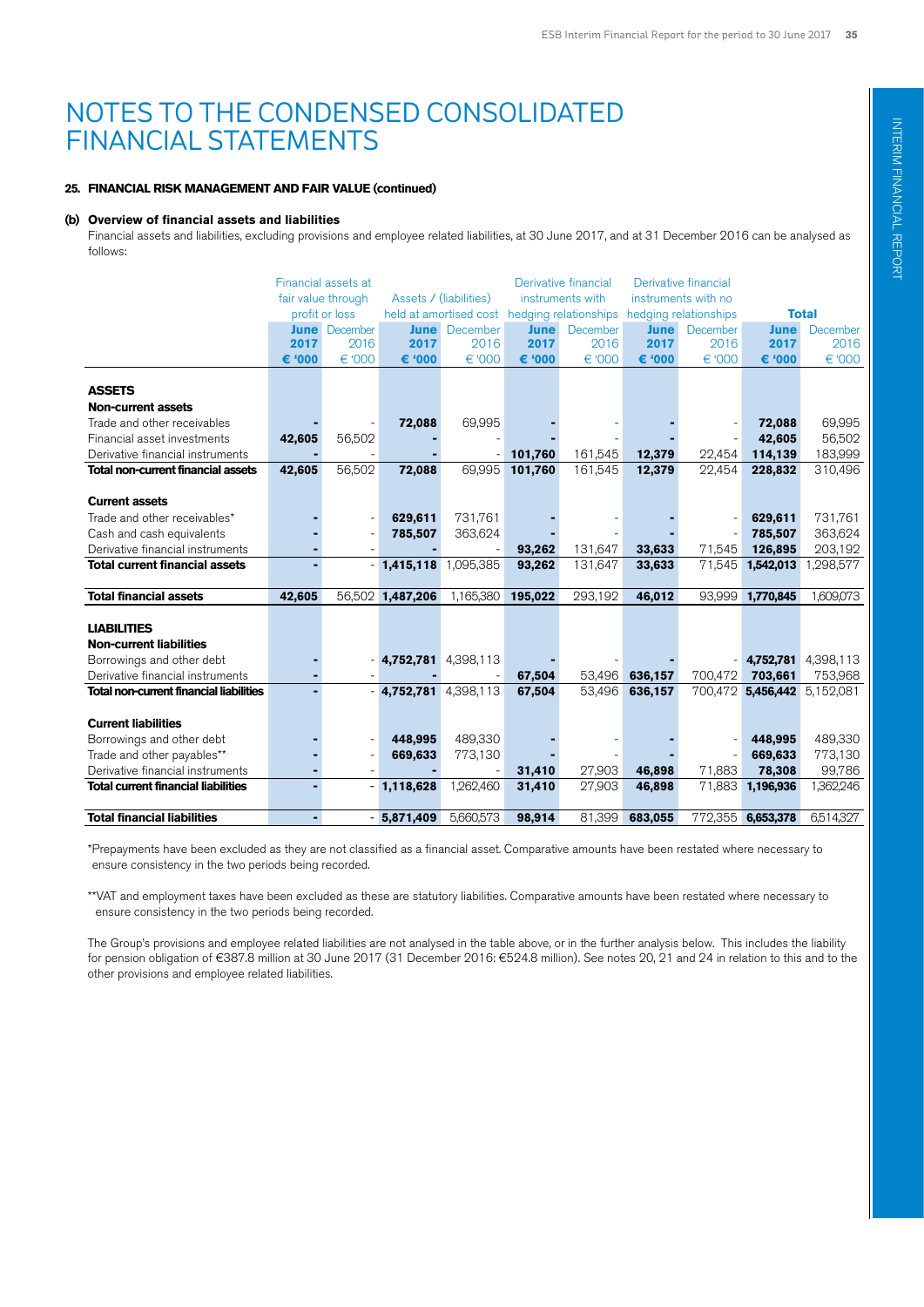### **25. FINANCIAL RISK MANAGEMENT AND FAIR VALUE (continued)**

#### **(c) Credit risk**

Credit risk arises from cash and cash equivalents, derivative financial instruments and deposits with banks and financial institutions, as well as credit exposures to wholesale and retail customers, including outstanding receivables and committed transactions.

|                                  | <b>June</b><br>2017 | <b>December</b><br>2016 |
|----------------------------------|---------------------|-------------------------|
| <b>Financial assets</b>          | $\epsilon$ '000     | $\epsilon$ '000         |
|                                  |                     |                         |
| Trade and other receivables*     | 701,699             | 801,756                 |
| Cash and cash equivalents        | 785,507             | 363,624                 |
| Derivative financial instruments | 241.034             | 387.191                 |
|                                  | 1,728,240           | .552,571                |

\*Prepayments have been excluded as they are not classified as a financial asset. Comparative amounts have been restated where necessary to ensure consistency in the two periods being recorded.

#### **Trade and other receivables**

Wholesale and credit risk arising from trade and other receivables has been disclosed in note 15 of the most recent annual report, and has not changed significantly since.

### **Treasury related credit risk (relating to cash and derivative instruments)**

The Group is exposed to credit risk from the counterparties with whom it holds its bank accounts and transacts within the financial markets. The Group's policy is to limit its exposure to each financial institution based on accepted credit ratings of not less than BBB or equivalent.

Trading in derivatives is performed to mitigate financial risks and is executed in compliance with the Specification and Requirements of the Minister for Finance issued under the aegis of the Financial Transactions of Certain Companies and Other Bodies Act 1992. The Specification and Requirements outline the type of derivatives which ESB can transact and the associated requirements which ESB must satisfy regarding each derivative counterparty. Dealing activities are controlled by putting in place robust dealing mandates with counterparties. The Group does not hold or trade derivative instruments for speculative purposes. Exposures, related limits and compliance with the Minister's Specification and Requirements are subject to ongoing review and monitoring. The Group has not experienced any losses due to failure of such counterparties to deliver on their obligations.

### **Commodity credit risk (relating to derivatives)**

The Group also has credit risk associated with commodity positions. These arise from derivative financial instruments that are entered into to hedge energy and fuel price risks and are managed in accordance with the Minister's Specification and Requirements Financial Transactions of Certain Companies and Other Bodies Act 1992. The Group establishes counterparty credit risk limits to restrict uncollateralised exposure. Net exposures, collateral requirements and compliance are monitored on an ongoing basis. Collateral, in the form of bonds and guarantees, is required by ESB business units from various parties, specifically in the form of Letters of Credit from certain power Contract for Differences (CfD) counterparties. Total collateral held at period end 30 June 2017 was €38.0 million (31 December 2016: €45.0 million). Given the current economic environment, the Group is particularly cognisant of any changes in the creditworthiness of counterparties, and where such a change occurs all appropriate steps are taken to further secure the Group's position.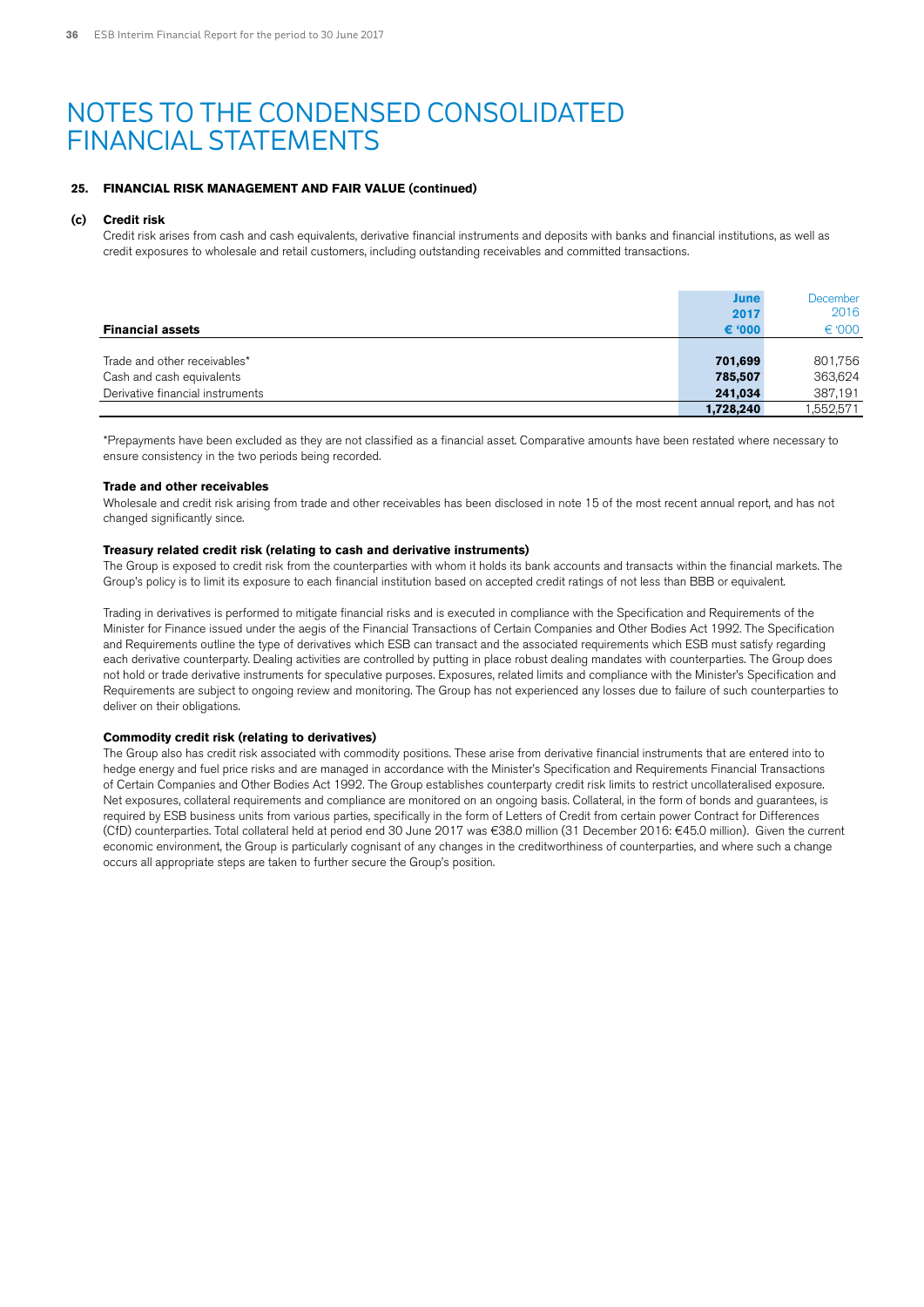### **25. FINANCIAL RISK MANAGEMENT AND FAIR VALUE (continued)**

#### **(d) Foreign currency risk management**

Foreign currency exposures arise mainly through the purchase of fuel and power, station overhaul costs required, other purchases denominated in foreign currencies, borrowings in foreign currencies (including the private placement as described in note 18) and investment outside the Eurozone.

Foreign currency forward purchase contracts and cross currency swaps are used to reduce volatility arising from foreign currency exposures. The foreign currency forward purchase contracts in place at 30 June 2017 relate to forecast cash flows expected.

At 30 June 2017, ESB's total debt portfolio amounted to €5.2 billion (31 December 2016: €4.9 billion). The underlying debt, before and after swaps, was denominated in the following currencies:

|                 | <b>Before swaps</b>            |       |             | <b>After swaps</b>       |
|-----------------|--------------------------------|-------|-------------|--------------------------|
|                 | <b>June</b><br><b>December</b> |       | <b>June</b> | December                 |
|                 | 2017                           | 2016  | 2017        | 2016                     |
|                 | (%)                            | (9/0) | (%)         | $(\% )$                  |
| <b>Currency</b> |                                |       |             |                          |
| Euro            | 56                             | 50    | 66          | 62                       |
| US dollar       | 10                             |       |             | $\overline{\phantom{a}}$ |
| Sterling        | 34                             | 39    | 34          | 38                       |
| <b>Total</b>    | 100                            | 100   | 100         | 100                      |

The key exchange rates used at 30 June 2017 and 31 December 2016 were as follows:

|                                                     | <b>June</b> | December |
|-----------------------------------------------------|-------------|----------|
|                                                     | 2017        | 2016     |
|                                                     |             |          |
| Foreign currency rate (US\$ = $€1$ )                | 1.14        | 1.05     |
| Foreign currency rate (Stg $\epsilon = \epsilon$ 1) | 0.88        | 0.86     |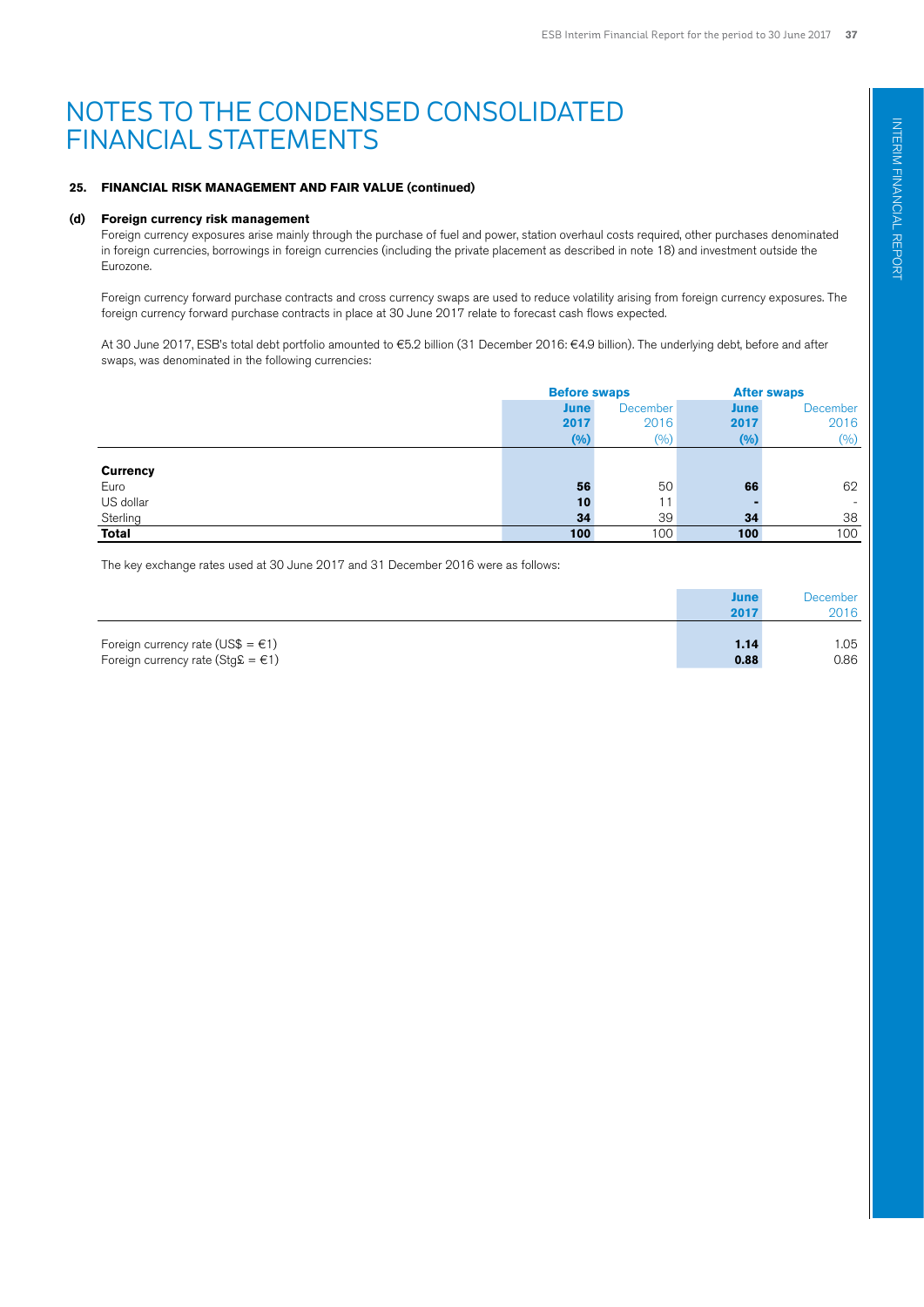## Notes to the Condensed Consolidated Financial Statements

### **25. FINANCIAL RISK MANAGEMENT AND FAIR VALUE (continued)**

#### **(e) Fair value**

The fair values of financial assets and liabilities together with the carrying amounts shown in the balance sheet are as follows:

|                                         | <b>June 2017</b> |                 | December 2016   |                 |
|-----------------------------------------|------------------|-----------------|-----------------|-----------------|
|                                         | <b>Carrying</b>  | <b>Fair</b>     | Carrying        | Fair            |
|                                         | value            | value           | value           | value           |
|                                         | € '000           | $\epsilon$ '000 | $\epsilon$ '000 | $\epsilon$ '000 |
|                                         |                  |                 |                 |                 |
| Long-term borrowings                    | 4,752,781        | 5,381,468       | 4,398,113       | 5,507,281       |
| Short-term borrowings                   | 448.995          | 461.849         | 489.330         | 530,046         |
| <b>Total borrowings</b>                 | 5,201,776        | 5,843,317       | 4.887.443       | 6.037.327       |
|                                         |                  |                 |                 |                 |
| Current trade and other payables*       | 669.633          | 669,633         | 773,130         | 773.130         |
| Non-current trade and other receivables | (72,088)         | (79, 529)       | (69.995)        | (125, 180)      |
| Current trade and other receivables**   | (629, 611)       | (629, 611)      | (731,761)       | (731, 761)      |
| Cash and cash equivalents               | (785, 507)       | (785, 507)      | (363,624)       | (363,624)       |
| <b>Net liabilities</b>                  | 4,384,203        | 5,018,303       | 4,495,193       | 5,589,892       |

\* VAT and employment taxes have been excluded as these are statutory liabilities. Comparative amounts have been restated where necessary to ensure consistency in the two periods being recorded.

\*\* Prepayments have been excluded as they are not classified as a financial asset. Comparative amounts have been restated where necessary to ensure consistency in the two periods being recorded.

Current trade and other receivables are all due within one year, and have been provided for where impaired, their carrying value is considered to be materially in line with their fair value. The fair value of trade and other payables is calculated based on the present value of future cash flows, discounted at the market rate of interest or where applicable a specific interest rate has been applied.

ESB and NIE Networks Eurobonds are regarded Level 1 fair values. Other borrowings and debt are Level 2 fair values. The primary valuation technique used for borrowings and other debt classified as Level 2 fair values is the discounting of the future associated cash flows using the zero-coupon discount curve of the relevant currency. The fair value of Eurobonds is derived from observation of the most recent traded values for these bonds in liquid markets at the balance sheet date.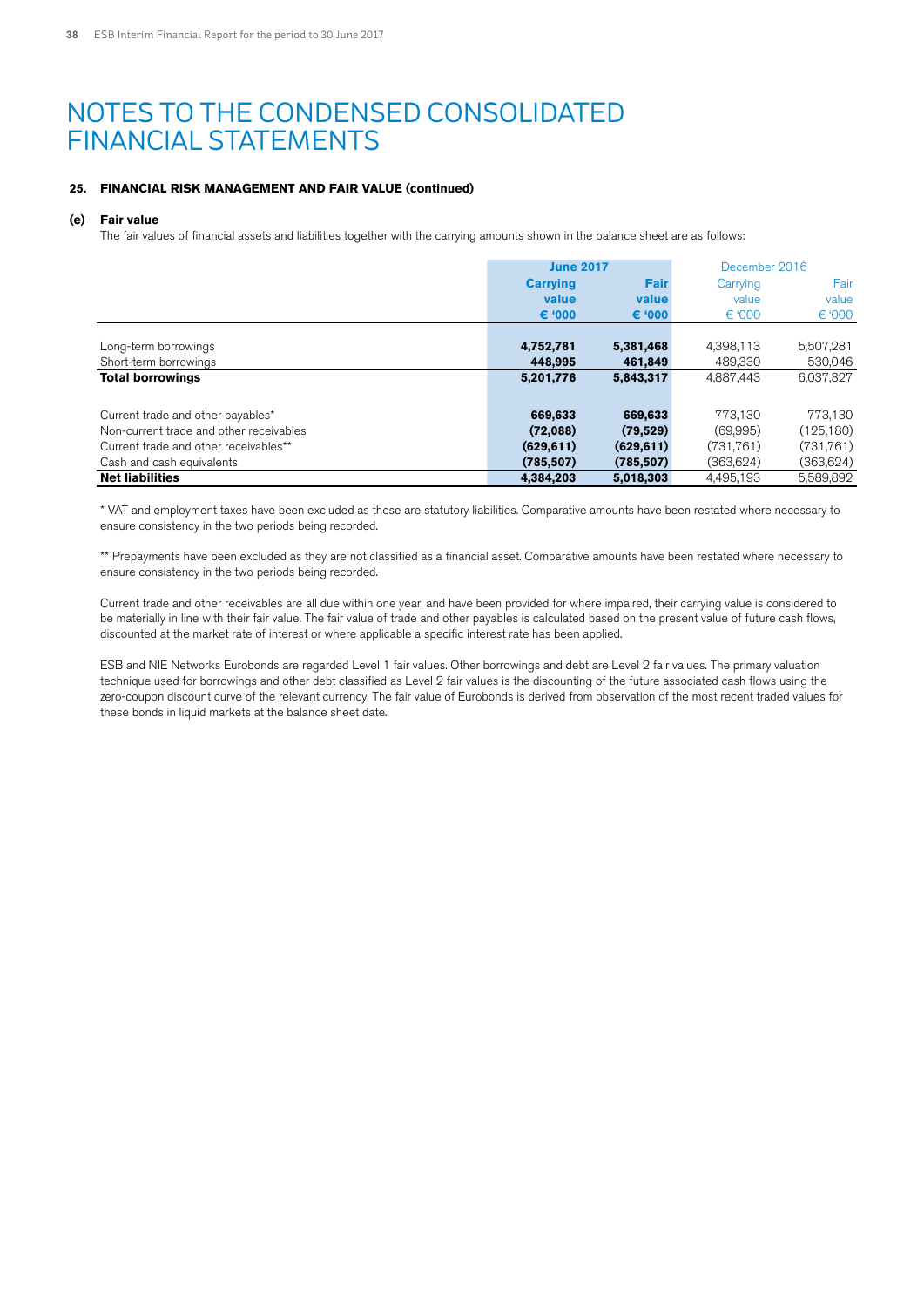### **25. FINANCIAL RISK MANAGEMENT AND FAIR VALUE (continued)**

### **(f) Fair value hierarchy**

The table below analyses financial assets and liabilities carried at fair value, by valuation method. The different levels relevant to financial assets and liabilities held by the Group have been defined as follows:

- Level 2: inputs, other than unadjusted quoted prices in active markets for identical assets and liabilities, that are observable for the asset or liability, either directly (i.e. as prices) or indirectly (i.e. derived from prices);

- Level 3: inputs for the asset or liability that are not based on observable market data (unobservable inputs).

|                                                       | Level <sub>2</sub> | Level <sub>3</sub> | <b>Total</b> |
|-------------------------------------------------------|--------------------|--------------------|--------------|
| <b>June 2017</b>                                      | € '000             | € '000             | € '000       |
|                                                       |                    |                    |              |
| <b>ASSETS</b>                                         |                    |                    |              |
| Derivative financial instruments                      |                    |                    |              |
| - Currency swaps                                      | 37,266             |                    | 37,266       |
| - Foreign exchange contracts                          | 15,028             |                    | 15,028       |
| - Forward fuel price contracts                        | 48,901             | 6,139              | 55,040       |
| - Forward electricity price contracts                 |                    | 123,927            | 123,927      |
| - Interest rate swaps                                 | 9,773              |                    | 9,773        |
| Financial assets at fair value through profit or loss |                    | 42,035             | 42,035       |
|                                                       | 110,968            | 172,101            | 283,069      |
| <b>LIABILITIES</b>                                    |                    |                    |              |
| Derivative financial instruments                      |                    |                    |              |
| - Currency swaps                                      | (25,611)           |                    | (25, 611)    |
| - Foreign exchange contracts                          | (7,862)            |                    | (7, 862)     |
| - Forward fuel price contracts                        | (28,524)           | (23,701)           | (52, 225)    |
| - Forward electricity price contracts                 | (26)               | (6,861)            | (6, 887)     |
| - Interest rate swaps                                 | (42, 173)          |                    | (42, 173)    |
| - Inflation linked interest rate swaps                | (647, 211)         |                    | (647, 211)   |
|                                                       | (751, 407)         | (30, 562)          | (781, 969)   |
|                                                       |                    |                    |              |
| Net (liability) / asset                               | (640, 439)         | 141,539            | (498,900)    |
|                                                       |                    |                    |              |
|                                                       |                    |                    |              |
|                                                       | Level 2            | Level <sub>3</sub> | Total        |
| December 2016                                         | € '000             | € '000             | € '000       |
| <b>ASSETS</b>                                         |                    |                    |              |
| Derivative financial instruments                      |                    |                    |              |
| - Currency swaps                                      | 61,289             |                    | 61,289       |
| - Foreign exchange contracts                          | 17,684             |                    | 17,684       |
| - Forward fuel price contracts                        | 106,048            | 25,337             | 131,385      |
| - Forward electricity price contracts                 |                    | 160,932            | 160,932      |
| - Interest rate swaps                                 | 15,901             |                    | 15,901       |
| Financial assets at fair value through profit or loss |                    | 55,932             | 55,932       |
|                                                       | 200,922            | 242,201            | 443,123      |
|                                                       |                    |                    |              |
| <b>LIABILITIES</b>                                    |                    |                    |              |
| Derivative financial instruments                      |                    |                    |              |
| - Currency swaps                                      | (10,270)           |                    | (10,270)     |
| - Foreign exchange contracts                          | (16,804)           |                    | (16,804)     |
| - Forward fuel price contracts                        | (56,926)           | (943)              | (57,869)     |
| - Forward electricity price contracts                 |                    | (20, 679)          | (20, 679)    |
| - Interest rate swaps                                 | (49,660)           |                    | (49,660)     |
| - Inflation linked interest rate swaps                | (698, 472)         |                    | (698, 472)   |
|                                                       |                    |                    |              |
|                                                       | (832, 132)         | (21,622)           | (853,754)    |
|                                                       |                    |                    |              |

When interpreting the positive and negative fair values of derivative financial instruments, it should be noted that they are matched with underlying offsetting risks. The fair value of derivative financial instruments is determined by discounting the difference between the contractual forward price and the current forward price for the residual maturity of the contract using a risk-free interest rate.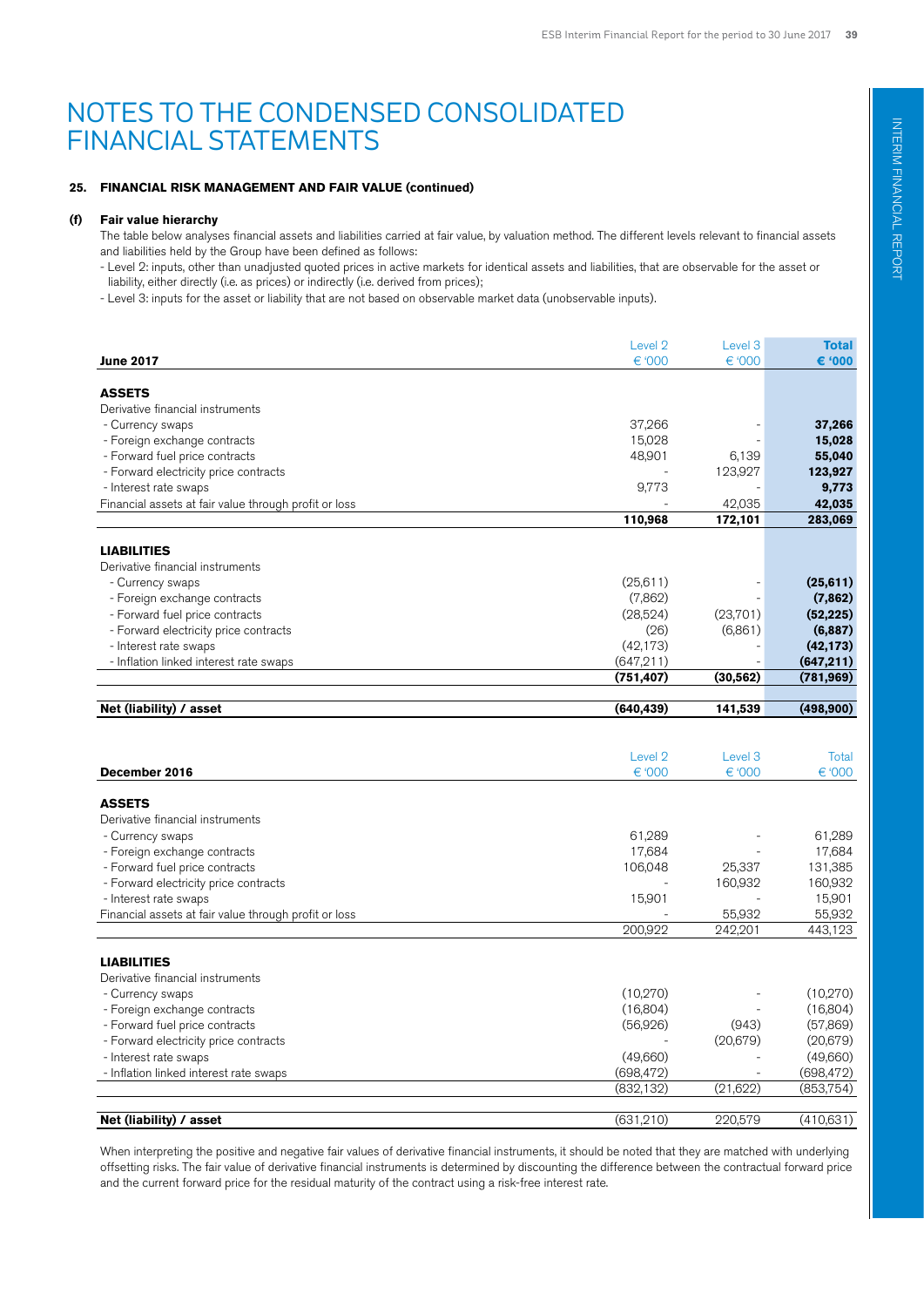## **25. FINANCIAL RISK MANAGEMENT AND FAIR VALUE (continued)**

### **(f) Fair value hierarchy (continued)**

## **Measurement of fair values - valuation techniques and significant unobservable inputs**

The following table shows the valuation technique used in measuring Level 2 and Level 3 fair values, as well as the significant unobservable inputs used.

| unobservable<br>inputs<br>and fair value measurement<br><b>Type</b><br><b>Valuation technique</b><br>Currency swaps, foreign exchange<br>Level 2 - Present valuation of future<br>contracted foreign exchange cash flows<br>contracts and interest rate swaps<br>using constructed zero-coupon discount<br>curve.<br>The zero-coupon curve is constructed<br>using the interest yield curve of the<br>relevant currency.<br>Level 2 - The fair value of forward fuel<br>The estimated fair value would increase<br>Forward fuel and electricity price<br>System marginal<br>price (SMP)<br>/ (decrease) if: SMP was lower /<br>contracts<br>and electricity contracts is determined<br>by reference to forward electricity, gas,<br>(higher).<br>coal and carbon prices with the resulting<br>value discounted to present values.<br>Generally a change in SMP is<br>Level 3 - The fair value of some<br>accompanied by a directionally similar<br>specific forward fuel and electricity<br>change in gas prices.<br>contracts are determined by reference<br>to forward electricity prices which are<br>unobservable.<br>Level 2 - Independent valuations are<br>Inflation linked interest rate swaps<br>used and validated using the present<br>valuation of expected cash flows using<br>constructed zero-coupon discount curve.<br>The zero-coupon curve is constructed<br>using the interest rate yield curve of the<br>relevant currency.<br>Future cash flows are estimated using<br>expected RPI benchmark levels as well<br>as expected LIBOR rate sets.<br>Financial assets at fair value through<br><b>Discount cash flows:</b><br>Forecast annual<br>Novusmodus typically assess the<br>value of investments based on its<br>profit or loss<br>The valuation model considers the<br>revenue growth<br>rate; Forecast<br>expectations of the proceeds which<br>present value of expected cash flows.<br>gross margin<br>could be realised in a disposal.<br>The expected payment is determined<br>by considering the possible scenarios<br>This value will usually be driven by a |  | <b>Significant</b> | Inter relationship between      |
|----------------------------------------------------------------------------------------------------------------------------------------------------------------------------------------------------------------------------------------------------------------------------------------------------------------------------------------------------------------------------------------------------------------------------------------------------------------------------------------------------------------------------------------------------------------------------------------------------------------------------------------------------------------------------------------------------------------------------------------------------------------------------------------------------------------------------------------------------------------------------------------------------------------------------------------------------------------------------------------------------------------------------------------------------------------------------------------------------------------------------------------------------------------------------------------------------------------------------------------------------------------------------------------------------------------------------------------------------------------------------------------------------------------------------------------------------------------------------------------------------------------------------------------------------------------------------------------------------------------------------------------------------------------------------------------------------------------------------------------------------------------------------------------------------------------------------------------------------------------------------------------------------------------------------------------------------------------------------------------------------------------------------------------------------------------------------------------------|--|--------------------|---------------------------------|
|                                                                                                                                                                                                                                                                                                                                                                                                                                                                                                                                                                                                                                                                                                                                                                                                                                                                                                                                                                                                                                                                                                                                                                                                                                                                                                                                                                                                                                                                                                                                                                                                                                                                                                                                                                                                                                                                                                                                                                                                                                                                                              |  |                    | significant unobservable inputs |
|                                                                                                                                                                                                                                                                                                                                                                                                                                                                                                                                                                                                                                                                                                                                                                                                                                                                                                                                                                                                                                                                                                                                                                                                                                                                                                                                                                                                                                                                                                                                                                                                                                                                                                                                                                                                                                                                                                                                                                                                                                                                                              |  |                    |                                 |
|                                                                                                                                                                                                                                                                                                                                                                                                                                                                                                                                                                                                                                                                                                                                                                                                                                                                                                                                                                                                                                                                                                                                                                                                                                                                                                                                                                                                                                                                                                                                                                                                                                                                                                                                                                                                                                                                                                                                                                                                                                                                                              |  |                    |                                 |
|                                                                                                                                                                                                                                                                                                                                                                                                                                                                                                                                                                                                                                                                                                                                                                                                                                                                                                                                                                                                                                                                                                                                                                                                                                                                                                                                                                                                                                                                                                                                                                                                                                                                                                                                                                                                                                                                                                                                                                                                                                                                                              |  |                    |                                 |
|                                                                                                                                                                                                                                                                                                                                                                                                                                                                                                                                                                                                                                                                                                                                                                                                                                                                                                                                                                                                                                                                                                                                                                                                                                                                                                                                                                                                                                                                                                                                                                                                                                                                                                                                                                                                                                                                                                                                                                                                                                                                                              |  |                    |                                 |
|                                                                                                                                                                                                                                                                                                                                                                                                                                                                                                                                                                                                                                                                                                                                                                                                                                                                                                                                                                                                                                                                                                                                                                                                                                                                                                                                                                                                                                                                                                                                                                                                                                                                                                                                                                                                                                                                                                                                                                                                                                                                                              |  |                    |                                 |
|                                                                                                                                                                                                                                                                                                                                                                                                                                                                                                                                                                                                                                                                                                                                                                                                                                                                                                                                                                                                                                                                                                                                                                                                                                                                                                                                                                                                                                                                                                                                                                                                                                                                                                                                                                                                                                                                                                                                                                                                                                                                                              |  |                    |                                 |
|                                                                                                                                                                                                                                                                                                                                                                                                                                                                                                                                                                                                                                                                                                                                                                                                                                                                                                                                                                                                                                                                                                                                                                                                                                                                                                                                                                                                                                                                                                                                                                                                                                                                                                                                                                                                                                                                                                                                                                                                                                                                                              |  |                    |                                 |
|                                                                                                                                                                                                                                                                                                                                                                                                                                                                                                                                                                                                                                                                                                                                                                                                                                                                                                                                                                                                                                                                                                                                                                                                                                                                                                                                                                                                                                                                                                                                                                                                                                                                                                                                                                                                                                                                                                                                                                                                                                                                                              |  |                    |                                 |
|                                                                                                                                                                                                                                                                                                                                                                                                                                                                                                                                                                                                                                                                                                                                                                                                                                                                                                                                                                                                                                                                                                                                                                                                                                                                                                                                                                                                                                                                                                                                                                                                                                                                                                                                                                                                                                                                                                                                                                                                                                                                                              |  |                    |                                 |
|                                                                                                                                                                                                                                                                                                                                                                                                                                                                                                                                                                                                                                                                                                                                                                                                                                                                                                                                                                                                                                                                                                                                                                                                                                                                                                                                                                                                                                                                                                                                                                                                                                                                                                                                                                                                                                                                                                                                                                                                                                                                                              |  |                    |                                 |
|                                                                                                                                                                                                                                                                                                                                                                                                                                                                                                                                                                                                                                                                                                                                                                                                                                                                                                                                                                                                                                                                                                                                                                                                                                                                                                                                                                                                                                                                                                                                                                                                                                                                                                                                                                                                                                                                                                                                                                                                                                                                                              |  |                    |                                 |
|                                                                                                                                                                                                                                                                                                                                                                                                                                                                                                                                                                                                                                                                                                                                                                                                                                                                                                                                                                                                                                                                                                                                                                                                                                                                                                                                                                                                                                                                                                                                                                                                                                                                                                                                                                                                                                                                                                                                                                                                                                                                                              |  |                    |                                 |
|                                                                                                                                                                                                                                                                                                                                                                                                                                                                                                                                                                                                                                                                                                                                                                                                                                                                                                                                                                                                                                                                                                                                                                                                                                                                                                                                                                                                                                                                                                                                                                                                                                                                                                                                                                                                                                                                                                                                                                                                                                                                                              |  |                    |                                 |
|                                                                                                                                                                                                                                                                                                                                                                                                                                                                                                                                                                                                                                                                                                                                                                                                                                                                                                                                                                                                                                                                                                                                                                                                                                                                                                                                                                                                                                                                                                                                                                                                                                                                                                                                                                                                                                                                                                                                                                                                                                                                                              |  |                    |                                 |
|                                                                                                                                                                                                                                                                                                                                                                                                                                                                                                                                                                                                                                                                                                                                                                                                                                                                                                                                                                                                                                                                                                                                                                                                                                                                                                                                                                                                                                                                                                                                                                                                                                                                                                                                                                                                                                                                                                                                                                                                                                                                                              |  |                    |                                 |
|                                                                                                                                                                                                                                                                                                                                                                                                                                                                                                                                                                                                                                                                                                                                                                                                                                                                                                                                                                                                                                                                                                                                                                                                                                                                                                                                                                                                                                                                                                                                                                                                                                                                                                                                                                                                                                                                                                                                                                                                                                                                                              |  |                    |                                 |
|                                                                                                                                                                                                                                                                                                                                                                                                                                                                                                                                                                                                                                                                                                                                                                                                                                                                                                                                                                                                                                                                                                                                                                                                                                                                                                                                                                                                                                                                                                                                                                                                                                                                                                                                                                                                                                                                                                                                                                                                                                                                                              |  |                    |                                 |
|                                                                                                                                                                                                                                                                                                                                                                                                                                                                                                                                                                                                                                                                                                                                                                                                                                                                                                                                                                                                                                                                                                                                                                                                                                                                                                                                                                                                                                                                                                                                                                                                                                                                                                                                                                                                                                                                                                                                                                                                                                                                                              |  |                    |                                 |
|                                                                                                                                                                                                                                                                                                                                                                                                                                                                                                                                                                                                                                                                                                                                                                                                                                                                                                                                                                                                                                                                                                                                                                                                                                                                                                                                                                                                                                                                                                                                                                                                                                                                                                                                                                                                                                                                                                                                                                                                                                                                                              |  |                    |                                 |
|                                                                                                                                                                                                                                                                                                                                                                                                                                                                                                                                                                                                                                                                                                                                                                                                                                                                                                                                                                                                                                                                                                                                                                                                                                                                                                                                                                                                                                                                                                                                                                                                                                                                                                                                                                                                                                                                                                                                                                                                                                                                                              |  |                    |                                 |
|                                                                                                                                                                                                                                                                                                                                                                                                                                                                                                                                                                                                                                                                                                                                                                                                                                                                                                                                                                                                                                                                                                                                                                                                                                                                                                                                                                                                                                                                                                                                                                                                                                                                                                                                                                                                                                                                                                                                                                                                                                                                                              |  |                    |                                 |
|                                                                                                                                                                                                                                                                                                                                                                                                                                                                                                                                                                                                                                                                                                                                                                                                                                                                                                                                                                                                                                                                                                                                                                                                                                                                                                                                                                                                                                                                                                                                                                                                                                                                                                                                                                                                                                                                                                                                                                                                                                                                                              |  |                    |                                 |
|                                                                                                                                                                                                                                                                                                                                                                                                                                                                                                                                                                                                                                                                                                                                                                                                                                                                                                                                                                                                                                                                                                                                                                                                                                                                                                                                                                                                                                                                                                                                                                                                                                                                                                                                                                                                                                                                                                                                                                                                                                                                                              |  |                    |                                 |
|                                                                                                                                                                                                                                                                                                                                                                                                                                                                                                                                                                                                                                                                                                                                                                                                                                                                                                                                                                                                                                                                                                                                                                                                                                                                                                                                                                                                                                                                                                                                                                                                                                                                                                                                                                                                                                                                                                                                                                                                                                                                                              |  |                    |                                 |
|                                                                                                                                                                                                                                                                                                                                                                                                                                                                                                                                                                                                                                                                                                                                                                                                                                                                                                                                                                                                                                                                                                                                                                                                                                                                                                                                                                                                                                                                                                                                                                                                                                                                                                                                                                                                                                                                                                                                                                                                                                                                                              |  |                    |                                 |
|                                                                                                                                                                                                                                                                                                                                                                                                                                                                                                                                                                                                                                                                                                                                                                                                                                                                                                                                                                                                                                                                                                                                                                                                                                                                                                                                                                                                                                                                                                                                                                                                                                                                                                                                                                                                                                                                                                                                                                                                                                                                                              |  |                    |                                 |
|                                                                                                                                                                                                                                                                                                                                                                                                                                                                                                                                                                                                                                                                                                                                                                                                                                                                                                                                                                                                                                                                                                                                                                                                                                                                                                                                                                                                                                                                                                                                                                                                                                                                                                                                                                                                                                                                                                                                                                                                                                                                                              |  |                    |                                 |
|                                                                                                                                                                                                                                                                                                                                                                                                                                                                                                                                                                                                                                                                                                                                                                                                                                                                                                                                                                                                                                                                                                                                                                                                                                                                                                                                                                                                                                                                                                                                                                                                                                                                                                                                                                                                                                                                                                                                                                                                                                                                                              |  |                    |                                 |
|                                                                                                                                                                                                                                                                                                                                                                                                                                                                                                                                                                                                                                                                                                                                                                                                                                                                                                                                                                                                                                                                                                                                                                                                                                                                                                                                                                                                                                                                                                                                                                                                                                                                                                                                                                                                                                                                                                                                                                                                                                                                                              |  |                    |                                 |
|                                                                                                                                                                                                                                                                                                                                                                                                                                                                                                                                                                                                                                                                                                                                                                                                                                                                                                                                                                                                                                                                                                                                                                                                                                                                                                                                                                                                                                                                                                                                                                                                                                                                                                                                                                                                                                                                                                                                                                                                                                                                                              |  |                    |                                 |
|                                                                                                                                                                                                                                                                                                                                                                                                                                                                                                                                                                                                                                                                                                                                                                                                                                                                                                                                                                                                                                                                                                                                                                                                                                                                                                                                                                                                                                                                                                                                                                                                                                                                                                                                                                                                                                                                                                                                                                                                                                                                                              |  |                    |                                 |
|                                                                                                                                                                                                                                                                                                                                                                                                                                                                                                                                                                                                                                                                                                                                                                                                                                                                                                                                                                                                                                                                                                                                                                                                                                                                                                                                                                                                                                                                                                                                                                                                                                                                                                                                                                                                                                                                                                                                                                                                                                                                                              |  |                    |                                 |
|                                                                                                                                                                                                                                                                                                                                                                                                                                                                                                                                                                                                                                                                                                                                                                                                                                                                                                                                                                                                                                                                                                                                                                                                                                                                                                                                                                                                                                                                                                                                                                                                                                                                                                                                                                                                                                                                                                                                                                                                                                                                                              |  |                    |                                 |
|                                                                                                                                                                                                                                                                                                                                                                                                                                                                                                                                                                                                                                                                                                                                                                                                                                                                                                                                                                                                                                                                                                                                                                                                                                                                                                                                                                                                                                                                                                                                                                                                                                                                                                                                                                                                                                                                                                                                                                                                                                                                                              |  |                    |                                 |
|                                                                                                                                                                                                                                                                                                                                                                                                                                                                                                                                                                                                                                                                                                                                                                                                                                                                                                                                                                                                                                                                                                                                                                                                                                                                                                                                                                                                                                                                                                                                                                                                                                                                                                                                                                                                                                                                                                                                                                                                                                                                                              |  |                    |                                 |
|                                                                                                                                                                                                                                                                                                                                                                                                                                                                                                                                                                                                                                                                                                                                                                                                                                                                                                                                                                                                                                                                                                                                                                                                                                                                                                                                                                                                                                                                                                                                                                                                                                                                                                                                                                                                                                                                                                                                                                                                                                                                                              |  |                    |                                 |
|                                                                                                                                                                                                                                                                                                                                                                                                                                                                                                                                                                                                                                                                                                                                                                                                                                                                                                                                                                                                                                                                                                                                                                                                                                                                                                                                                                                                                                                                                                                                                                                                                                                                                                                                                                                                                                                                                                                                                                                                                                                                                              |  |                    |                                 |
| of forecast revenue and gross margin,<br>number of inputs including the ability                                                                                                                                                                                                                                                                                                                                                                                                                                                                                                                                                                                                                                                                                                                                                                                                                                                                                                                                                                                                                                                                                                                                                                                                                                                                                                                                                                                                                                                                                                                                                                                                                                                                                                                                                                                                                                                                                                                                                                                                              |  |                    |                                 |
| future cash flows under each scenario<br>of the investee to grow its revenue and                                                                                                                                                                                                                                                                                                                                                                                                                                                                                                                                                                                                                                                                                                                                                                                                                                                                                                                                                                                                                                                                                                                                                                                                                                                                                                                                                                                                                                                                                                                                                                                                                                                                                                                                                                                                                                                                                                                                                                                                             |  |                    |                                 |
| associated margins leading to higher<br>and the probability of each scenario.<br>EBITDA thus higher values.                                                                                                                                                                                                                                                                                                                                                                                                                                                                                                                                                                                                                                                                                                                                                                                                                                                                                                                                                                                                                                                                                                                                                                                                                                                                                                                                                                                                                                                                                                                                                                                                                                                                                                                                                                                                                                                                                                                                                                                  |  |                    |                                 |
| <b>Market comparison technique:</b>                                                                                                                                                                                                                                                                                                                                                                                                                                                                                                                                                                                                                                                                                                                                                                                                                                                                                                                                                                                                                                                                                                                                                                                                                                                                                                                                                                                                                                                                                                                                                                                                                                                                                                                                                                                                                                                                                                                                                                                                                                                          |  |                    |                                 |
| The valuation model is based on market                                                                                                                                                                                                                                                                                                                                                                                                                                                                                                                                                                                                                                                                                                                                                                                                                                                                                                                                                                                                                                                                                                                                                                                                                                                                                                                                                                                                                                                                                                                                                                                                                                                                                                                                                                                                                                                                                                                                                                                                                                                       |  |                    |                                 |
| multiples derived from quoted prices                                                                                                                                                                                                                                                                                                                                                                                                                                                                                                                                                                                                                                                                                                                                                                                                                                                                                                                                                                                                                                                                                                                                                                                                                                                                                                                                                                                                                                                                                                                                                                                                                                                                                                                                                                                                                                                                                                                                                                                                                                                         |  |                    |                                 |
| of companies to the investee and the                                                                                                                                                                                                                                                                                                                                                                                                                                                                                                                                                                                                                                                                                                                                                                                                                                                                                                                                                                                                                                                                                                                                                                                                                                                                                                                                                                                                                                                                                                                                                                                                                                                                                                                                                                                                                                                                                                                                                                                                                                                         |  |                    |                                 |
| expected gross margin of the investee.                                                                                                                                                                                                                                                                                                                                                                                                                                                                                                                                                                                                                                                                                                                                                                                                                                                                                                                                                                                                                                                                                                                                                                                                                                                                                                                                                                                                                                                                                                                                                                                                                                                                                                                                                                                                                                                                                                                                                                                                                                                       |  |                    |                                 |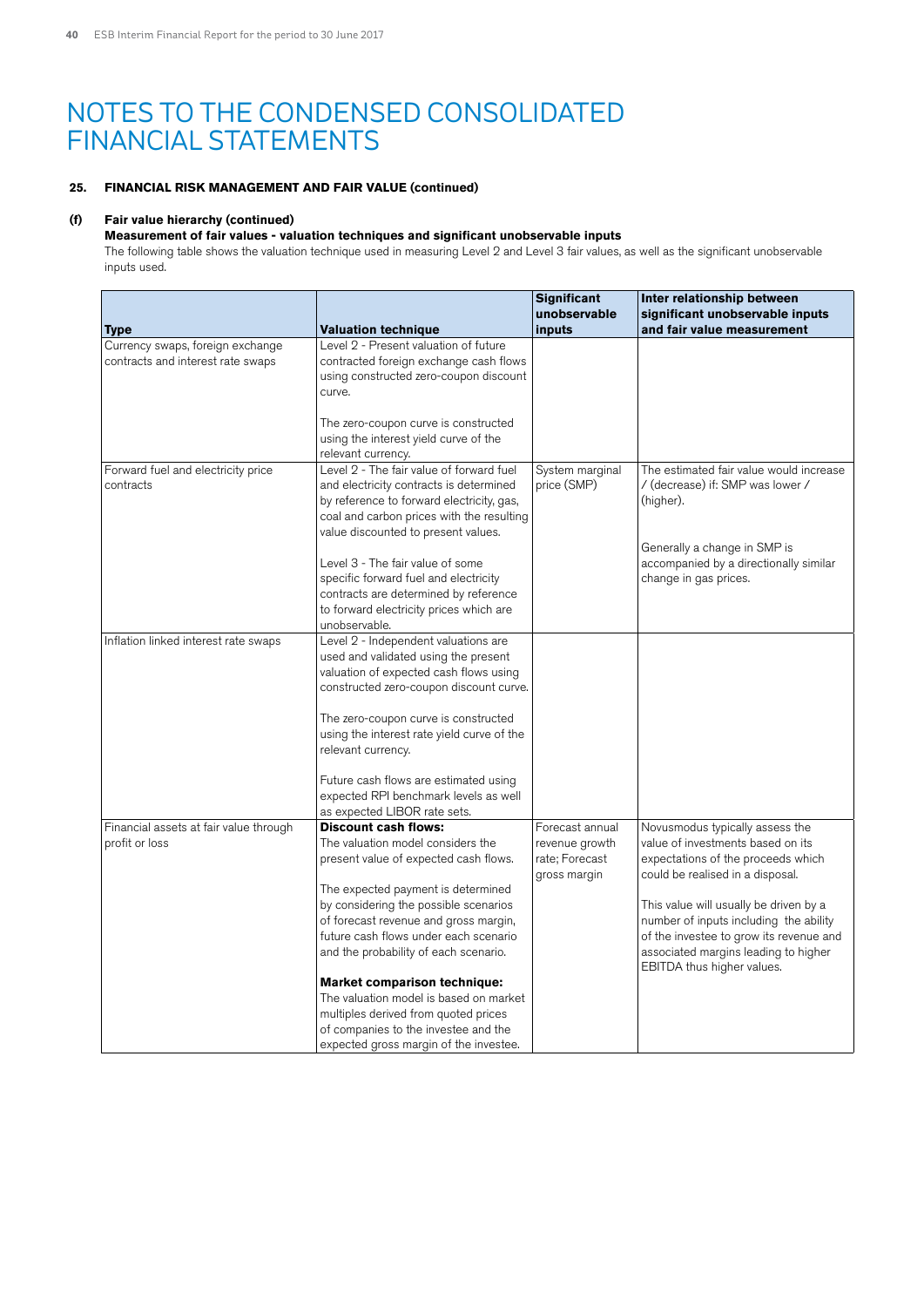## Notes to the Condensed Consolidated Financial Statements

## **25. FINANCIAL RISK MANAGEMENT AND FAIR VALUE (continued)**

### **(f) Fair value hierarchy (continued)**

The following table shows a reconciliation from opening balances at 1 January 2017 to the period ended 30 June 2017 balances for fair value measurements in Level 3 of the fair value hierarchy:

| Closing balance - net   | 42.035                                                     | 117.066                      | (17, 562)           | 141,539      |
|-------------------------|------------------------------------------------------------|------------------------------|---------------------|--------------|
| Translation movements   |                                                            | ۰                            |                     |              |
| Settlements             | $\overline{\phantom{a}}$                                   | (23,082)                     | (6, 287)            | (29, 369)    |
| - in OCI                |                                                            | (105)                        | (35,669)            | (35, 774)    |
| - in profit or loss     | (15,559)                                                   | $\overline{\phantom{a}}$     |                     | (15, 559)    |
| Total gains / (losses): |                                                            |                              |                     |              |
| Additions               | 1.661                                                      | $\overline{\phantom{a}}$     |                     | 1,661        |
| Opening balance         | 55,932                                                     | 140.253                      | 24.394              | 220,579      |
|                         | $\epsilon$ '000                                            | $\epsilon$ '000              | $\epsilon$ '000     | € '000       |
|                         | or loss                                                    | contracts                    | price contracts     | <b>Total</b> |
|                         | <b>Financial assets</b><br>at fair value<br>through profit | Forward<br>electricity price | <b>Forward fuel</b> |              |

Financial assets at fair value through profit or loss are carried at fair value. Where applicable, the fair value is based on the most recent fund valuation statement available adjusted for a liquidity discount. In relation to stand alone investments, the valuation methodology used is in accordance with International Private Equity and Venture Capital Valuation Guidelines which have been developed by a number of international venture capital associations. As this requires the use of model based valuation techniques, with a number of unobservable inputs, all financial assets at fair value through profit or loss have been categorised as Level 3 investments in the current period.

Forward fuel price contracts and forward electricity price contracts included at Level 3 in the fair value hierarchy relate to long-term contracts whose valuations are based on a number of forward price assumptions, with some unobservable inputs, including assumed forward electricity, carbon and gas inputs for longer term periods.

### **Sensitivity analysis - Level 3 fair values**

For the fair values of forward fuel and electricity price contracts and inflation linked interest rate swaps, reasonably possible changes at the reporting date to one of the significant unobservable inputs, holding other inputs constant, would have the following effects.

|                                                 | <b>June 2017</b>              |                 | December 2016   |                          |
|-------------------------------------------------|-------------------------------|-----------------|-----------------|--------------------------|
|                                                 | <b>Profit</b><br><b>Other</b> |                 | Other           | Profit                   |
|                                                 | comprehensive                 | before          | comprehensive   | before                   |
|                                                 | <i>income</i>                 | taxation        | income          | taxation                 |
|                                                 | gain / (loss)                 | gain / (loss)   | gain $/$ (loss) | gain $/$ (loss)          |
|                                                 | $\epsilon$ '000               | $\epsilon$ '000 | $000 \neq$      | $\epsilon$ '000          |
|                                                 |                               |                 |                 |                          |
| Gain due to 10% increase in gas and coal prices | (14,708)                      |                 | (22, 276)       |                          |
| Loss due to 10% increase in the SMP             | 18,919                        |                 | 26,311          | $\overline{\phantom{0}}$ |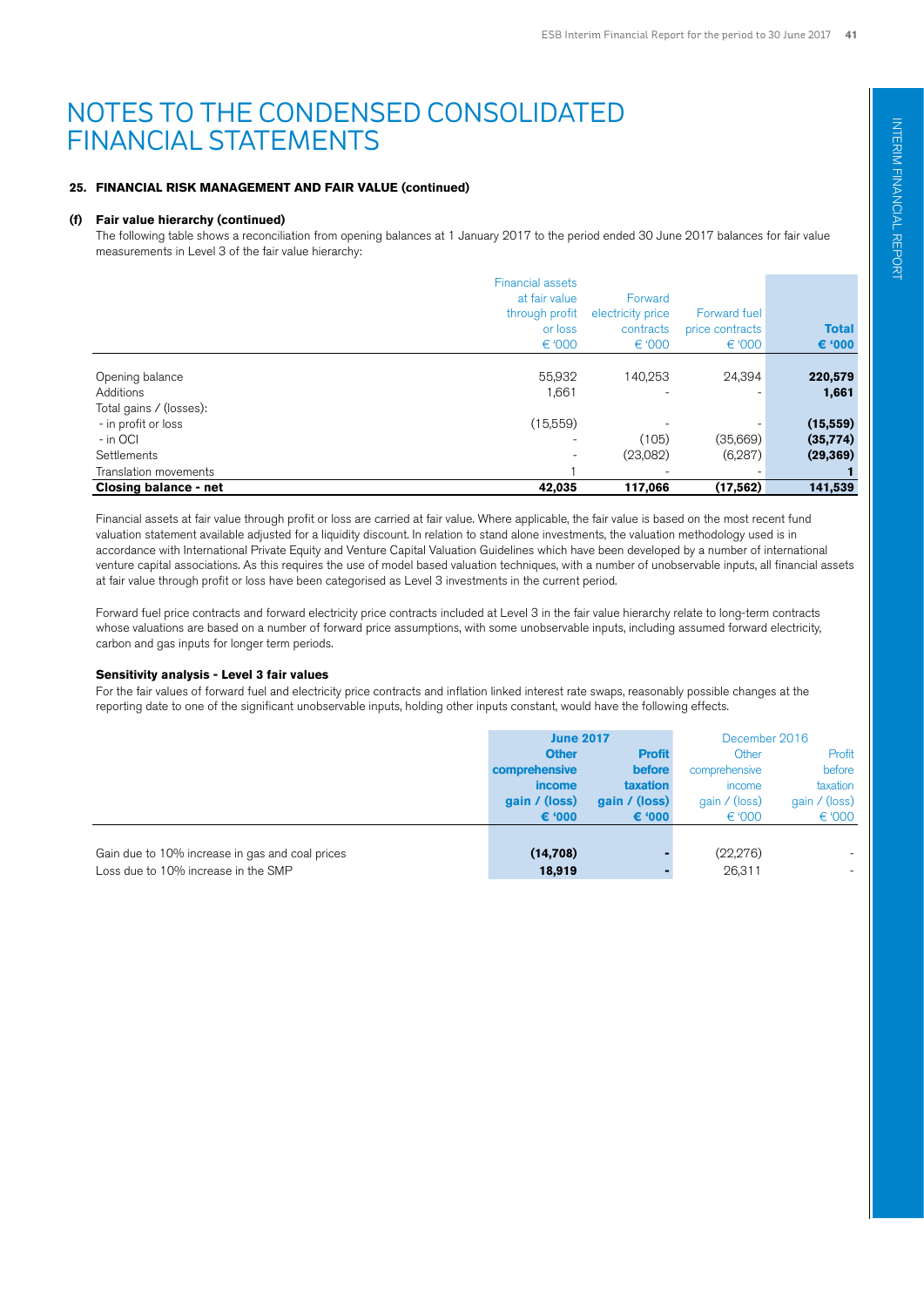#### **26. COMMITMENTS AND CONTINGENCIES**

| (a) Capital commitments                              | <b>June 2017</b> | June 2016 |
|------------------------------------------------------|------------------|-----------|
|                                                      | $\epsilon$ '000  | € '000    |
|                                                      |                  |           |
| Capital commitments contracted for during the period | 261.383          | 140.029   |

#### **(b) Fuel contract commitments**

There are a number of long-term gas supply arrangements in place for different periods up to 2019. These arrangements provide for pricing changes in line with changes in inbuilt energy market indicators. Where appropriate, embedded derivatives have been separated and valued in accordance with IAS 39.

#### **(c) Other disclosures**

Following on from flooding in Cork in November 2009, Aviva as University College Cork's (UCC) insurer pursued a legal action against ESB in the High Court seeking recovery of €19.0 million for property damage. On 5 October 2015 the High Court delivered its judgement in the case and found ESB 60% liable for the damage caused and UCC 40% contributorily negligent.

Based on legal advices received, ESB has appealed the decision to the Court of Appeal and the appeal has been listed for hearing over four days commencing 31 October 2017. Pending the appeal hearing, no hearing on quantum (i.e. the actual amount of damages payable in respect of UCC's losses) will take place and the High Court has stayed its order on costs.

In addition to the UCC claim ESB has, since the judgement in the UCC case, been served with 387 sets of proceedings relating to the flooding in Cork in November 2009. Details of amounts claimed in relation to these proceedings have not yet been received and therefore it is not possible to make a reliable estimate of their cost (should the Court of Appeal find against ESB) at this time. However, ESB does not anticipate that the total amount of damages awarded, if any, and related costs for all of the actions, including the Aviva / UCC action, would exceed its applicable insurance cover.

On the basis of the internal and external legal advice received, ESB believes that it is more probable than not that the appeal will be successful and accordingly, no provision has been made for such claims in the financial statements.

#### **27. RELATED PARTY TRANSACTIONS**

#### **Semi-state bodies**

In common with many other entities, ESB deals in the normal course of business with other Government sponsored bodies such as Ervia, Bord na Móna, Eirgrid and Coillte Teoranta. Long-term agreements are negotiated between ESB and Bord na Móna in relation to the purchase of peat for the Midland stations.

#### **Banks owned by the Irish state**

In the normal course of business ESB transacts with certain Irish banks which have become wholly or partially controlled by the Irish Government. All of ESB's transactions with such banks are on normal commercial terms. ESB had no material concentration of borrowings with any such banks during the period or at 30 June 2017. A portion of the cash and cash equivalents as disclosed in note 15 was on deposit with such banks.

#### **Board members' interests**

Other than agreed allocations under ESOP, Board members had no beneficial interest in ESB or its subsidiaries at any time during the period.

#### **Equity accounted investees**

ESB provided management and other professional services during the period to Oweninny Power DAC of €0.8 million (30 June 2016: €nil), SIRO Limited €6.4 million (30 June 2016: €1.5 million), Tilbury Green Power Holdings Limited €0.3 million (30 June 2016: €0.9 million), Raheenleagh Power DAC €nil (30 June 2016: €2.2 million), Kingspan ESB Limited €0.1 million (30 June 2016: €nil) and to Terra Solar Limited €0.1 million (30 June 2016: €nil).

ESB has purchased power and services in relation to telecoms and maintenance during the period from Raheenleagh Power DAC €4.9 million (30 June 2016: €nil), SIRO Limited €2.0 million (30 June 2016: €nil) and from Kingspan ESB Limited €0.3 million (June 2016: €nil).

Capital funding advanced to date includes Raheenleagh Power DAC €3.2 million, Terra Solar Limited €2.5 million and Tilbury Green Power Holdings Limited €2.4 million.

The Group was owed €101.7 million from equity accounted investees at 30 June 2017, being €3.8 million (31 December 2016: €3.8 million) from Raheenleagh Power DAC, €7.2 million (31 December 2016: €6.9 million) from Oweninny Power DAC, €37.4 million (31 December 2016: €38.4 million) from Tilbury Green Power Holdings Limited, €4.9 million (31 December 2016: €4.4 million) from Emerald Bridge Fibres DAC, €6.9 million (31 December 2016: €6.9 million) from Castlepook Power DAC, €41.2 million (31 December 2016: €4.7 million) from SIRO Limited and €0.3 million (31 December 2016: €0.3 million) from Kingspan ESB Limited.

The Group was owed interest on borrowings receivable €11.3 million at 30 June 2017, being €0.2 million (31 December 2016: €0.7 million) from Emerald Bridge Fibres DAC, €0.2 million (31 December 2016: €nil) from Oweninny Power DAC and €10.9 million (31 December 2016: €8.4 million) from Tilbury Green Power Holdings Limited.

ESB has committed to provide capital funding to SIRO Limited of €85.0 million, of which €32.0 million has been advanced as a short-term shareholder loan as disclosed above.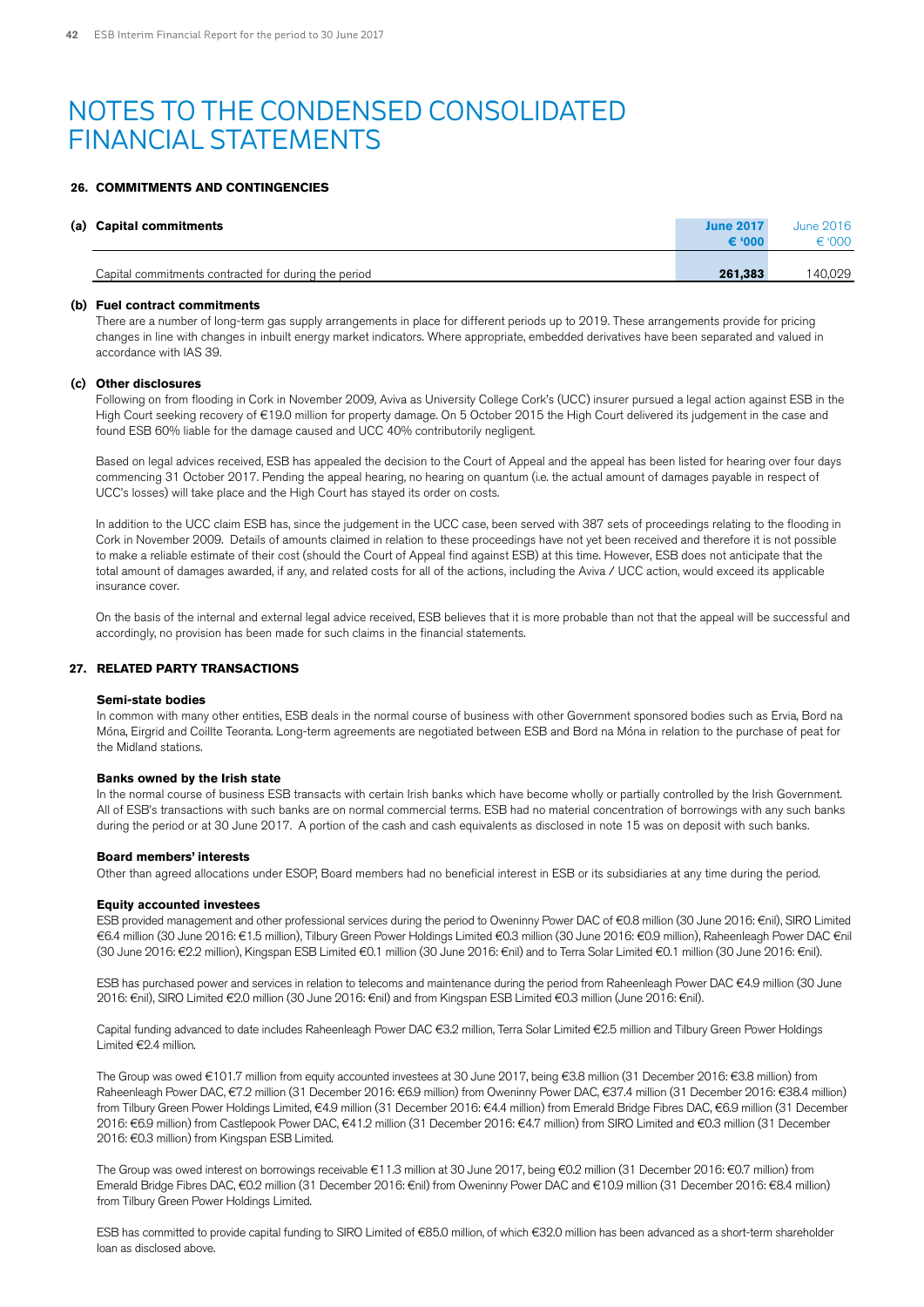## Notes to the Condensed Consolidated Financial Statements

### **27. RELATED PARTY TRANSACTIONS (continued)**

#### **Key management compensation**

The key management compensation for the year ended 31 December 2016 is disclosed in note 28 of the 2016 annual report. There has been no significant changes to compensation arrangements during the period for the remuneration of Board members and senior executives.

### **28. ESTIMATES AND JUDGEMENTS**

Preparation of consolidated financial statements requires a significant number of judgemental assumptions and estimates to be made. These impact on the income and expenses contained within the income statement, the amounts recognised in other comprehensive income and the valuation of the assets and liabilities in the balance sheet. Such estimates and judgements are based on historical experience and other factors, including expectations of future events that are believed to be reasonable under the circumstances and are subject to continual re-evaluation.

Key judgements are described in note 29 of the 2016 annual report. There has been no change to the nature of these during the period and they are still considered to be the most subjective in preparing our financial statements.

### **29. ESB ESOP TRUSTEE LIMITED**

ESB ESOP Trustee Limited was incorporated by ESB during 2001, with a €1 investment, as Trustee to the ESB Employee Ownership Trust (ESOT) and the ESB Approved Profit Sharing Scheme (APSS). Under the terms of the creation of ESB ESOP Trustee Limited, ESB has no ability or rights to exert control over the assets or management of the Company. The Trustee Company is chaired by an independent professional Trustee with four directors representing ESB employees and two directors representing the Company. As such, severe restrictions which substantially hinder the exercise of the rights of ESB over the assets and management of the Company exist. In accordance with IFRS 10 Consolidated Financial Statements, the financial statements for ESB ESOP Trustee Limited are not consolidated with the results of the ESB Group.

During the year ended 31 December 2015, ESB entered into an agreement to support the acquisition of capital stock in future ESOP internal markets. As part of the agreement ESB committed to match the acquisitions made by the ESOP Trustees up to a value of €25.0 million. The acquisition of this stock by ESB will not commence until September 2017. A further ESOP repurchase provision of €7.0 million was recognised in the 2016 financial statements in relation to the capital stock repurchase by the ESOP Trustee. There has been no change to the ESOP repurchase provision in 2017.

## **30. EVENTS SINCE THE BALANCE SHEET DATE**

There have been no significant events outside the ordinary course of business affecting the Group since 30 June 2017.

#### **31. APPROVAL OF THE CONDENSED CONSOLIDATED INTERIM FINANCIAL STATEMENTS**

The Board approved the condensed consolidated interim financial statements on 27 September 2017.